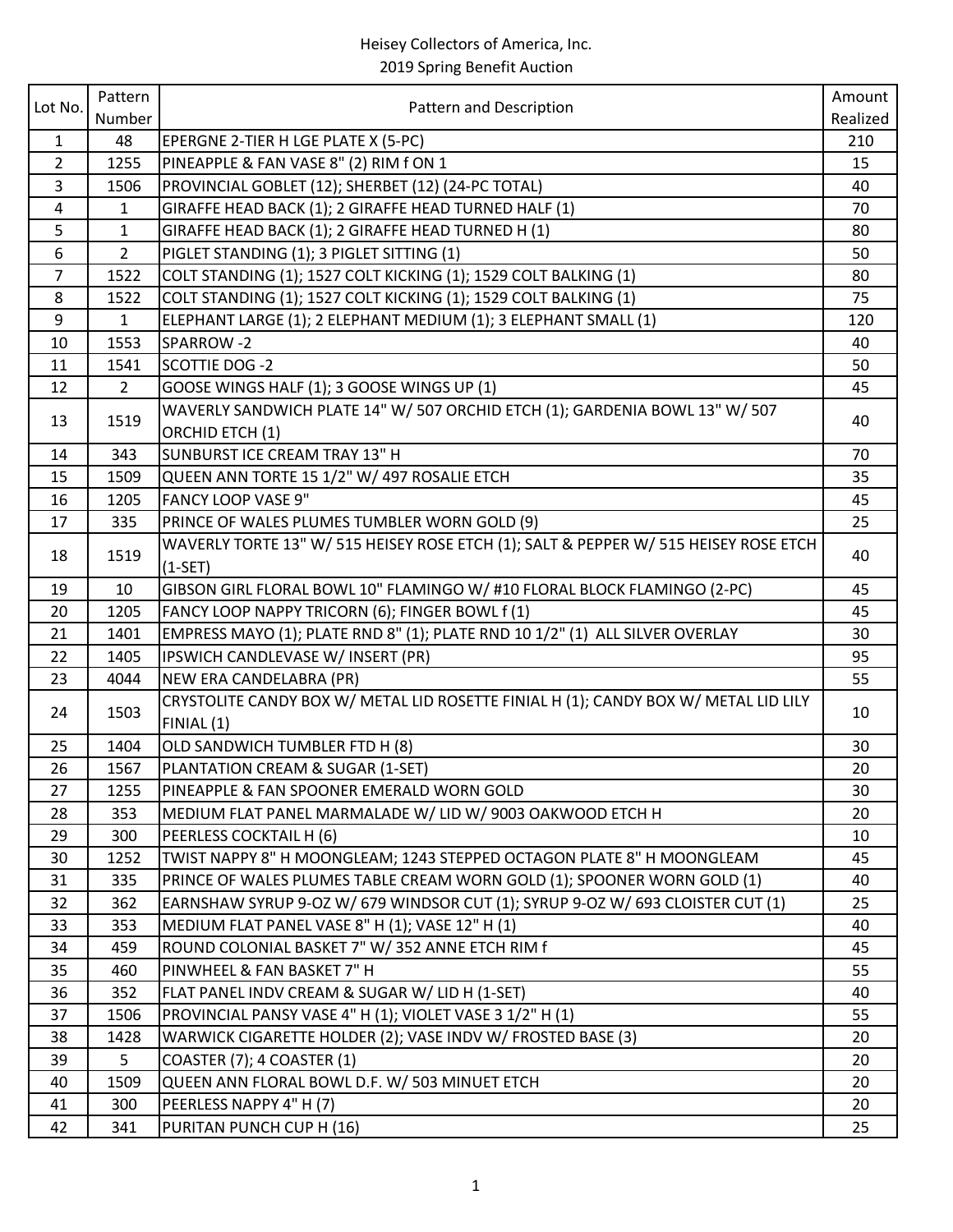| Lot No. | Pattern        |                                                                                      | Amount   |
|---------|----------------|--------------------------------------------------------------------------------------|----------|
|         | Number         | Pattern and Description                                                              | Realized |
| 43      | 1469           | RIDGELEIGH STAR RELISH (1); 1252 TWIST NEWARK SESQUICENTENNIAL PLATTER (1)           | 15       |
| 44      | 1506           | PROVINCIAL TORTE 13" (1); SALAD BOWL 9" (1); CREAM & SUGAR (1-SET)                   | 25       |
| 45      | 100            | <b>ASIATIC PHEASANT-2</b>                                                            | 100      |
| 46      | 335            | PRINCE OF WALES PLUMES PUNCH BOWL W/ PEG BOTTOM H F (1); BASE H (1);                 | 40       |
| 47      | 1567           | PLANTATION COASTER (2); CHEESE FTD W/ 516 PLANTATION IVY ETCH (1)                    | 45       |
| 48      | 1553           | SPARROW-3                                                                            | 40       |
| 49      | $\overline{2}$ | CLYDESDALE 1-SUN PURPLE (2)                                                          | 150      |
| 50      | $\mathbf{1}$   | <b>RINGNECK PHEASANT -2</b>                                                          | 55       |
| 51      | 1205           | FANCY LOOP TUMBLER EMERALD WORN GOLD (1); 1205 1/2 FANCY LOOP TUMBLER (1); 1201      | 45       |
|         |                | <b>FANDANGO TUMBLER (1)</b>                                                          |          |
| 52      | 1503           | CRYSTOLITE CANDLESTICK 2-LITE (PR) NO BOBECHES & PRISMS                              | 10       |
| 53      | 1503           | CRYSTOLITE CIGARETTE HOLDER FTD (2); 1428 WARWICK CIGARETTE HOLDER H (1)             | 20       |
| 54      | 1567           | PLANTATION CANDLEBLOCK (PR)                                                          | 80       |
| 55      | 343            | SUNBURST COMPORT 9 1/2" H (1); JELLY FTD H (1)                                       | 90       |
| 56      | $\mathbf{1}$   | DONKEY (1); 3 ELEPHANT SMALL (1)                                                     | 75       |
| 57      | 1205           | FANCY LOOP VASE 8" WORN GOLD (1); VASE 10" VARIANT (1)                               | 50       |
| 58      | 1201           | FANDANGO NAPPY 9" CRIMPED f (1); BON BON 5 1/2" (1)                                  | 50       |
| 59      | 341.5          | PURITAN SPOONER H (1); 341 PURITAN OIL 6-OZ STOPPER H f (1)                          | 40       |
| 60      | 1205           | FANCY LOOP CELERY DIP (1); INDV SALT (6)                                             | 15       |
| 61      | 1205           | FANCY LOOP INDV CREAM & SUGAR (1-SET); CELERY VASE (1); BUTTER W/ LID (1); NAPPY 4"  | 70       |
|         |                | SQ (1); ALL WORN GOLD                                                                |          |
| 62      | 343            | SUNBURST PUNCH BOWL (1); BASE (1); PUNCH CUP H (12)                                  | 120      |
| 63      | 343            | SUNBURST NAPPY 8" CRIMPED f (1); 343 1/2 SUNBURST NAPPY 8 1/2" (1); 343 1/2 NAPPY 9" | 60       |
|         |                | SHALLOW H (1)                                                                        |          |
| 64      | 343            | SUNBURST INDV SUGAR (1); JELLY 1-HDL (1); BON BON HEART f (1); NAPPY 5" SHALLOW (1); | 20       |
|         |                | PICKLE TRAY (2) (6-PC TOTAL)                                                         |          |
| 65      | 1255           | PINEAPPLE & FAN VASE 10" (2)                                                         | 35       |
| 66      | 341            | PURITAN COMPORT 10" SHALLOW H                                                        | 25       |
| 67      | 1255           | PINEAPPLE & FAN NAPPY 8" (1); CREAM EMERALD WORN GOLD (1)                            | 30       |
| 68      | 100            | <b>ASIATIC PHEASANT-2</b>                                                            | 95       |
| 69      | 460            | PINWHEEL & FAN BASKET 7" H (1)                                                       | 50       |
| 70      | 1295           | BEADED SWAG TABLE SET: CREAM & SUGAR W/ LID; SPOONER; BUTTER W/ LID FAIR GOLD        | 55       |
| 71      | 343            | <b>SUNBURST JUG 3-PINT H</b>                                                         | 35       |
| 72      | 1205           | FANCY LOOP COMPORT 8 1/2"                                                            | 50       |
| 73      | 300            | PEERLESS JUG 3-PINT                                                                  | 45       |
| 74      | 1205           | FANCY LOOP VASE 8" (1); CRACKER JAR W/ METAL MOUNT NO LID (1)                        | 20       |
| 75      | 1428           | WARWICK VASE 5" H (2)                                                                | 20       |
| 76      | 1428           | WARWICK VASE 7" H (2)                                                                | 20       |
| 77      | 1428           | WARWICK VASE 7" SILVER OVERLAY H (2)                                                 | 30       |
| 78      | 341.5          | PURITAN JUG 1-QT W/ UNK CUT H                                                        | 40       |
| 79      | $2^{\circ}$    | <b>GIRAFFE HEAD TURNED</b>                                                           | 50       |
| 80      | 1506           | PROVINCIAL CANDLESTICK 3-LITE ORIGINAL DESIGN (PR)                                   | 10       |
| 81      | 1506           | PROVINCIAL CIGARETTE BOX W/ LID                                                      | 35       |
| 82      | 1506           | PROVINCIAL CANDY BOX FTD W/ LID (2)                                                  | 50       |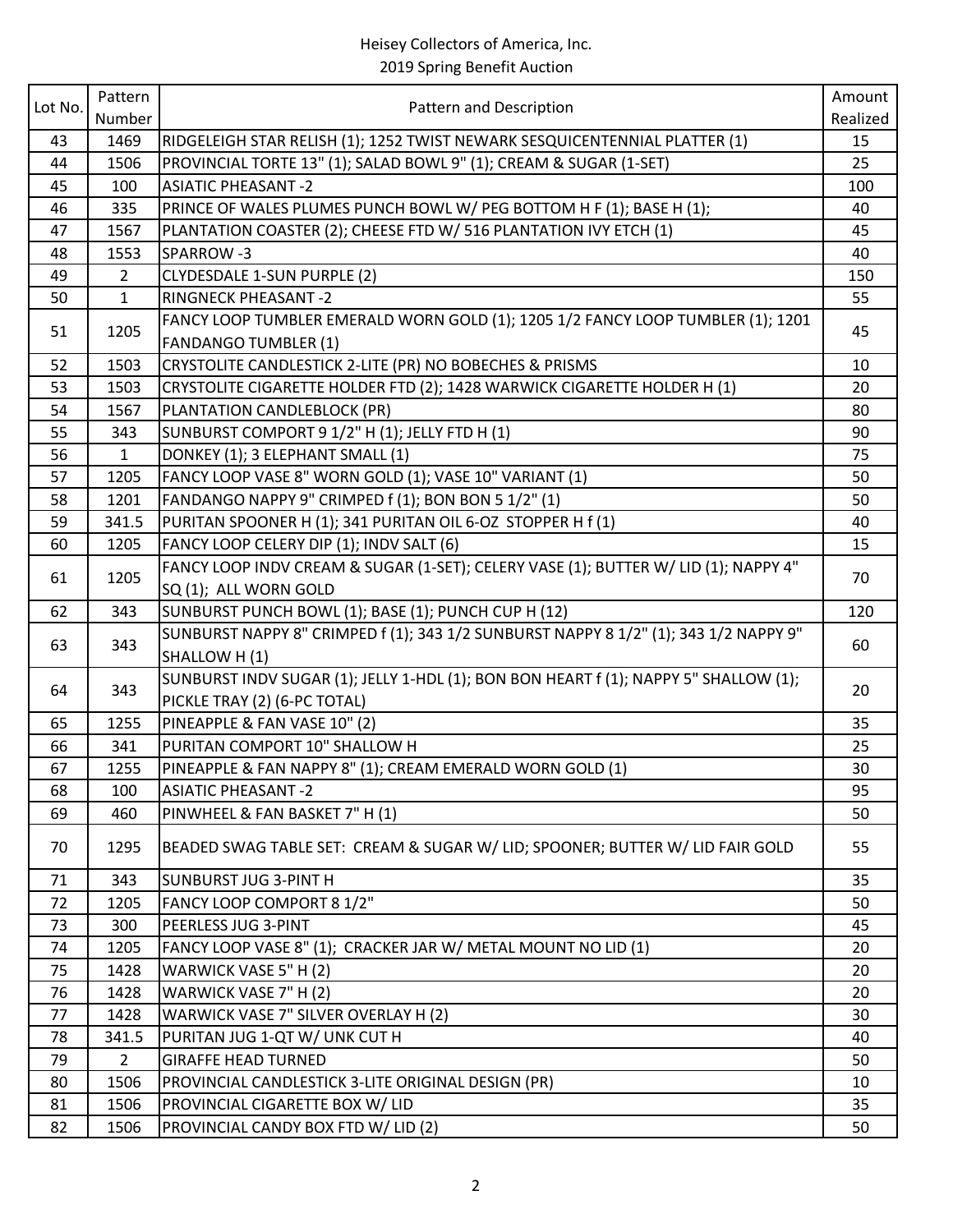|         | Pattern        |                                                                                       | Amount   |
|---------|----------------|---------------------------------------------------------------------------------------|----------|
| Lot No. | Number         | Pattern and Description                                                               | Realized |
| 83      | 1506           | PROVINCIAL OIL (2)                                                                    | 30       |
| 84      | 1506           | PROVINCIAL CHEESE PLATE H (1); JELLY 2-HDL H (1); JELLY 2-PRT H (1); RELISH 4-PRT (1) | 25       |
| 85      | 1506           | PROVINCIAL CANDLEBLOCK (6)                                                            | 37.50    |
| 86      | 1506           | PROVINCIAL BUTTER W/ LID 1/4-LB H (1); CREAM & SUGAR H (1-SET); RELISH 4-PRT (1)      | 40       |
| 87      | 1506           | PROVINCIAL INDV CREAM & SUGAR W/ TRAY (1-SET); NUT INDV H (6)                         | 45       |
| 88      | 1506           | PROVINCIAL PANSY VASE 4" (1); CREAM & SUGAR H (2-SETS)                                | 22.50    |
| 89      | 1506           | PROVINCIAL SHERBET (23)                                                               | 10       |
| 90      | 1506           | PROVINCIAL PUNCH CUP H (12)                                                           | 10       |
| 91      | 1506           | PROVINCIAL JUICE FTD H (11)                                                           | 30       |
| 92      | 1506           | PROVINCIAL OYSTER COCKTAIL H (10)                                                     | 10       |
| 93      | 1506           | PROVINCIAL WINE (4); COCKTAIL (6)                                                     | 15       |
| 94      | 1506           | PROVINCIAL SODA FTD 12-OZ (2); TUMBLER FTD (1)                                        | 10       |
| 95      | 1506           | PROVINCIAL CHAMPAGNE (10)                                                             | 10       |
| 96      | 1506           | PROVINCIAL TORTE 13" H                                                                | 7.50     |
| 97      | 335            | PRINCE OF WALES PLUMES PUNCH BOWL H (1); BASE POOR GOLD (1); PUNCH CUP (14)           | 85       |
| 98      | 325            | PILLOWS COMPORT 10" FTD SHALLOW H                                                     | 140      |
| 99      | 1541           | <b>SCOTTIE DOG -2</b>                                                                 | 45       |
| 100     | $\overline{2}$ | GOOSE WINGS HALF (1); 1 GOOSE WINGS UP (1)                                            | 40       |
| 101     | 1553           | SPARROW-2                                                                             | 40       |
| 102     | 300            | PEERLESS ORCHID VASE 8"                                                               | 30       |
| 103     | 350            | PINWHEEL & FAN NAPPY 8" H (2)                                                         | 25       |
| 104     | 1205           | FANCY LOOP TABLE SUGAR W/ METAL LID IN METAL PICKLE CASTER (3-PC)                     | 350      |
| 105     | 1235           | <b>BEADED PANEL &amp; SUNBURST TOOTHPICK</b>                                          | 50       |
| 106     | 1255           | PINEAPPLE & FAN BOWL 10" OVAL IN METAL HOLDER & SPOON (3-PC)                          | 170      |
| 107     | 1255           | PINEAPPLE & FAN SALT & PEPPER IN METAL HOLDER (3-PC)                                  | 45       |
| 108     | 353            | MEDIUM FLAT PANEL VASE 18" PLAIN BOTTOM H RIM SCRAPE                                  | 45       |
| 109     | 300.5          | PEERLESS VASE 10" H (1); VASE 11" CLOUDY (1)                                          | 10       |
| 110     | 1205           | FANCY LOOP TANKARD NO FIXTURE (1); INDV CREAM & SUGAR (1-SET); TOOTHPICK f (1);       | 95       |
|         |                | COUPE PLATE 8" f (1) (5-PC TOTAL)                                                     |          |
| 111     | 1540           | PLUG HORSE (OSCAR) 1 W/ PAPER LABEL (2)                                               | 60       |
| 112     | 338            | DRAPE VASE 5 1/2" (1); VASE 13" H (1)                                                 | 35       |
| 113     | $\mathbf{1}$   | <b>DONKEY</b>                                                                         | 45       |
| 114     | 1469           | RIDGELEIGH TORTE 13" H (1); FLORAL BOWL 11" CONE H (1); FLORAL BOWL W/SILVER          | 25       |
|         |                | OVERLAY 11 1/2" FLARED (1)                                                            |          |
| 115     | 1235           | BEADED PANEL & SUNBURST NAPPY 8 1/2" SHALLOW                                          | 40       |
| 116     | 1201           | FANDANGO OIL 4-OZ (1); 1205 FANCY LOOP OIL 6-OZ (1)                                   | 60       |
| 117     | 1552           | COLT STANDING (2); 1527 COLT KICKING (1); 1529 COLT BALKING (1)                       | 45       |
| 118     | 1235           | BEADED PANEL & SUNBURST BUTTER W/ LID (1); TABLE CREAM (1); WINE (1); TOOTHPICK (1);  | 55       |
|         |                | INDV SUGAR (1); ALL WORN GOLD (6-PC TOTAL)                                            |          |
| 119     | 335            | PRINCE OF WALES PLUMES NAPPY 9" H WORN GOLD INTERNAL FRACTURE                         | 10       |
| 120     | 1503           | CRYSTOLITE MASTER SWAN NUT (1); INDV SWAN NUT (1)                                     | 15       |
| 121     | $\overline{2}$ | GOOSE WINGS HALF (1); 3 GOOSE WINGS UP (1)                                            | 30       |
| 122     | 1540           | LARIAT SANDWICH PLATE 14" (1); GARDENIA BOWL 12" (1); CANDLESTICK 2-LITE (PR)         | 15       |
| 123     | 315            | PANELED CANE NAPPY 7 1/2" WORN GOLD (1); NAPPY 4" WORN GOLD (4); NAPPY 4" (1)         | 27.50    |
| 124     | 365            | OLD QUEEN ANNE PUNCH BOWL (1); BASE H (1); PUNCH CUP H (9) (11-PC TOTAL)              | 205      |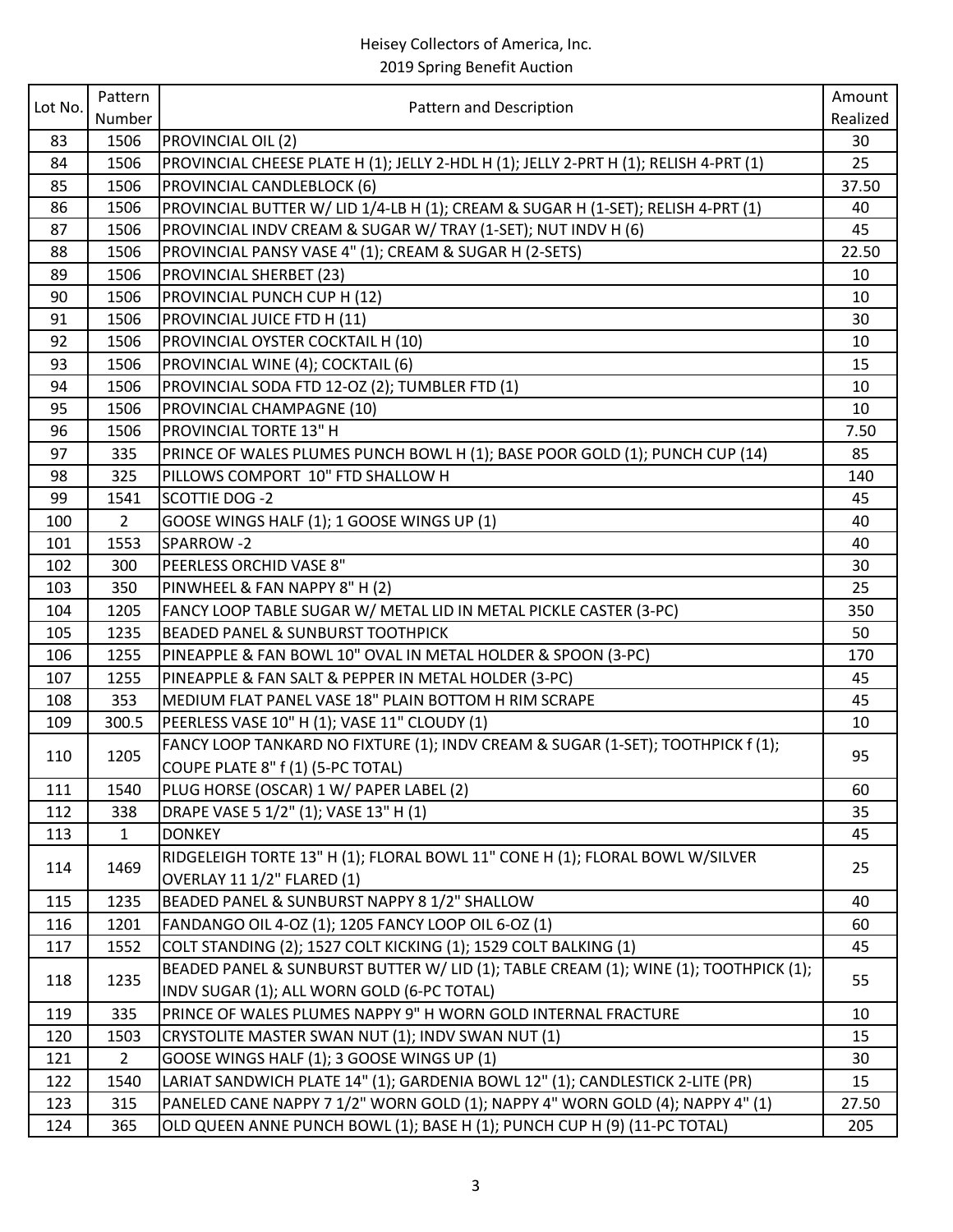| Lot No. | Pattern        | Pattern and Description                                                                                                                                       | Amount   |
|---------|----------------|---------------------------------------------------------------------------------------------------------------------------------------------------------------|----------|
|         | Number         |                                                                                                                                                               | Realized |
| 125     | 1205           | <b>FANCY LOOP TOOTHPICK</b>                                                                                                                                   | 32.50    |
| 126     | 1541           | <b>SCOTTIE DOG -2</b>                                                                                                                                         | 35       |
| 127     | 1540           | PLUG HORSE (OSCAR) -2                                                                                                                                         | 35       |
| 128     | 353            | WIDE FLAT PANEL SPICE TRAY W/ UNK CUT; 300 PEERLESS PLATE 5" H; PLATE 4" H                                                                                    | 10       |
| 129     | 3350           | WABASH CANDY W/ LID FLAMINGO H LID-RIM f'S                                                                                                                    | 55       |
| 130     | 1540           | LARIAT BON BON (1); CANDY BOX LGE W/ LID F (1); CANDY BOX SMALL W/ LID BASE F (1)                                                                             | 22.50    |
| 131     | 1404           | OLD SANDWICH CANDLESTICK H (PR)                                                                                                                               | 25       |
| 132     | $\overline{2}$ | CLYDESDALE -2                                                                                                                                                 | 275      |
| 133     | 1951           | CABOCHON COMPORT GOLD DÉCOR (1); 1519 WAVERLY SALT & PEPPER W/ SILVER OVERLAY<br>$(1-SET)$                                                                    | 12.50    |
| 134     | 305            | PUNTY & DIAMOND POINT VASE 8" (1); VASE 6" (1)                                                                                                                | 27.50    |
| 135     | 305            | PUNTY & DIAMOND POINT PUNCH CUP H (8)                                                                                                                         | 80       |
| 136     | 1469           | RIDGELEIGH BON BON H (1); FLORAL BOWL SWAN HDL (1)                                                                                                            | 45       |
| 137     |                | CROSSED DOOR KNOB MOUNTED PAIR                                                                                                                                | 80       |
| 138     | 343            | SUNBURST WATER BOTTLE (1); OIL 6-OZ (1)                                                                                                                       | 50       |
| 139     | 1503           | CRYSTOLITE CANDY W/ LID 3-PRT H (1); FLORAL BOWL 13" OVAL (1)                                                                                                 | 30       |
| 140     | 2              | GOOSE WINGS HALF (2); 3 GOOSE WINGS UP (1)                                                                                                                    | 50       |
| 141     | 1404           | OLD SANDWICH FLORAL BOWL OVAL H (1); 22 FLORAL FROG (1)                                                                                                       | 60       |
| 142     | 1541           | <b>SCOTTIE DOG -2</b>                                                                                                                                         | 35       |
| 143     | 350            | PINWHEEL & FAN CREAM & SUGAR H (1-SET)                                                                                                                        | 45       |
| 144     | 1567           | PLANTATION CANDLEBLOCK (PR)                                                                                                                                   | 50       |
| 145     | 1205           | FANCY LOOP COMPORT 8 1/2" FTD                                                                                                                                 | 35       |
| 146     | 3397           | GASCONY COCKTAIL W/ 448 OLD COLONY ETCH (2)                                                                                                                   | 10       |
| 147     | 1205           | FANCY LOOP PUNCH BOWL (1); BASE (1); PUNCH CUP FTD (12)                                                                                                       | 280      |
| 148     | 1423           | SWEET AD-O-LINE BANQUET GOBLET H SUN PURPLE                                                                                                                   | 60       |
| 149     | 352            | FLAT PANEL CRUSHED FRUIT W/ LID 2-QT H BOTTOM f                                                                                                               | 55       |
| 150     | 1428           | WARWICK CANDLESTICK 2- LITE (1-ONLY); 1504 REGENCY CANDLEBLOCK (1-ONLY); 134                                                                                  | 17.50    |
|         |                | TRIDENT CANDLESTICK W/801 WAKIKI CUT (1-ONLY)                                                                                                                 |          |
| 151     | $\overline{2}$ | <b>GIRAFFE HEAD TURNED (2)</b>                                                                                                                                | 85       |
| 152     | 1509           | QUEEN ANN FLORAL BOWL D.F. W/ 503 MINUET ETCH                                                                                                                 | 45       |
| 153     | 1567           | PLANTATION CANDLESTICK 2-LITE (PR)                                                                                                                            | 50       |
| 154     | 1519           | WAVERLY FLORAL BOWL 12" (1); SALT & PEPPER (1-SET); SAUCE 2-PRT W/ 507 ORCHID ETCH H<br>(1)                                                                   | 35       |
| 155     | $\mathbf{1}$   | <b>RINGNECK PHEASANT-2</b>                                                                                                                                    | 45       |
| 156     | $\overline{2}$ | GOOSE WINGS HALF (1); 3 GOOSE WINGS UP (1)                                                                                                                    | 40       |
| 157     | 341            | PURITAN COMPORT 6" FTD H (1); 1428 WARWICK VASE 7" H (1)                                                                                                      | 30       |
| 158     | 1519           | WAVERLY FLORAL BOWL 12" CHIP (1); 1509 QUEEN ANN FLORAL BOWL 8 1/2" HDL H (1)                                                                                 | 25       |
| 159     | 1295           | BEADED SWAG TUMBLER (4); SPOONER (1); SUGAR - NO LID WORN GOLD (1); NAPPY 4"<br>EMERALD f (1); 1205 FANCY LOOP NAPPY 4" SQ EMERALD FAIR GOLD (1) (8-PC TOTAL) | 45       |
|         |                | CONTINENTAL CREAM FTD (1); 1225 PLAIN BAND MOLASSES NO THUMB REST (1); 1405                                                                                   |          |
| 160     | 339            | IPSWICH CHAMPAGNE (1); 1425 VICTORIAN PUNCH CUP H (2); 350 PINWHEEL & FAN PUFF                                                                                | 60       |
|         |                | BOX W/ METAL LID H (1); 6 MAYO SPOON H (1) (7-PC TOTAL)                                                                                                       |          |
| 161     | 341            | PURITAN COCKTAIL H (7)                                                                                                                                        | 10       |
| 162     | 300            | PEERLESS TUMBLER 9-OZ H 1-F (2)                                                                                                                               | 15       |
| 163     | 100            | CENTENNIAL CANDLESTICK 7" W/ UNK CUT H WORN GOLD (PR)                                                                                                         | 20       |
|         |                |                                                                                                                                                               |          |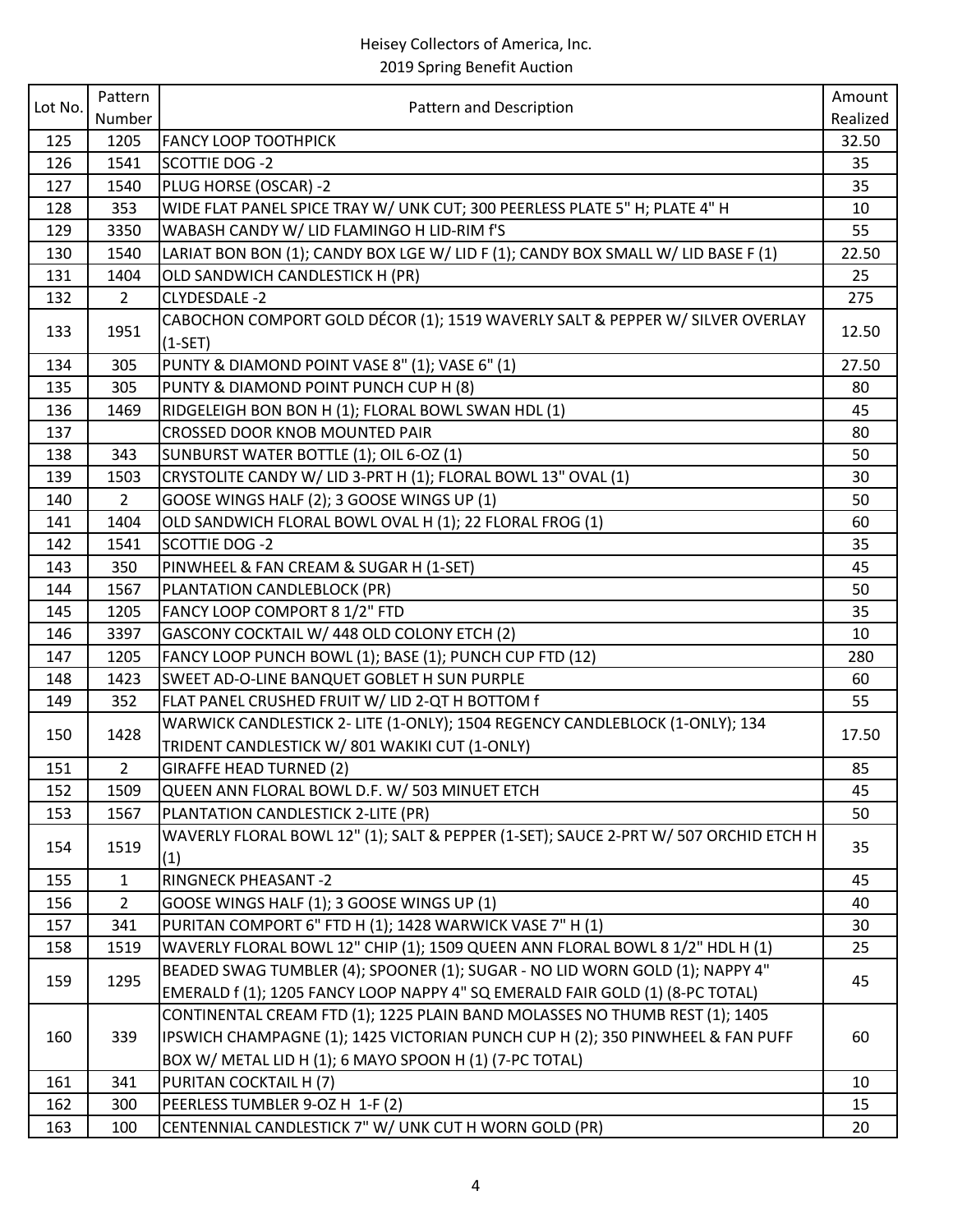|         | Pattern        |                                                                                          | Amount   |
|---------|----------------|------------------------------------------------------------------------------------------|----------|
| Lot No. | Number         | Pattern and Description                                                                  | Realized |
| 164     | 21             | ARISTOCRAT CANDLESTICK 7" (PR)                                                           | 25       |
| 165     | 16             | <b>CLASSIC CANDLESTICK 9" (PR)</b>                                                       | 15       |
| 166     | 352            | FLAT PANEL NAPPY 8" H (1); 341 PURITAN #1 ICE CREAM PLATE 6" H (6)                       | 15       |
| 167     | 362            | EARNSHAW SYRUP 7-OZ EA WITH DIFF W/ UNK CUTTING (2)                                      | 40       |
| 168     | $\overline{2}$ | FLORAL BLOCK FLAMINGO                                                                    | 60       |
| 169     | 16             | SUSANNEH PUFF BOX NO LID H 1-F (2); 1 COASTER H (1); 4 COASTER H (3)                     | 15       |
|         |                | COLONIAL STAR PLATE 4 1/2" H (2); PLATE 6" H (1); 300 PEERLESS PLATE 5" (1); 341 PURITAN |          |
| 170     | 1150           | PLATE 6" H (1); 357 PRISON STRIPE NAPPY 4" SHALLOW H (1); 393 NARROW FLUTE LID 2.75"     | 10       |
|         |                | DIAMETER (1) (7-PC TOTAL)                                                                |          |
| 171     | 300            | PEERLESS COCKTAIL H (8)                                                                  | 15       |
| 172     | 1238           | <b>BEEHIVE PLATE 8" (3)</b>                                                              | 17.50    |
| 173     | 3389           | DUQUESNE CHAMPAGNE W/ 480 NORMANDIE ETCH (2)                                             | 40       |
| 174     | $\overline{2}$ | OLD WILLIAMSBURG CANDLESTICK 11" (3)                                                     | 165      |
| 175     | 1489           | PURITAN FRENCH DRESSING W/ OIL-VINEGAR ETCH (1); BITTERS BOTTLE NO TUBE (1)              | 10       |
| 176     | 1205           | FANCY LOOP NAPPY 8" SQ (1)                                                               | 45       |
|         |                | EARNSHAW SYRUP 7-OZ W/ UNK CUT H (1); SYRUP 7-OZ NO LID (1); 372 MCGRADY SYRUP 7-        |          |
| 177     | 362            | OZ (1); 353 MEDIUM FLAT PANEL SYRUP 7-OZ NO LID H (1)                                    | 20       |
|         |                | TWIST CANDLESTICK H (1-ONLY); 135 EMPRESS CANDLESTICK (1-ONLY); 112 MERCURY              |          |
| 178     | 1252           | CANDLESTICK (1-ONLY); 1570 LOTUS LEAF CANDLEBLOCK (1-ONLY); 114 PLUTO CANDLESTICK        | 30       |
|         |                | FLAMINGO (1-ONLY); 4233 BUD VASE INSERT RIM f (1) (6-PC TOTAL)                           |          |
| 179     | 1425           | VICTORIAN FINGER BOWL (4); UNDERPLATE (4)                                                | 75       |
| 180     | 1425           | VICTORIAN PLATE 8" H (6); VASE 3 1/2" H (1); ASHTRAY/CIGARETTE HOLDER MONO H (1)         | 15       |
| 181     | 354            | WIDE FLAT PANEL STACK SET H (3-PC)                                                       | 15       |
| 182     | 1401           | EMPRESS CUP H (8); SAUCER SQ H (11)                                                      | 15       |
| 183     | 1401           | EMPRESS PLATE 7" SQ H (9)                                                                | 10       |
| 184     | 1401           | EMPRESS PLATE 8" SQ H (9)                                                                | 15       |
| 185     | 7000           | <b>SUNFLOWER CANDLESTICK (4)</b>                                                         | 35       |
| 186     | 1469           | RIDGELEIGH PLATE 8" SQ (4); PLATE 8" SQ W/ 872 MARIEMONT CUT H (1)                       | 25       |
| 187     | 100            | CENTENNIAL CANDLESTICK 6" W/ UNK CUT H (PR)                                              | 20       |
| 188     | 100            | CENTENNIAL CANDLESTICK 9" H (PR)                                                         | 40       |
|         |                | CLASSIC CANDLESTICK 9" (1-ONLY); 29 SANFORD CANDLESTICK 9" (1-ONLY); 21 ARISTOCRAT       |          |
| 189     | 16             | CANDLESTICK 9" (1-ONLY)                                                                  | 45       |
| 190     | 1509           | QUEEN ANN CANDELABRA (PR)                                                                | 45       |
| 191     | 1469           | RIDGELEIGH CANDLESTICK 1-LITE (PR)                                                       | 10       |
|         |                | NARROW FLUTE BANANA SPLIT FTD W/ UNK CUT H (1); BANANA SPLIT FTD H (1); 433 GREEK        |          |
| 192     | 393            | <b>KEY BANANA SPLIT H (1)</b>                                                            | 30       |
| 193     | 1469.5         | RIDGELEIGH CANDLESTICK 3" RND (PR); 1469 RIDGELEIGH #3 INDV VASE (1)                     | 20       |
| 194     | 1164           | FINGER BOWL STRAIGHT LINE OPTIC H (3)                                                    | 20       |
| 195     | 429            | PLAIN PANEL RECESS NAPPY 4 1/2" H (4)                                                    | 10       |
|         |                | PLANTATION COMPORT FLAT (1); 1519 WAVERLY CHEESE COMPORT W/ 507 ORCHID ETCH (1);         |          |
| 196     | 1567           | COMPORT 6" (1); 1401 EMPRESS COMPORT OVAL SAHARA W/ 448 OLD COLONY ETCH (1)              | 50       |
| 197     | 411            | TUDOR CHEESE PLATE 6" 2-HDL MOONGLEAM H (1); CHEESE PLATE 6" 2-HDL W/ UNK CUT H          | 25       |
|         |                | (1); CHEESE PLATE 6" 2-HDL HAWTHORNE H (1)                                               |          |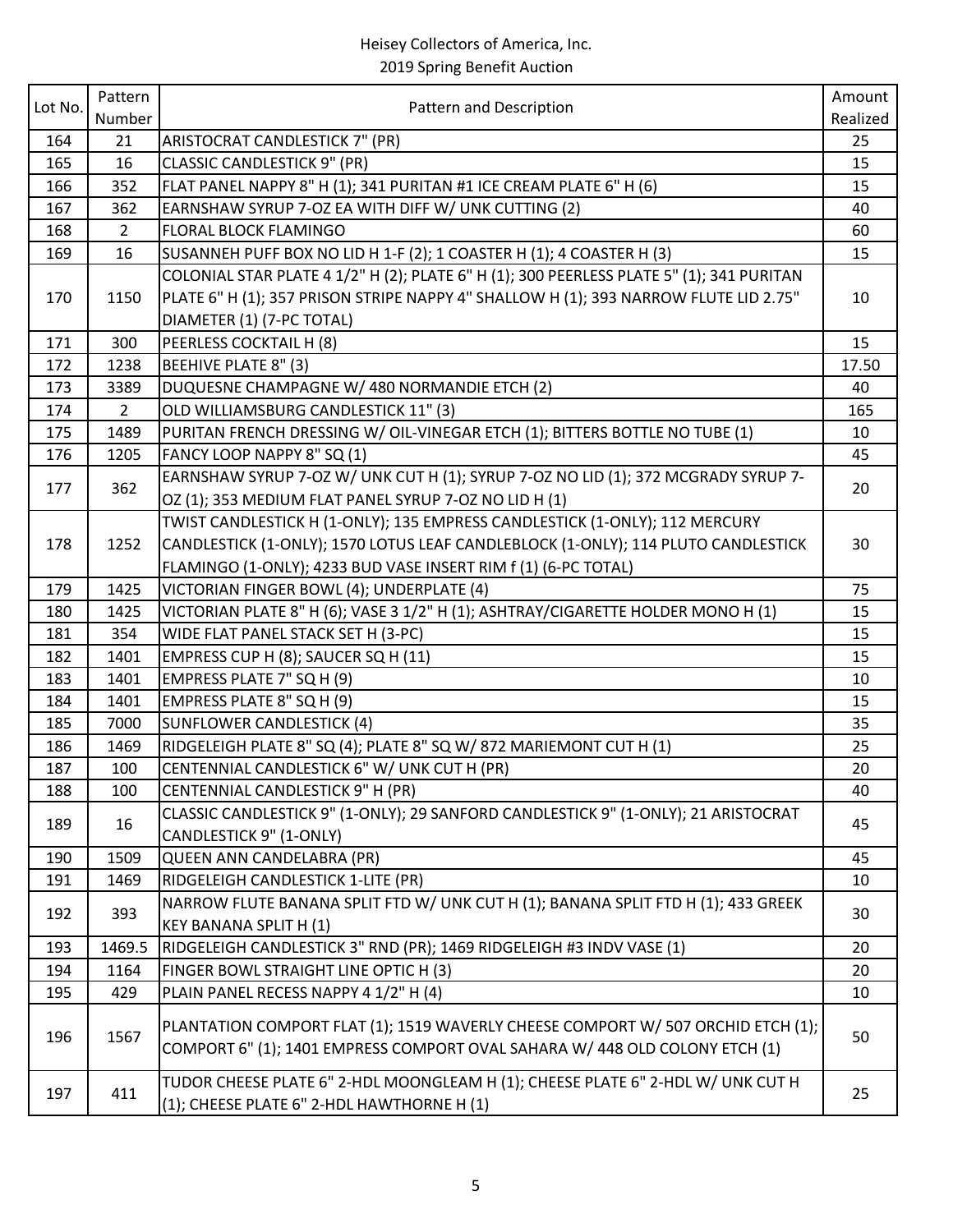| Lot No. | Pattern<br>Number | Pattern and Description                                                                                                                                                          | Amount<br>Realized |
|---------|-------------------|----------------------------------------------------------------------------------------------------------------------------------------------------------------------------------|--------------------|
| 198     | 1506              | PROVINCIAL CANDLEBLOCK (1-ONLY); 1504 REGENCY CANDLESTICK 2-LITE (1-ONLY); 129<br>TRICORN CANDLESTICK 3-LITE (1-ONLY)                                                            | 20                 |
| 199     | 116               | OAK LEAF CANDLESTICK W/ FROSTED LEAF FLAMINGO FT (PR)                                                                                                                            | 60                 |
| 200     | 1252              | TWIST PICKLE FLAMINGO (1); CELERY 9" FLAMINGO (1); 1401 EMPRESS CELERY 9" FLAMINGO<br>(1)                                                                                        | 25                 |
| 201     | 354               | WIDE FLAT PANEL INDV CREAM & SUGAR NO LID H (1-SET); 341 OLD WILLIAMSBURG INDV<br>CREAM & SUGAR H (1-SET)                                                                        | 10                 |
| 202     | 1170              | PLEAT & PANEL SAUCER H (2); NAPPY 4" H (2)                                                                                                                                       | 25                 |
| 203     | 1229              | OCTAGON NUT INDV NO OPTIC FLAMINGO H (4); 1194 PENTAGON RELISH FLAMINGO H (1)                                                                                                    | 30                 |
| 204     | 1485              | SATURN VIOLET VASE 4" ZIRCON                                                                                                                                                     | 175                |
| 205     | 1469              | RIDGELEIGH CIGARETTE BOX W/ LID 4" H (2); CIGARETTE HOLDER SQ H (1); CIGARETTE<br>HOLDER RND (1); CIGARETTE HOLDER SQ W/ LIGHTER INSERT (1); CIGARETTE HOLDER RND W/<br>LID H(1) | 60                 |
| 206     | 1489              | PURITAN CIGARETTE BOX W/ HORSEHEAD FINIAL 6" (1); CIGARETTE BOX W/ HORSEHEAD<br>FINIAL 4" SUN PURPLE (1)                                                                         | 45                 |
| 207     | $\mathbf{1}$      | <b>RINGNECK PHEASANT -2</b>                                                                                                                                                      | 60                 |
| 208     | $\overline{2}$    | OLD WILLIAMSBURG CANDLESTICK 9" (4)                                                                                                                                              | 60                 |
| 209     | 5                 | PATRICIAN CANDLESTICK 9" H (PR); CANDLESTICK 7" H (PR)                                                                                                                           | 35                 |
| 210     | $\mathbf{1}$      | GEORGIAN CANDLESTICK FULL CUT BASE f (1-ONLY); 16 CLASSIC CANDLESTICK 7" (1-ONLY); 5<br>PATRICIAN CANDLESTICK 8" H (1-ONLY)                                                      | 25                 |
| 211     | 112               | MERCURY CANDLESTICK W/ UNK CUT (PR); CANDLESTICK SAHARA (1-ONLY); CANDLESTICK<br>FLAMINGO (1-ONLY)                                                                               | 20                 |
| 212     | 1503.5            | CRYSTOLITE CANDLEBLOCK MELON (PR); 1502 CRYSTOLITE CANDLEBLOCK SWIRL (PR)                                                                                                        | 20                 |
| 213     | 407               | COARSE RIB CELERY 9" MARIGOLD STAIN H (2); METAL HOLDER FOR CELERY (2)                                                                                                           | 25                 |
| 214     | 1252              | TWIST BERRY BOWL 8" MOONGLEAM H (1); CHEESE PLATE MOONGLEAM H (1); MINT<br>MOONGLEAM H (1)                                                                                       | 35                 |
| 215     | 407               | COARSE RIB PLATE 7 1/2" MOONGLEAM (3); 1231 RIBBED OCTAGON PLATE 6" MOONGLEAM<br>H (2); 1401 EMPRESS PRESERVE MOONGLEAM H (1)                                                    | 15                 |
| 216     | 4045              | <b>HERON BALL VASE 4" COBALT</b>                                                                                                                                                 | 235                |
| 217     | 1                 | <b>GEORGIAN CANDLESTICK (PR)</b>                                                                                                                                                 | 30                 |
| 218     | 352               | FLAT PANEL GRAPEFRUIT H (6)                                                                                                                                                      | 15                 |
| 219     | 1540              | LARIAT CANDLEHOLDER 1-LITE (PR); CREAM & SUGAR H (1-SET); CANDLEHOLDER 3-LITE (1-<br>ONLY); SAUCER (3)                                                                           | 10                 |
| 220     | 1503              | CRYSTOLITE PLATE 7" (4); CUP (6); SAUCER (5)                                                                                                                                     | 10                 |
| 221     | 1503              | CRYSTOLITE CANDY W/ METAL LID ROSETTE FINIAL (1); CANDLESTICK 1-LITE (PR)                                                                                                        | 35                 |
| 222     | 1503              | CRYSTOLITE VASE 5" (1); CANDLESTICK 3-LITE (1-ONLY); CANDLESTICK 3-LITE W/ UNK CUT (1-<br>ONLY)                                                                                  | 10                 |
| 223     | 99                | LITTLE SQUATTER CANDLESTICK MOONGLEAM (1-ONLY); 112 MERCURY CANDLESTICK<br>MOONGLEAM (1-ONLY); 113 MARS CANDLESTICK MOONGLEAM (1-ONLY)                                           | 10                 |
| 224     | 1469              | RIDGELEIGH ASHTRAY 2 1/2" RND H (4) IN ORMOLU GOLD HOLDER; ASHTRAY 3" RND H (1) IN<br>ORMOLU HOLDER W/ MATCH SLOT; CIGARETTE BOX W/ LID 6" H (1) IN ORMOLU HOLDER                | 75                 |
| 225     | 1567              | PLANTATION CREAM & SUGAR (1-SET); CRUET (1); CANDLEBLOCK (PR)                                                                                                                    | 50                 |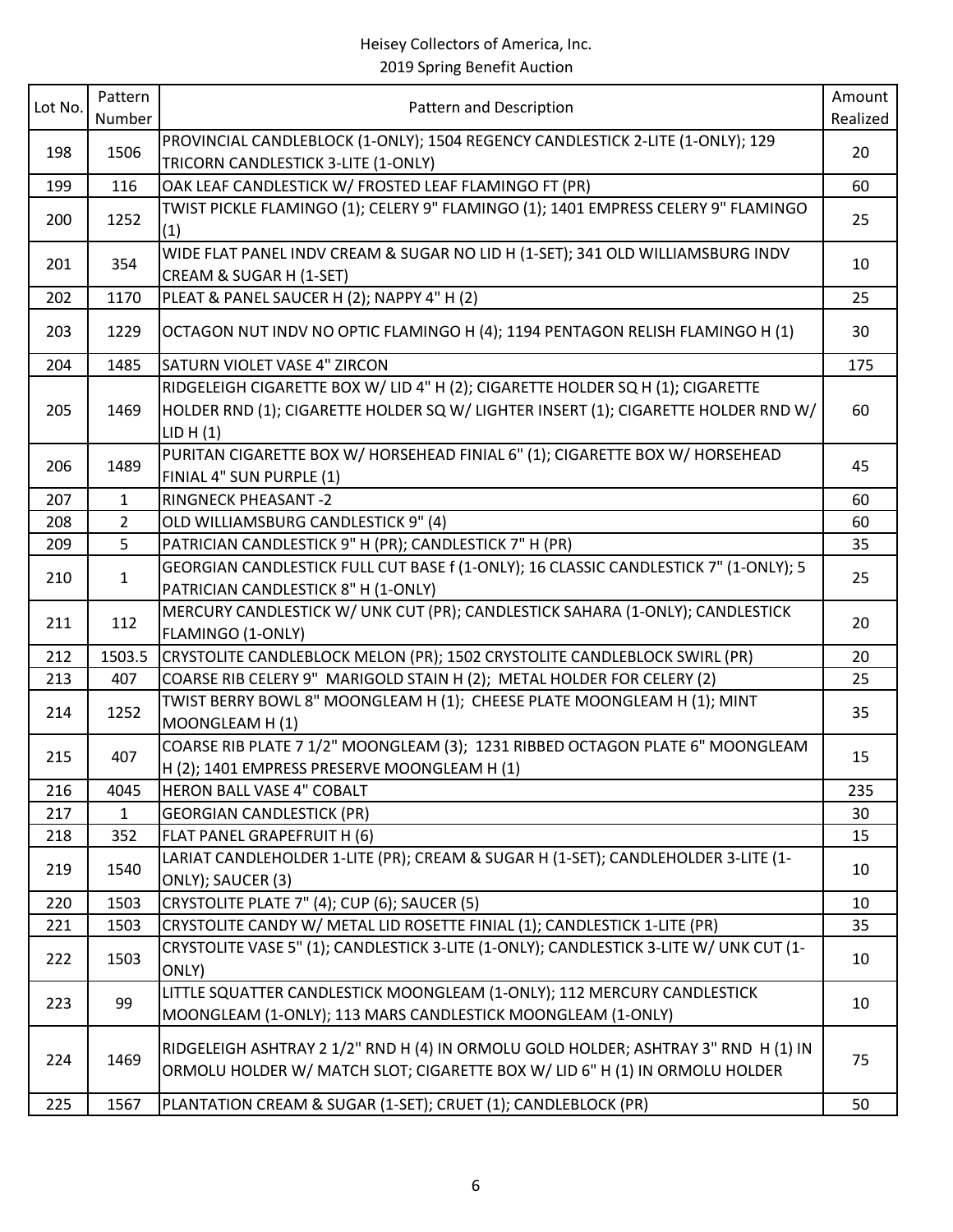| Lot No. | Pattern<br>Number | Pattern and Description                                                                                                                                 | Amount<br>Realized |
|---------|-------------------|---------------------------------------------------------------------------------------------------------------------------------------------------------|--------------------|
| 226     | 1519              | WAVERLY GARDENIA BOWL 10" W/ 515 HEISEY ROSE ETCH (1); CRUET (1); INDV SUGAR (1);                                                                       | 45                 |
| 227     | 1401              | 5072 ROSE STEM GOBLET (1); ICE TEA (4)<br>EMPRESS INDV CREAM & SUGAR H (1-SET); INDV CREAM SAHARA H (2)                                                 | 17.50              |
| 228     | 118               | MISS MUFFET CANDLESTICK MOONGLEAM (PR); 1472 PARALLEL QUARTER CANDLESTICK (PR)                                                                          | 20                 |
| 229     | 1506              | PROVINCIAL CANDLEBLOCK (3)                                                                                                                              | 10                 |
| 230     | 1469              | RIDGELEIGH CANDELABRUM 1-LITE (1-ONLY)                                                                                                                  | 20                 |
| 231     | 300               | OLD WILLIAMSBURG CANDELABRUM 1-LITE SAHARA (1-ONLY)                                                                                                     | 100                |
| 232     | 1503              | CRYSTOLITE CANDLESTICK 1-LITE (PR); PUNCH CUP H (4)                                                                                                     | 10                 |
| 233     | 1252              | TWIST CRUET MOONGLEAM (1);CRUET SAHARA (1); CRUET STOPPER ONLY FLAMINGO (1)                                                                             | 55                 |
| 234     | 394               | NARROW FLUTE DOMINO SUGAR MOONGLEAM (1); DOMINO SUGAR FLAMINGO CHIPS (1);<br>DOMINO SUGAR (1)                                                           | 75                 |
| 235     | 355               | QUATOR DOMINO SUGAR DBL W/ UNK CUT H (1); 354 WIDE FLAT PANEL DOMINO SUGAR H<br>(1); 393 NARROW FLUTE DOMINO SUGAR INDV FTD H (1)                       | 20                 |
| 236     | 1485              | SATURN CRUET (1); 1469 RIDGELEIGH CRUET (1); 1401 EMPRESS CRUET SAHARA (1)                                                                              | 55                 |
| 237     | 1469              | RIDGELEIGH INDV CREAM & SUGAR W/ TRAY H (1-SET); 1509 QUEEN ANN INDV CREAM &<br>SUGAR W/TRAY H (1-SET)                                                  | 35                 |
| 238     | 1506              | PROVINCIAL INDV CREAM & SUGAR W/ TRAY H (1-SET); 1503 CRYSTOLITE INDV CREAM &<br>SUGAR W/ TRAY H (1)                                                    | 20                 |
| 239     | 1403              | HALF CIRCLE INDV CREAM & SUGAR H (1-SET) SUN PURPLE                                                                                                     | 65                 |
| 240     | 1469              | RIDGELEIGH JELLY 2-PRT 2-HDL (1); COCKTAIL REST FOR ROLY POLY H (4)                                                                                     | 20                 |
| 241     | 99                | LITTLE SQUATTER CANDLESTICK FLAMINGO (4)                                                                                                                | 40                 |
| 242     | 4044              | NEW ERA CANDLESTICK 2-LITE W/ UNK CUT (1-ONLY); 1472 PARALLEL QUARTER CANDLESTICK<br>f(PR)                                                              | 12.50              |
| 243     | 112               | MERCURY CANDLESTICK (PR); 122 ZIG ZAG CANDLESTICK (PR)                                                                                                  | 12.50              |
| 244     | 473               | NARROW FLUTE W/ RIM DICE SUGAR & CREAM 5" W/ UNK CUT H (2-PC)                                                                                           | 40                 |
| 245     | 1503              | CRYSTOLITE HURRICANE BASE ONLY H (PR); CANDLEBLOCK ROSETTE (PR)                                                                                         | 20                 |
| 246     | 1503 %            | CRYSTOLITE CANDLEBLOCK SQUARE (PR); 1502 CRYSTOLITE CANDLEBLOCK SWIRL (PR)                                                                              | 10                 |
| 247     | 1503.5            | CRYSTOLITE CANDLEBLOCK MELON (PR); 1566 BANDED CRYSTOLITE CANDLEBLOCK (PR)                                                                              | 20                 |
| 248     | 393               | NARROW FLUTE CHAMPAGNE H (2); SHERBET DEEP H (2)                                                                                                        | 10                 |
| 249     | 1401              | EMPRESS INDV CREAM & SUGAR W/ TRAY SAHARA H (1-SET); PLATE 6" SQ W/ 448 OLD<br><b>COLONY ETCH SAHARA H (2)</b>                                          | 65                 |
| 250     | 134               | TRIDENT CANDLESTICK 2-LITE W/ UNK CUT SAHARA H (1-ONLY); 112 MERCURY CANDLESTICK<br>SAHARA (PR)                                                         | 20                 |
| 251     | 1428              | WARWICK CANDLESTICK 2- LITE SAHARA (1-ONLY); CIGARETTE HOLDER INDV SAHARA (2);<br><b>CIGARETTE HOLDER INDV (2)</b>                                      | 30                 |
| 252     | 1433              | THUMBPRINT & PANEL CANDLESTICK 2- LITE SAHARA (PR)                                                                                                      | 95                 |
| 253     | 1469              | RIDGELEIGH CANDLEVASE SAHARA (1-ONLY); ASHTRAY 2 1/2" SAHARA (1); 135 EMPRESS<br>CANDLESTICK SAHARA (1-ONLY); 1503 CRYSTOLITE ASHTRAY 3" RND SAHARA (1) | 60                 |
| 254     | 112               | MERCURY CANDLESTICK HAWTHORNE (PR); 116 OAK LEAF CANDLESTICK FROSTED LEAF<br>HAWTHORNE (1-ONLY)); 1228 SWIRL PLATE 7" MARCEL WAVE HAWTHORNE H (1)       | 65                 |
| 255     | 3390              | CARCASSONNE GOBLET TALL (2)                                                                                                                             | 10                 |
| 256     | 1506              | PROVINCIAL CANDLEBLOCK (PR); 118 MISS MUFFET CANDLESTICK (PR)                                                                                           | 10                 |
| 257     | 1533              | WAMPUM CANDLESTICK (PR); 7000 SUNFLOWER CANDLESTICK (PR)                                                                                                | 30                 |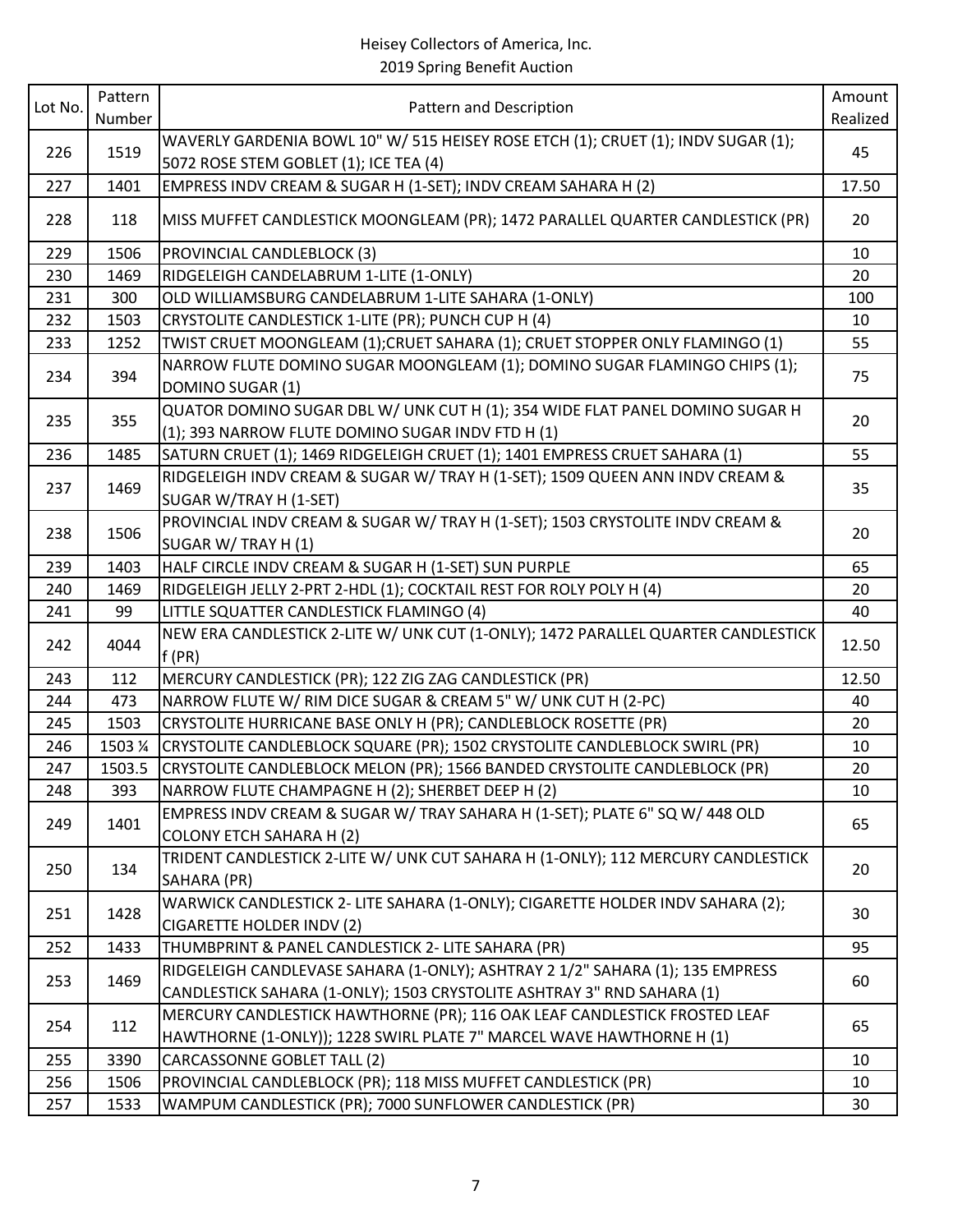| Lot No. | Pattern<br>Number | Pattern and Description                                                                                                                                                                                                                                                 | Amount<br>Realized |
|---------|-------------------|-------------------------------------------------------------------------------------------------------------------------------------------------------------------------------------------------------------------------------------------------------------------------|--------------------|
| 258     | 126               | TROPHY CANDLESTICK FLAMINGO (1-ONLY); 128 LIBERTY CANDLESTICK FLAMINGO (1-ONLY);<br>114 PLUTO CANDLESTICK FLAMINGO (1-ONLY)                                                                                                                                             | 60                 |
| 259     | 113               | MARS CANDLESTICK FLAMINGO (PR); 112 MERCURY CANDLESTICK FLAMINGO (PR)                                                                                                                                                                                                   | 40                 |
| 260     | 118               | MISS MUFFET CANDLESTICK FLAMINGO (PR); 1231 RIBBED OCTAGON CANDLESTICK<br><b>FLAMINGO (PR)</b>                                                                                                                                                                          | 20                 |
| 261     | 1519              | WAVERLY PLATE 8 1/2" W/ 515 HEISEY ROSE ETCH (7)                                                                                                                                                                                                                        | 30                 |
| 262     | 10                | OAK LEAF COASTER FLAMINGO (2); 1246 ACORN & LEAVES PLATE 6" FLAMINGO (2)                                                                                                                                                                                                | 95                 |
| 263     | 354               | WIDE FLAT PANEL STACK SET FLAMINGO H (3-PC)                                                                                                                                                                                                                             | 50                 |
| 264     | 479               | PETAL CREAM & SUGAR FLAMINGO H (1-SET); 407 COARSE RIB SUGAR NO LID FLAMINGO H (1)                                                                                                                                                                                      | 15                 |
| 265     | 393               | NARROW FLUTE INDV CREAM & SUGAR FLAMINGO H (1-SET); 1401 EMPRESS INDV SUGAR<br>FLAMINGO H (1)                                                                                                                                                                           | 20                 |
| 266     | 1503              | CRYSTOLITE CIGARETTE BOX W/ LID IN GOLD ORMOLU HOLDER H (1); 1401 OLD SANDWICH<br>ASHTRAY INDV IN GOLD ORMOLU HOLDER H (1)                                                                                                                                              | 30                 |
| 267     | 1469              | RIDGELEIGH INDV ASHTRAY CLUB-DIAMOND-HEART-SPADE H (SET OF 4); CIGARETTE HOLDER<br>OVAL FOR SET H (1)                                                                                                                                                                   | 20                 |
| 268     | 1503              | CRYSTOLITE RELISH OVAL 3- PRT (1); RELISH CLOVER 4-PRT (1); NAPPY 4" W/ METAL HDL<br>GLASS FRUIT H (1); JELLY 2-PRT H (1); SALT & PEPPER (1-SET)                                                                                                                        | 30                 |
| 269     | 500               | OCTAGON RELISH 4-PRT (1); 1540 LARIAT RELISH 3-PRT H (1)                                                                                                                                                                                                                | 20                 |
| 270     | 21                | ARISTOCRAT CANDLESTICK 7" (PR); 16 CLASSIC CANDLESTICK 7" (PR)                                                                                                                                                                                                          | 40                 |
| 271     | 126               | <b>TROPHY CANDLESTICK (PR)</b>                                                                                                                                                                                                                                          | 40                 |
| 272     | 116               | OAK LEAF CANDLESTICK FROSTED LEAVES MOONGLEAM FT H (PR)                                                                                                                                                                                                                 | 65                 |
| 273     | 1559              | COLUMBIA CANDLESTICK (1-ONLY); 150 BANDED FLUTE CANDLESTICK H (1-ONLY); 103<br><b>CUPPED SAUCER CANDLESTICK (1-ONLY)</b>                                                                                                                                                | 10                 |
| 274     | 1469              | RIDGELEIGH ASHTRAY 2 1/2" SQ ZIRCON H (1); COASTER 3 1/2" (1)                                                                                                                                                                                                           | 45                 |
| 275     | 1519              | WAVERLY BUTTER W/ LID W/ 507 ORCHID ETCH (1); BUTTER W/ LID W/ 515 HEISEY ROSE ETCH<br>ON LID ONLY (1)                                                                                                                                                                  | 45                 |
| 276     | 1509              | QUEEN ANN LEMON DISH W/ LID W/ UNK CUT H (1); 1519 WAVERLY MAYO FTD H (1); PLATE<br>7" (1)                                                                                                                                                                              | 25                 |
| 277     | 1184              | YEOMAN CRUET 2-OZ SAHARA H (1); 341 PURITAN CRUET 2-OZ H (1); 341 PURITAN CRUET 4-<br>OZ H (1); 353 MEDIUM FLAT PANEL CRUET 6-OZ WRONG STOPPER H (1); 353 MEDIUM FLAT<br>PANEL CRUET 4-OZ (1) (5-PC TOTAL)                                                              | 35                 |
| 278     | 1519              | WAVERLY INDV SUGAR W/ 507 ORCHID ETCH H (1); 433 GREEK KEY INDV CREAMER H (1); 1509<br>QUEEN ANN INDV CREAM H (1); 393 NARROW FLUTE INDV CREAM & SUGAR (1-SET); 393<br>NARROW FLUTE INDV SUGAR H (1); 473 NARROW FLUTE W/ RIM DICE CREAMER H (1) (7-PC<br><b>TOTAL)</b> | 40                 |
| 279     | 341               | OLD WILLIAMSBURG EPERGNETTE H (1); 429 PLAIN PANEL RECESS PUNCH CUP H (2); 351<br>PRISCILLA VASE 4" FLARED H (1); 341 1/2 PURITAN SPOONER H (1); 341 OLD WILLIAMSBURG<br>BREAD TRAY OVAL H SUN PURPLE (1) (6-PC TOTAL)                                                  | 20                 |
| 280     | 1565              | LEAF JELLY DAWN H (3)                                                                                                                                                                                                                                                   | 55                 |
| 281     | 393               | NARROW FLUTE INDV NUT FTD H (3); SHERBET H (1)                                                                                                                                                                                                                          | 10                 |
| 282     | 6                 | LADLE H (2); 7 LADLE H (1); 2 COASTER H (1)                                                                                                                                                                                                                             | 22.50              |
| 283     | 1425              | VICTORIAN BAR GLASS H (1); 300 PEERLESS TOOTHPICK (1); 353 MEDIUM FLAT PANEL<br>MUSTARD W/ LID H (1); 1183 REVERE MARMALADE NO LID W/ UNK CUT H (1)                                                                                                                     | 20                 |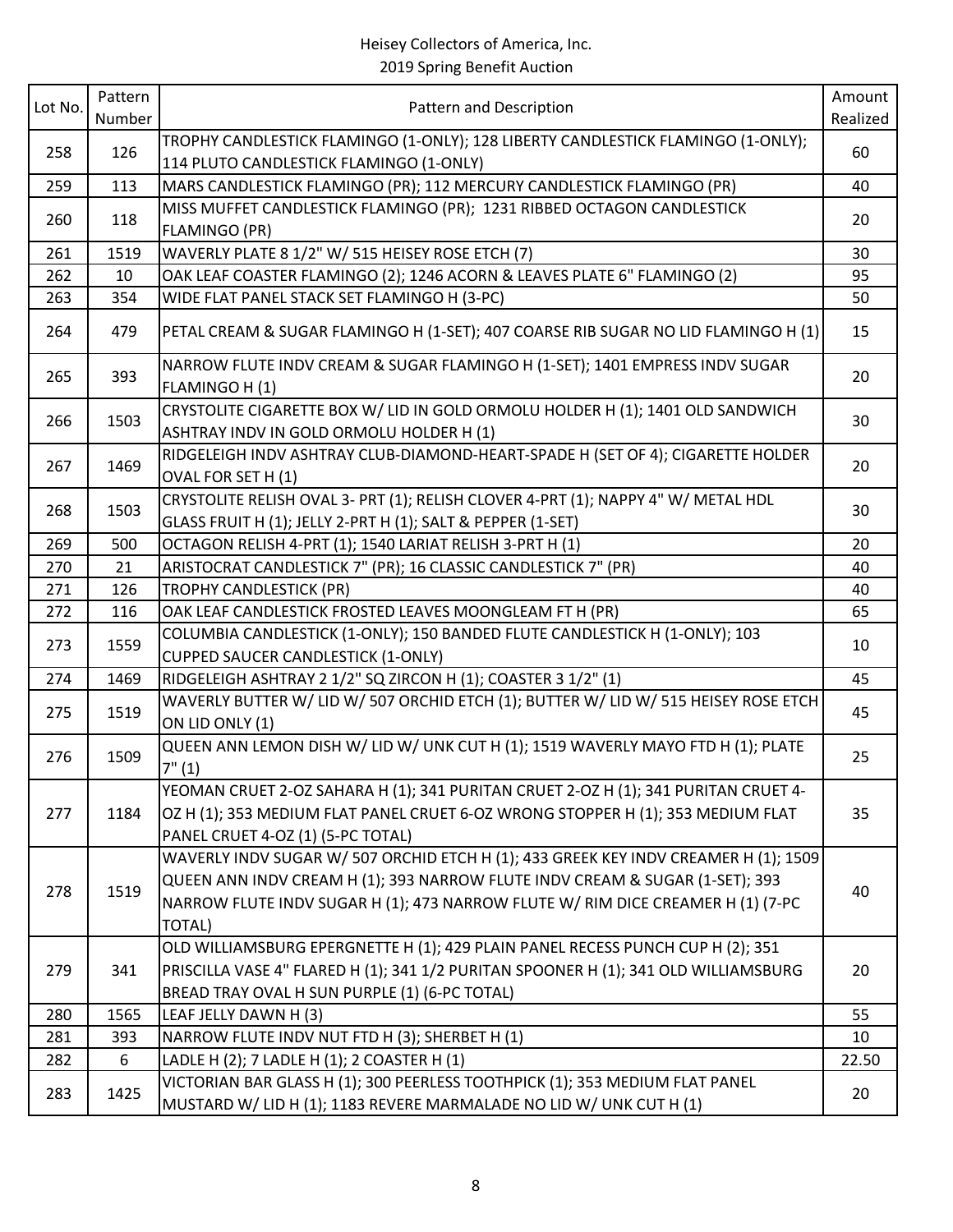| Lot No.    | Pattern      |                                                                                                                                                    | Amount        |
|------------|--------------|----------------------------------------------------------------------------------------------------------------------------------------------------|---------------|
|            | Number       | Pattern and Description                                                                                                                            | Realized      |
| 284        | 1401         | EMPRESS PLATE 6 1/2" RND ALEXANDRITE H (1); 1184 YEOMAN CANDY BOX NO LID                                                                           | 100           |
|            |              | ALEXANDRITE (1)                                                                                                                                    |               |
| 285        | 1184         | YEOMAN EGG CUP H (1); 393 NARROW FLUTE INDV DOMINO SUGAR W/ SILVER OVERLAY (1);                                                                    | 20            |
|            |              | 150 BANDED FLUTE NAPPY 5" H (1); 1255 PINEAPPLE & FAN NAPPY 4" EMERALD (1)                                                                         |               |
| 286        | 1540         | LARIAT FAN VASE (1); 2 GOOSE WINGS HALF (1); 19 FLOWER FROG 3" (1)                                                                                 | 20            |
| 287        | 1469         | RIDGELEIGH CIGARETTE BOX LID ONLY OVAL (1); 1536 MILITARY CAP ASHTRAY (1); 1489                                                                    | 35            |
|            |              | PURITAN CIGARETTE BOX 6" LID ONLY FROSTED (1); 1 HORSEHEAD TOY (1)                                                                                 |               |
| 288        | 407          | COARSE RIB PICKLE H (1); 475 NARROW FLUTE W/ RIM PICKLE H (1); 393 NARROW FLUTE                                                                    | 12.50         |
|            |              | PICKLE 6" H (1); 1509 QUEEN ANN CONDIMENT TRAY 7 1/2" (1)                                                                                          |               |
| 289        | 393          | NARROW FLUTE JUG 1/2-GAL H                                                                                                                         | 30            |
| 290        | 1428         | WARWICK FLORAL BOWL H                                                                                                                              | 40            |
| 291        | 1469         | RIDGELEIGH CIGARETTE BOX W/ LID H (1); ASHTRAY 3" RND H (1); CIGARETTE HOLDER SQ (2);                                                              | 17.50         |
|            |              | <b>CIGARETTE HOLDER RND (1)</b>                                                                                                                    |               |
| 292<br>293 | 1469.5       | RIDGELEIGH JELLY 2-HDL 2-PRT (1); JELLY 2-HDL H (3); 1469 RIDGELEIGH BON BON H (1)                                                                 | 17.50<br>7.50 |
|            | 1469         | RIDGELEIGH NAPPY 4" (1); NAPPY 4 1/2" (2); NAPPY 5" (1); LID FOR LEMON DISH (1)                                                                    |               |
| 294<br>295 | 1469<br>1503 | RIDGELEIGH MARMALADE W/ LID FINIAL f H (1); MUSTARD W/ LID (1)<br>CRYSTOLITE CANDY W/ METAL LID ROSETTE FINIAL 3-PRT H (1); CANDY NO LID 3-PRT (1) | 10<br>10      |
|            |              | CRYSTOLITE CUP & SAUCER H (15-SETS); CUP (1)                                                                                                       | 20            |
| 296        | 1503         | CRYSTOLITE SHELL RELISH GOLD & FLORAL DÉCOR H (1); SHELL RELISH SILVER & FLORAL DÉCOR                                                              |               |
| 297        | 1503         | H(1)                                                                                                                                               | 12.50         |
| 298        | 1503         | <b>CRYSTOLITE CANDLESTICK 3-LITE (PR)</b>                                                                                                          | 10            |
|            |              | CRYSTOLITE CIGARETTE BOX W/ LID 4" H (1); CIGARETTE HOLDER FTD H (1); ASHTRAY W/                                                                   |               |
| 299        | 1503         | MATCH HOLDER H (1); ASHTRAY 3" SQ f H (1)                                                                                                          | 15            |
| 300        | 1503         | CRYSTOLITE CREAM & SUGAR OVAL H (1-SET); SUGAR RND H (1); INDV LEAF NUT (1)                                                                        | 10            |
| 301        | 1503         | CRYSTOLITE CRUET (2); MUSTARD NO LID H (1); 5 MUSTARD SPOON H (1)                                                                                  | 5             |
| 302        | 1540         | LARIAT CIGARETTE BOX W/ LID (1); CONDIMENT TRAY (1)                                                                                                | 17.50         |
| 303        | 1540         | LARIAT NAPPY 5" (2); CANDLESTICK 2-LITE (PR)                                                                                                       | 10            |
| 304        | 1404         | OLD SANDWICH CIGARETTE HOLDER BASE f H                                                                                                             | 30            |
| 305        | 393          | NARROW FLUTE CREAM & SUGAR W/ LID H (1-SET)                                                                                                        | 10            |
| 306        | 400          | COLONIAL SCALLOP TOP PITCHER 1-QT H                                                                                                                | 25            |
| 307        | 437          | RIBBON CANDY PITCHER H                                                                                                                             | 215           |
| 308        | 1506         | PROVINCIAL CREAM & SUGAR H (1-SET); CIGARETTE BOX W/ LID (1)                                                                                       | 20            |
| 309        | 1404         | OLD SANDWICH FLORAL BOWL OVAL H                                                                                                                    | 20            |
| 310        | 354          | WIDE FLAT PANEL CREAM & SUGAR FLAMINGO H (1-SET); 479 PETAL CREAM & SUGAR                                                                          | 17.50         |
|            |              | FLAMINGO H (1-SET)                                                                                                                                 |               |
| 311        | 407          | COARSE RIB CELERY 12" H (1); 150 BANDED FLUTE CELERY 12" H (1)                                                                                     | 10            |
| 312        | 142          | CASCADE CANDLESTICKS W/ 515 ORCHID ETCH f (PR)                                                                                                     | 57.50         |
| 313        | 1495         | FERN CANDLESTICK 2- LITE NO BOBECHES & PRISMS (PR)                                                                                                 | 12.50         |
| 314        | 305          | PUNTY & DIAMOND POINT SUGAR SHAKER W/ STERLING LID                                                                                                 | 40            |
| 315        | 1541         | ATHENA CREAM & SUGAR (1-SET)                                                                                                                       | 32.50         |
| 316        | 1567         | PLANTATION RELISH 11" 3-PRT H (1); 1519 WAVERLY RELISH 2-PRT RND (1); 1401 EMPRESS                                                                 | 12.50         |
|            |              | RELISH TRIPLEX W/ 515 ORCHID ETCH (1)                                                                                                              |               |
| 317        | 353          | MEDIUM FLAT PANEL SPICE TRAY 5-PRT MARIGOLD STAIN W/ UNK CUT H                                                                                     | 20            |
| 318        | 1485         | SATURN OIL W/ STOPPER W/ SILVER DÉCOR (2)                                                                                                          | 15            |
| 319        | 411          | <b>TUDOR CRUET</b>                                                                                                                                 | 27.50         |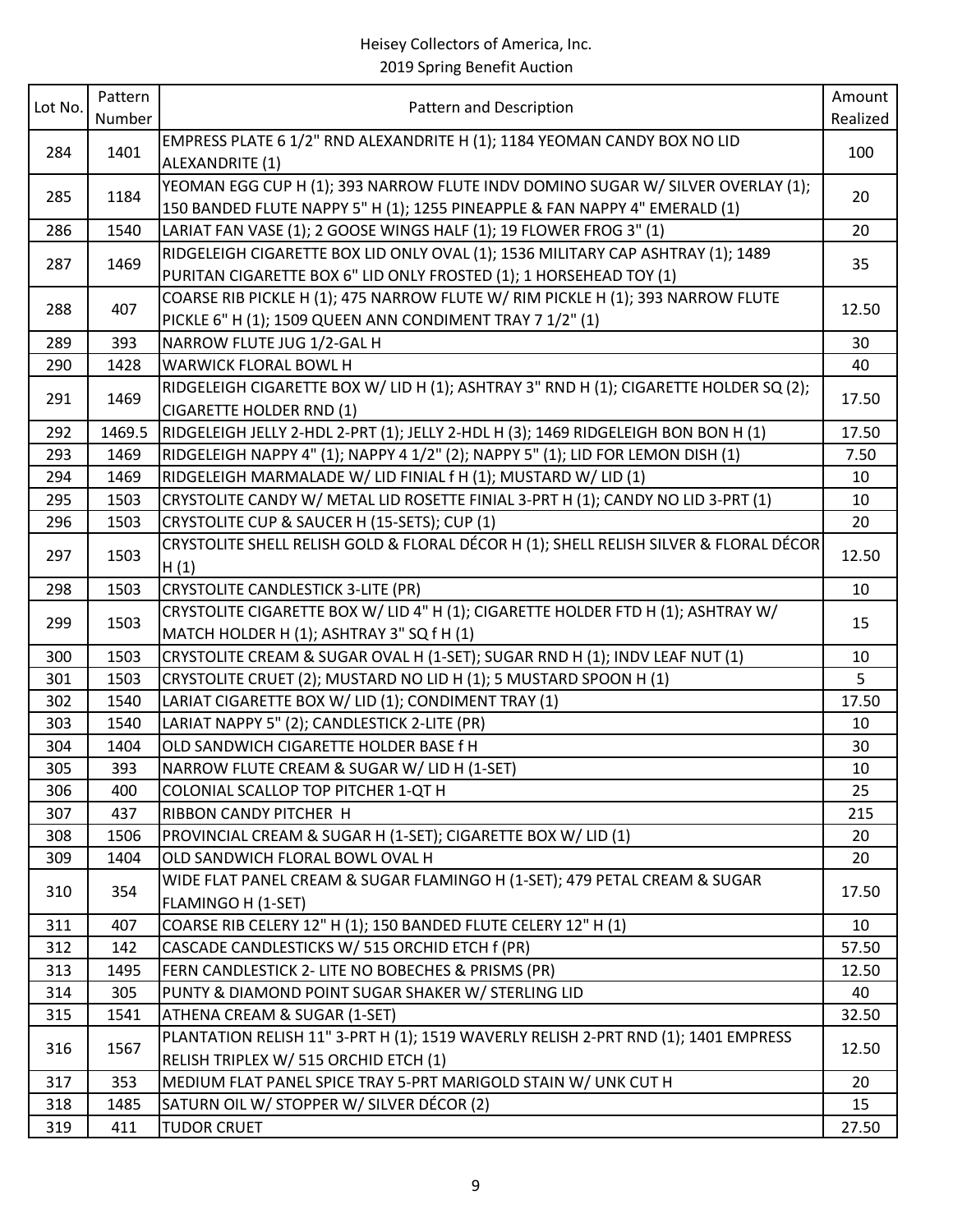# Heisey Collectors of America, Inc.

| Number<br>Realized<br>EMPRESS CELERY 12" SAHARA H (1); CELERY 12" W/ 448 OLD COLONY ETCH H (1); 1231 RIBBED<br>320<br>1401<br>17.50<br>OCTAGON CELERY 9" MOONGLEAM H (1)<br>DRAPE VASE 8" H (1); 351 PRISCILLA FAN VASE 6" H (1)<br>321<br>338<br>30<br>322<br>1776<br>KALONYAL CELERY 13" H (1); JELLY 1-HDL CRIMPED H (1)<br>30<br>323<br>3390<br>CARCASSONNE GOBLET TALL ALEXANDRITE (3)<br>250<br>324<br>NEWTON SODA 10-OZ W/ 465 GOLFER SCENE ETCH H<br>55<br>2351<br>325<br>1425<br>VICTORIAN WINE H (4); CLARET (1); COCKTAIL H (2); OYSTER COCKTAIL (4) (11-PC TOTAL)<br>15<br>326<br>PURITAN NAPPY 8 1/2" H (1); JELLY FTD CRIMPED (1)<br>341<br>20<br>WAVERLY GARDENIA BOWL 13" W/ 515 HEISEY ROSE ETCH (1); INDV CREAM & SUGAR W/ 515<br>327<br>1519<br>30<br><b>HEISEY ROSE ETCH (1-SET)</b><br>328<br>1509<br>QUEEN ANN CREAM & SUGAR D.F. W/ 941 BARCELONA CUT H (1-SET)<br>15<br>329<br>338<br>DRAPE VASE 6" H (2)<br>45<br>330<br>1401<br>EMPRESS SANDWICH PLATE CTR HDL RND MOONGLEAM<br>35<br>331<br>331<br>LOBE SPICE DISH HDLD 3-PRT HAWTHORNE WAFER W/ UNK CUT<br>50<br>332<br>YEOMAN CAKE SALVER 10" LOW FTD W/ UNK CUT H<br>1184<br>80<br>333<br>BANDED FLUTE NAPPY 9" H (1); BUTTER BOTTOM ONLY H (1)<br>150<br>25<br>PRISCILLA TABLE SALT OBLONG - PULLED, NOT HEISEY<br>334<br>Pulled<br>351<br>DUNHAM NAPPY 8" H (1); 337 TOURAINE NAPPY 8 1/2" H (1); 1951 CABOCHON NAPPY 5" H<br>335<br>485<br>30<br>$(1)$ ; BUTTER W/ LID $1/4$ -LB H f $(1)$<br>PLANTATION MAYO ROLLED FT H<br>336<br>1567<br>20<br>QUEEN ANN MINT W/ 507 ORCHID ETCH (1); 1519 WAVERLY RELISH 3-PRT 11" W/ 507<br>337<br>1509<br>15<br>ORCHID ETCH H (1)<br>YEOMAN LEMON DISH W/ LID GOLD DÉCOR H (1); 1186 YEOMAN JELLY 2-HDL W/ 693<br>338<br>1184<br>20<br><b>CLOISTER CUT H (1)</b><br>WAVERLY SANDWICH PLATE CTR HDL (1); PICKLE-OLIVE (1); MAYO UNDERPLATE (1);<br>339<br>1519<br>20<br>COMPORT 6" SILVER OVERLAY (1); 1401 EMPRESS RELISH TRIPLEX (2)<br><b>CUT BLOCK NAPPY 8" (2)</b><br>340<br>1200<br>55<br>TWIST NAPPY 4" H (2); 1252 1/2 TWIST MAYO FTD (1)<br>341<br>1252<br>10<br>OCTAGON MAYO MOONGLEAM H (1); CHEESE MOONGLEAM (1); MINT MOONGLEAM (1)<br>342<br>1229<br>20<br>TWIST BON BON INDV MOONGLEAM H (1); CHEESE MOONGLEAM H (1); 1252 1/2 TWIST<br>1252<br>343<br>25<br>CHEESE MOONGLEAM H (1)<br>PLEAT & PANEL MARMALADE FTD (1); BOUILLON UNDERPLATE W/ UNK CUT MOONGLEAM H<br>344<br>1170<br>10<br>(2)<br>YEOMAN CREAM MOONGLEAM H (1); DEMITASSE SAUCER ONLY MOONGLEAM H (1); 479<br>PETAL SUGAR MOONGLEAM H (1); 354 WIDE FLAT PANEL CREAM MOONGLEAM H (1); 355<br>345<br>1184<br>20<br>QUATOR BON BON / SUGAR MOONGLEAM H (1) (5-PC TOTAL)<br>TWIST NAPPY 8" FLAMINGO H (1); CELERY 13" FLAMINGO H (1)<br>1252<br>35<br>346<br>OCTAGON MAYO FLAMINGO W/ UNK ETCH (1); MINT FLAMINGO (1); 1231 RIBBED OCTAGON<br>1229<br>20<br>347<br>SUGAR FLAMINGO H (1)<br>YEOMAN PLATE 6" FLAMINGO (2); MINT COMPORT FLAMINGO (1); 1170 PLEAT & PANEL JELLY<br>348<br>1184<br>15<br>FLAMINGO W/ UNK CUT (1); 1401 EMPRESS PLATE 7" RND FLAMINGO H (1)<br>QUATOR BON BON MOONGLEAM H (1); BON BON SAHARA H (1)<br>349<br>355<br>50<br>TWIST RELISH 9" SAHARA H (1); 1401 EMPRESS GRAPEFRUIT SAHARA H (1); 1229 OCTAGON<br>1252<br>350<br>22.50<br>MINT SAHARA (2)<br>351<br>300.5<br>PEERLESS TUMBLER 8-OZ H (6)<br>25 | Lot No. | Pattern |                         | Amount |
|------------------------------------------------------------------------------------------------------------------------------------------------------------------------------------------------------------------------------------------------------------------------------------------------------------------------------------------------------------------------------------------------------------------------------------------------------------------------------------------------------------------------------------------------------------------------------------------------------------------------------------------------------------------------------------------------------------------------------------------------------------------------------------------------------------------------------------------------------------------------------------------------------------------------------------------------------------------------------------------------------------------------------------------------------------------------------------------------------------------------------------------------------------------------------------------------------------------------------------------------------------------------------------------------------------------------------------------------------------------------------------------------------------------------------------------------------------------------------------------------------------------------------------------------------------------------------------------------------------------------------------------------------------------------------------------------------------------------------------------------------------------------------------------------------------------------------------------------------------------------------------------------------------------------------------------------------------------------------------------------------------------------------------------------------------------------------------------------------------------------------------------------------------------------------------------------------------------------------------------------------------------------------------------------------------------------------------------------------------------------------------------------------------------------------------------------------------------------------------------------------------------------------------------------------------------------------------------------------------------------------------------------------------------------------------------------------------------------------------------------------------------------------------------------------------------------------------------------------------------------------------------------------------------------------------------------------------------------------------------------------------------------------------------------------------------------------------------------------------------------------------------------------------------------------------------------------------------------------------------------------------------------------------------------------------------------------------------|---------|---------|-------------------------|--------|
|                                                                                                                                                                                                                                                                                                                                                                                                                                                                                                                                                                                                                                                                                                                                                                                                                                                                                                                                                                                                                                                                                                                                                                                                                                                                                                                                                                                                                                                                                                                                                                                                                                                                                                                                                                                                                                                                                                                                                                                                                                                                                                                                                                                                                                                                                                                                                                                                                                                                                                                                                                                                                                                                                                                                                                                                                                                                                                                                                                                                                                                                                                                                                                                                                                                                                                                                          |         |         | Pattern and Description |        |
|                                                                                                                                                                                                                                                                                                                                                                                                                                                                                                                                                                                                                                                                                                                                                                                                                                                                                                                                                                                                                                                                                                                                                                                                                                                                                                                                                                                                                                                                                                                                                                                                                                                                                                                                                                                                                                                                                                                                                                                                                                                                                                                                                                                                                                                                                                                                                                                                                                                                                                                                                                                                                                                                                                                                                                                                                                                                                                                                                                                                                                                                                                                                                                                                                                                                                                                                          |         |         |                         |        |
|                                                                                                                                                                                                                                                                                                                                                                                                                                                                                                                                                                                                                                                                                                                                                                                                                                                                                                                                                                                                                                                                                                                                                                                                                                                                                                                                                                                                                                                                                                                                                                                                                                                                                                                                                                                                                                                                                                                                                                                                                                                                                                                                                                                                                                                                                                                                                                                                                                                                                                                                                                                                                                                                                                                                                                                                                                                                                                                                                                                                                                                                                                                                                                                                                                                                                                                                          |         |         |                         |        |
|                                                                                                                                                                                                                                                                                                                                                                                                                                                                                                                                                                                                                                                                                                                                                                                                                                                                                                                                                                                                                                                                                                                                                                                                                                                                                                                                                                                                                                                                                                                                                                                                                                                                                                                                                                                                                                                                                                                                                                                                                                                                                                                                                                                                                                                                                                                                                                                                                                                                                                                                                                                                                                                                                                                                                                                                                                                                                                                                                                                                                                                                                                                                                                                                                                                                                                                                          |         |         |                         |        |
|                                                                                                                                                                                                                                                                                                                                                                                                                                                                                                                                                                                                                                                                                                                                                                                                                                                                                                                                                                                                                                                                                                                                                                                                                                                                                                                                                                                                                                                                                                                                                                                                                                                                                                                                                                                                                                                                                                                                                                                                                                                                                                                                                                                                                                                                                                                                                                                                                                                                                                                                                                                                                                                                                                                                                                                                                                                                                                                                                                                                                                                                                                                                                                                                                                                                                                                                          |         |         |                         |        |
|                                                                                                                                                                                                                                                                                                                                                                                                                                                                                                                                                                                                                                                                                                                                                                                                                                                                                                                                                                                                                                                                                                                                                                                                                                                                                                                                                                                                                                                                                                                                                                                                                                                                                                                                                                                                                                                                                                                                                                                                                                                                                                                                                                                                                                                                                                                                                                                                                                                                                                                                                                                                                                                                                                                                                                                                                                                                                                                                                                                                                                                                                                                                                                                                                                                                                                                                          |         |         |                         |        |
|                                                                                                                                                                                                                                                                                                                                                                                                                                                                                                                                                                                                                                                                                                                                                                                                                                                                                                                                                                                                                                                                                                                                                                                                                                                                                                                                                                                                                                                                                                                                                                                                                                                                                                                                                                                                                                                                                                                                                                                                                                                                                                                                                                                                                                                                                                                                                                                                                                                                                                                                                                                                                                                                                                                                                                                                                                                                                                                                                                                                                                                                                                                                                                                                                                                                                                                                          |         |         |                         |        |
|                                                                                                                                                                                                                                                                                                                                                                                                                                                                                                                                                                                                                                                                                                                                                                                                                                                                                                                                                                                                                                                                                                                                                                                                                                                                                                                                                                                                                                                                                                                                                                                                                                                                                                                                                                                                                                                                                                                                                                                                                                                                                                                                                                                                                                                                                                                                                                                                                                                                                                                                                                                                                                                                                                                                                                                                                                                                                                                                                                                                                                                                                                                                                                                                                                                                                                                                          |         |         |                         |        |
|                                                                                                                                                                                                                                                                                                                                                                                                                                                                                                                                                                                                                                                                                                                                                                                                                                                                                                                                                                                                                                                                                                                                                                                                                                                                                                                                                                                                                                                                                                                                                                                                                                                                                                                                                                                                                                                                                                                                                                                                                                                                                                                                                                                                                                                                                                                                                                                                                                                                                                                                                                                                                                                                                                                                                                                                                                                                                                                                                                                                                                                                                                                                                                                                                                                                                                                                          |         |         |                         |        |
|                                                                                                                                                                                                                                                                                                                                                                                                                                                                                                                                                                                                                                                                                                                                                                                                                                                                                                                                                                                                                                                                                                                                                                                                                                                                                                                                                                                                                                                                                                                                                                                                                                                                                                                                                                                                                                                                                                                                                                                                                                                                                                                                                                                                                                                                                                                                                                                                                                                                                                                                                                                                                                                                                                                                                                                                                                                                                                                                                                                                                                                                                                                                                                                                                                                                                                                                          |         |         |                         |        |
|                                                                                                                                                                                                                                                                                                                                                                                                                                                                                                                                                                                                                                                                                                                                                                                                                                                                                                                                                                                                                                                                                                                                                                                                                                                                                                                                                                                                                                                                                                                                                                                                                                                                                                                                                                                                                                                                                                                                                                                                                                                                                                                                                                                                                                                                                                                                                                                                                                                                                                                                                                                                                                                                                                                                                                                                                                                                                                                                                                                                                                                                                                                                                                                                                                                                                                                                          |         |         |                         |        |
|                                                                                                                                                                                                                                                                                                                                                                                                                                                                                                                                                                                                                                                                                                                                                                                                                                                                                                                                                                                                                                                                                                                                                                                                                                                                                                                                                                                                                                                                                                                                                                                                                                                                                                                                                                                                                                                                                                                                                                                                                                                                                                                                                                                                                                                                                                                                                                                                                                                                                                                                                                                                                                                                                                                                                                                                                                                                                                                                                                                                                                                                                                                                                                                                                                                                                                                                          |         |         |                         |        |
|                                                                                                                                                                                                                                                                                                                                                                                                                                                                                                                                                                                                                                                                                                                                                                                                                                                                                                                                                                                                                                                                                                                                                                                                                                                                                                                                                                                                                                                                                                                                                                                                                                                                                                                                                                                                                                                                                                                                                                                                                                                                                                                                                                                                                                                                                                                                                                                                                                                                                                                                                                                                                                                                                                                                                                                                                                                                                                                                                                                                                                                                                                                                                                                                                                                                                                                                          |         |         |                         |        |
|                                                                                                                                                                                                                                                                                                                                                                                                                                                                                                                                                                                                                                                                                                                                                                                                                                                                                                                                                                                                                                                                                                                                                                                                                                                                                                                                                                                                                                                                                                                                                                                                                                                                                                                                                                                                                                                                                                                                                                                                                                                                                                                                                                                                                                                                                                                                                                                                                                                                                                                                                                                                                                                                                                                                                                                                                                                                                                                                                                                                                                                                                                                                                                                                                                                                                                                                          |         |         |                         |        |
|                                                                                                                                                                                                                                                                                                                                                                                                                                                                                                                                                                                                                                                                                                                                                                                                                                                                                                                                                                                                                                                                                                                                                                                                                                                                                                                                                                                                                                                                                                                                                                                                                                                                                                                                                                                                                                                                                                                                                                                                                                                                                                                                                                                                                                                                                                                                                                                                                                                                                                                                                                                                                                                                                                                                                                                                                                                                                                                                                                                                                                                                                                                                                                                                                                                                                                                                          |         |         |                         |        |
|                                                                                                                                                                                                                                                                                                                                                                                                                                                                                                                                                                                                                                                                                                                                                                                                                                                                                                                                                                                                                                                                                                                                                                                                                                                                                                                                                                                                                                                                                                                                                                                                                                                                                                                                                                                                                                                                                                                                                                                                                                                                                                                                                                                                                                                                                                                                                                                                                                                                                                                                                                                                                                                                                                                                                                                                                                                                                                                                                                                                                                                                                                                                                                                                                                                                                                                                          |         |         |                         |        |
|                                                                                                                                                                                                                                                                                                                                                                                                                                                                                                                                                                                                                                                                                                                                                                                                                                                                                                                                                                                                                                                                                                                                                                                                                                                                                                                                                                                                                                                                                                                                                                                                                                                                                                                                                                                                                                                                                                                                                                                                                                                                                                                                                                                                                                                                                                                                                                                                                                                                                                                                                                                                                                                                                                                                                                                                                                                                                                                                                                                                                                                                                                                                                                                                                                                                                                                                          |         |         |                         |        |
|                                                                                                                                                                                                                                                                                                                                                                                                                                                                                                                                                                                                                                                                                                                                                                                                                                                                                                                                                                                                                                                                                                                                                                                                                                                                                                                                                                                                                                                                                                                                                                                                                                                                                                                                                                                                                                                                                                                                                                                                                                                                                                                                                                                                                                                                                                                                                                                                                                                                                                                                                                                                                                                                                                                                                                                                                                                                                                                                                                                                                                                                                                                                                                                                                                                                                                                                          |         |         |                         |        |
|                                                                                                                                                                                                                                                                                                                                                                                                                                                                                                                                                                                                                                                                                                                                                                                                                                                                                                                                                                                                                                                                                                                                                                                                                                                                                                                                                                                                                                                                                                                                                                                                                                                                                                                                                                                                                                                                                                                                                                                                                                                                                                                                                                                                                                                                                                                                                                                                                                                                                                                                                                                                                                                                                                                                                                                                                                                                                                                                                                                                                                                                                                                                                                                                                                                                                                                                          |         |         |                         |        |
|                                                                                                                                                                                                                                                                                                                                                                                                                                                                                                                                                                                                                                                                                                                                                                                                                                                                                                                                                                                                                                                                                                                                                                                                                                                                                                                                                                                                                                                                                                                                                                                                                                                                                                                                                                                                                                                                                                                                                                                                                                                                                                                                                                                                                                                                                                                                                                                                                                                                                                                                                                                                                                                                                                                                                                                                                                                                                                                                                                                                                                                                                                                                                                                                                                                                                                                                          |         |         |                         |        |
|                                                                                                                                                                                                                                                                                                                                                                                                                                                                                                                                                                                                                                                                                                                                                                                                                                                                                                                                                                                                                                                                                                                                                                                                                                                                                                                                                                                                                                                                                                                                                                                                                                                                                                                                                                                                                                                                                                                                                                                                                                                                                                                                                                                                                                                                                                                                                                                                                                                                                                                                                                                                                                                                                                                                                                                                                                                                                                                                                                                                                                                                                                                                                                                                                                                                                                                                          |         |         |                         |        |
|                                                                                                                                                                                                                                                                                                                                                                                                                                                                                                                                                                                                                                                                                                                                                                                                                                                                                                                                                                                                                                                                                                                                                                                                                                                                                                                                                                                                                                                                                                                                                                                                                                                                                                                                                                                                                                                                                                                                                                                                                                                                                                                                                                                                                                                                                                                                                                                                                                                                                                                                                                                                                                                                                                                                                                                                                                                                                                                                                                                                                                                                                                                                                                                                                                                                                                                                          |         |         |                         |        |
|                                                                                                                                                                                                                                                                                                                                                                                                                                                                                                                                                                                                                                                                                                                                                                                                                                                                                                                                                                                                                                                                                                                                                                                                                                                                                                                                                                                                                                                                                                                                                                                                                                                                                                                                                                                                                                                                                                                                                                                                                                                                                                                                                                                                                                                                                                                                                                                                                                                                                                                                                                                                                                                                                                                                                                                                                                                                                                                                                                                                                                                                                                                                                                                                                                                                                                                                          |         |         |                         |        |
|                                                                                                                                                                                                                                                                                                                                                                                                                                                                                                                                                                                                                                                                                                                                                                                                                                                                                                                                                                                                                                                                                                                                                                                                                                                                                                                                                                                                                                                                                                                                                                                                                                                                                                                                                                                                                                                                                                                                                                                                                                                                                                                                                                                                                                                                                                                                                                                                                                                                                                                                                                                                                                                                                                                                                                                                                                                                                                                                                                                                                                                                                                                                                                                                                                                                                                                                          |         |         |                         |        |
|                                                                                                                                                                                                                                                                                                                                                                                                                                                                                                                                                                                                                                                                                                                                                                                                                                                                                                                                                                                                                                                                                                                                                                                                                                                                                                                                                                                                                                                                                                                                                                                                                                                                                                                                                                                                                                                                                                                                                                                                                                                                                                                                                                                                                                                                                                                                                                                                                                                                                                                                                                                                                                                                                                                                                                                                                                                                                                                                                                                                                                                                                                                                                                                                                                                                                                                                          |         |         |                         |        |
|                                                                                                                                                                                                                                                                                                                                                                                                                                                                                                                                                                                                                                                                                                                                                                                                                                                                                                                                                                                                                                                                                                                                                                                                                                                                                                                                                                                                                                                                                                                                                                                                                                                                                                                                                                                                                                                                                                                                                                                                                                                                                                                                                                                                                                                                                                                                                                                                                                                                                                                                                                                                                                                                                                                                                                                                                                                                                                                                                                                                                                                                                                                                                                                                                                                                                                                                          |         |         |                         |        |
|                                                                                                                                                                                                                                                                                                                                                                                                                                                                                                                                                                                                                                                                                                                                                                                                                                                                                                                                                                                                                                                                                                                                                                                                                                                                                                                                                                                                                                                                                                                                                                                                                                                                                                                                                                                                                                                                                                                                                                                                                                                                                                                                                                                                                                                                                                                                                                                                                                                                                                                                                                                                                                                                                                                                                                                                                                                                                                                                                                                                                                                                                                                                                                                                                                                                                                                                          |         |         |                         |        |
|                                                                                                                                                                                                                                                                                                                                                                                                                                                                                                                                                                                                                                                                                                                                                                                                                                                                                                                                                                                                                                                                                                                                                                                                                                                                                                                                                                                                                                                                                                                                                                                                                                                                                                                                                                                                                                                                                                                                                                                                                                                                                                                                                                                                                                                                                                                                                                                                                                                                                                                                                                                                                                                                                                                                                                                                                                                                                                                                                                                                                                                                                                                                                                                                                                                                                                                                          |         |         |                         |        |
|                                                                                                                                                                                                                                                                                                                                                                                                                                                                                                                                                                                                                                                                                                                                                                                                                                                                                                                                                                                                                                                                                                                                                                                                                                                                                                                                                                                                                                                                                                                                                                                                                                                                                                                                                                                                                                                                                                                                                                                                                                                                                                                                                                                                                                                                                                                                                                                                                                                                                                                                                                                                                                                                                                                                                                                                                                                                                                                                                                                                                                                                                                                                                                                                                                                                                                                                          |         |         |                         |        |
|                                                                                                                                                                                                                                                                                                                                                                                                                                                                                                                                                                                                                                                                                                                                                                                                                                                                                                                                                                                                                                                                                                                                                                                                                                                                                                                                                                                                                                                                                                                                                                                                                                                                                                                                                                                                                                                                                                                                                                                                                                                                                                                                                                                                                                                                                                                                                                                                                                                                                                                                                                                                                                                                                                                                                                                                                                                                                                                                                                                                                                                                                                                                                                                                                                                                                                                                          |         |         |                         |        |
|                                                                                                                                                                                                                                                                                                                                                                                                                                                                                                                                                                                                                                                                                                                                                                                                                                                                                                                                                                                                                                                                                                                                                                                                                                                                                                                                                                                                                                                                                                                                                                                                                                                                                                                                                                                                                                                                                                                                                                                                                                                                                                                                                                                                                                                                                                                                                                                                                                                                                                                                                                                                                                                                                                                                                                                                                                                                                                                                                                                                                                                                                                                                                                                                                                                                                                                                          |         |         |                         |        |
|                                                                                                                                                                                                                                                                                                                                                                                                                                                                                                                                                                                                                                                                                                                                                                                                                                                                                                                                                                                                                                                                                                                                                                                                                                                                                                                                                                                                                                                                                                                                                                                                                                                                                                                                                                                                                                                                                                                                                                                                                                                                                                                                                                                                                                                                                                                                                                                                                                                                                                                                                                                                                                                                                                                                                                                                                                                                                                                                                                                                                                                                                                                                                                                                                                                                                                                                          |         |         |                         |        |
|                                                                                                                                                                                                                                                                                                                                                                                                                                                                                                                                                                                                                                                                                                                                                                                                                                                                                                                                                                                                                                                                                                                                                                                                                                                                                                                                                                                                                                                                                                                                                                                                                                                                                                                                                                                                                                                                                                                                                                                                                                                                                                                                                                                                                                                                                                                                                                                                                                                                                                                                                                                                                                                                                                                                                                                                                                                                                                                                                                                                                                                                                                                                                                                                                                                                                                                                          |         |         |                         |        |
|                                                                                                                                                                                                                                                                                                                                                                                                                                                                                                                                                                                                                                                                                                                                                                                                                                                                                                                                                                                                                                                                                                                                                                                                                                                                                                                                                                                                                                                                                                                                                                                                                                                                                                                                                                                                                                                                                                                                                                                                                                                                                                                                                                                                                                                                                                                                                                                                                                                                                                                                                                                                                                                                                                                                                                                                                                                                                                                                                                                                                                                                                                                                                                                                                                                                                                                                          |         |         |                         |        |
|                                                                                                                                                                                                                                                                                                                                                                                                                                                                                                                                                                                                                                                                                                                                                                                                                                                                                                                                                                                                                                                                                                                                                                                                                                                                                                                                                                                                                                                                                                                                                                                                                                                                                                                                                                                                                                                                                                                                                                                                                                                                                                                                                                                                                                                                                                                                                                                                                                                                                                                                                                                                                                                                                                                                                                                                                                                                                                                                                                                                                                                                                                                                                                                                                                                                                                                                          |         |         |                         |        |
|                                                                                                                                                                                                                                                                                                                                                                                                                                                                                                                                                                                                                                                                                                                                                                                                                                                                                                                                                                                                                                                                                                                                                                                                                                                                                                                                                                                                                                                                                                                                                                                                                                                                                                                                                                                                                                                                                                                                                                                                                                                                                                                                                                                                                                                                                                                                                                                                                                                                                                                                                                                                                                                                                                                                                                                                                                                                                                                                                                                                                                                                                                                                                                                                                                                                                                                                          |         |         |                         |        |
|                                                                                                                                                                                                                                                                                                                                                                                                                                                                                                                                                                                                                                                                                                                                                                                                                                                                                                                                                                                                                                                                                                                                                                                                                                                                                                                                                                                                                                                                                                                                                                                                                                                                                                                                                                                                                                                                                                                                                                                                                                                                                                                                                                                                                                                                                                                                                                                                                                                                                                                                                                                                                                                                                                                                                                                                                                                                                                                                                                                                                                                                                                                                                                                                                                                                                                                                          |         |         |                         |        |
|                                                                                                                                                                                                                                                                                                                                                                                                                                                                                                                                                                                                                                                                                                                                                                                                                                                                                                                                                                                                                                                                                                                                                                                                                                                                                                                                                                                                                                                                                                                                                                                                                                                                                                                                                                                                                                                                                                                                                                                                                                                                                                                                                                                                                                                                                                                                                                                                                                                                                                                                                                                                                                                                                                                                                                                                                                                                                                                                                                                                                                                                                                                                                                                                                                                                                                                                          |         |         |                         |        |
|                                                                                                                                                                                                                                                                                                                                                                                                                                                                                                                                                                                                                                                                                                                                                                                                                                                                                                                                                                                                                                                                                                                                                                                                                                                                                                                                                                                                                                                                                                                                                                                                                                                                                                                                                                                                                                                                                                                                                                                                                                                                                                                                                                                                                                                                                                                                                                                                                                                                                                                                                                                                                                                                                                                                                                                                                                                                                                                                                                                                                                                                                                                                                                                                                                                                                                                                          |         |         |                         |        |
|                                                                                                                                                                                                                                                                                                                                                                                                                                                                                                                                                                                                                                                                                                                                                                                                                                                                                                                                                                                                                                                                                                                                                                                                                                                                                                                                                                                                                                                                                                                                                                                                                                                                                                                                                                                                                                                                                                                                                                                                                                                                                                                                                                                                                                                                                                                                                                                                                                                                                                                                                                                                                                                                                                                                                                                                                                                                                                                                                                                                                                                                                                                                                                                                                                                                                                                                          |         |         |                         |        |
|                                                                                                                                                                                                                                                                                                                                                                                                                                                                                                                                                                                                                                                                                                                                                                                                                                                                                                                                                                                                                                                                                                                                                                                                                                                                                                                                                                                                                                                                                                                                                                                                                                                                                                                                                                                                                                                                                                                                                                                                                                                                                                                                                                                                                                                                                                                                                                                                                                                                                                                                                                                                                                                                                                                                                                                                                                                                                                                                                                                                                                                                                                                                                                                                                                                                                                                                          |         |         |                         |        |
|                                                                                                                                                                                                                                                                                                                                                                                                                                                                                                                                                                                                                                                                                                                                                                                                                                                                                                                                                                                                                                                                                                                                                                                                                                                                                                                                                                                                                                                                                                                                                                                                                                                                                                                                                                                                                                                                                                                                                                                                                                                                                                                                                                                                                                                                                                                                                                                                                                                                                                                                                                                                                                                                                                                                                                                                                                                                                                                                                                                                                                                                                                                                                                                                                                                                                                                                          |         |         |                         |        |
|                                                                                                                                                                                                                                                                                                                                                                                                                                                                                                                                                                                                                                                                                                                                                                                                                                                                                                                                                                                                                                                                                                                                                                                                                                                                                                                                                                                                                                                                                                                                                                                                                                                                                                                                                                                                                                                                                                                                                                                                                                                                                                                                                                                                                                                                                                                                                                                                                                                                                                                                                                                                                                                                                                                                                                                                                                                                                                                                                                                                                                                                                                                                                                                                                                                                                                                                          |         |         |                         |        |
|                                                                                                                                                                                                                                                                                                                                                                                                                                                                                                                                                                                                                                                                                                                                                                                                                                                                                                                                                                                                                                                                                                                                                                                                                                                                                                                                                                                                                                                                                                                                                                                                                                                                                                                                                                                                                                                                                                                                                                                                                                                                                                                                                                                                                                                                                                                                                                                                                                                                                                                                                                                                                                                                                                                                                                                                                                                                                                                                                                                                                                                                                                                                                                                                                                                                                                                                          |         |         |                         |        |
|                                                                                                                                                                                                                                                                                                                                                                                                                                                                                                                                                                                                                                                                                                                                                                                                                                                                                                                                                                                                                                                                                                                                                                                                                                                                                                                                                                                                                                                                                                                                                                                                                                                                                                                                                                                                                                                                                                                                                                                                                                                                                                                                                                                                                                                                                                                                                                                                                                                                                                                                                                                                                                                                                                                                                                                                                                                                                                                                                                                                                                                                                                                                                                                                                                                                                                                                          |         |         |                         |        |
|                                                                                                                                                                                                                                                                                                                                                                                                                                                                                                                                                                                                                                                                                                                                                                                                                                                                                                                                                                                                                                                                                                                                                                                                                                                                                                                                                                                                                                                                                                                                                                                                                                                                                                                                                                                                                                                                                                                                                                                                                                                                                                                                                                                                                                                                                                                                                                                                                                                                                                                                                                                                                                                                                                                                                                                                                                                                                                                                                                                                                                                                                                                                                                                                                                                                                                                                          |         |         |                         |        |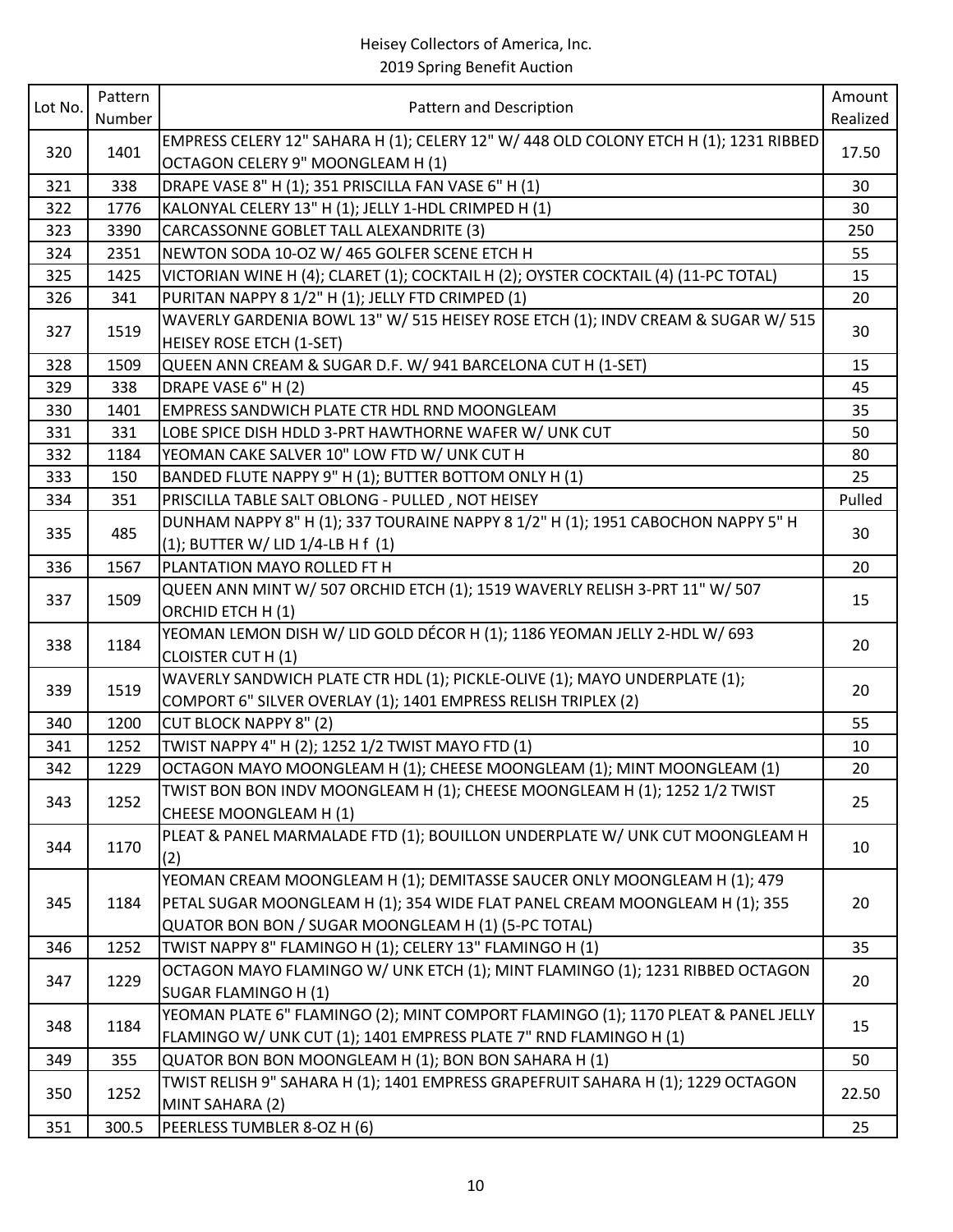|         | Pattern        |                                                                                           | Amount   |
|---------|----------------|-------------------------------------------------------------------------------------------|----------|
| Lot No. | Number         | Pattern and Description                                                                   | Realized |
| 352     | 300.5          | PEERLESS VASE 13" (1); VASE 8" H (1)                                                      | 40       |
|         |                | QUEEN ANN PLATE 8" RND (6); PLATE 7" RND (5); PLATE 6" RND (6); CUP H (5); SAUCER H (6)   |          |
| 353     | 1509           | (28-PC TOTAL)                                                                             | 10       |
| 354     | 1503           | CRYSTOLITE CANDLESTICK 3- LITE (PR); 1428 WARWICK CANDLESTICK 2- LITE (1-ONLY)            | 15       |
| 355     | 1533           | <b>WAMPUM TORTE 13"</b>                                                                   | 35       |
|         |                | OLD SANDWICH COCKTAIL (1); SODA 12-OZ FTD H (1); 1506 PROVINCIAL CHAMPAGNE (1);           |          |
| 356     | 1404           | 5040 LARIAT COCKTAIL H (2); 3335 LADY LEG SHERBET H (1) (6-PC TOTAL)                      | 10       |
|         |                | PLAIN BAND NAPPY 4" SQ (5); NAPPY 4" RND (6); TABLE SUGAR W/ LID B (1); SOME W/ GOLD      |          |
| 357     | 1225           | <b>BEADS (13-PC TOTAL)</b>                                                                | 15       |
| 358     | 393            | NARROW FLUTE CELERY 13" H (2); BANANA SPLIT FTD H (1)                                     | 15       |
| 359     | 1201           | FANDANGO NAPPY 10" SHALLOW                                                                | 40       |
| 360     | 300            | PEERLESS NAPPY 9"                                                                         | 20       |
| 361     | 1485           | SATURN MUSTARD W/ LID W/ SILVER FINIAL                                                    | 35       |
| 362     | 1401           | EMPRESS CREAM SOUP W/ UNDERPLATE W/ 448 OLD COLONY ETCH (1-SET)                           | 5        |
| 363     | 1184           | YEOMAN MARMALADE W/ LID f W/ UNK CUT H (1); OYSTER PLATE 9 1/2" W/ GREEN & GOLD           | 20       |
|         |                | DÉCOR W/ UNK CUT H (1)                                                                    |          |
| 364     | 400            | COLONIAL SCALLOP TOP OIL H                                                                | 10       |
|         |                | NARROW FLUTE FRENCH DRESSING W/ STOPPER BOTTOM F (1); 354 WIDE FLAT PANEL OIL 2-          |          |
| 365     | 394            | OZ W/ STOPPER BOTTOM F (1); 429 PLAIN PANEL RECESS OIL W/ STOPPER BOTTOM F (1); 353       | 45       |
|         |                | MEDIUM FLAT PANEL OIL W/ STOPPER 4-OZ H (1)                                               |          |
| 366     | 1252           | TWIST OIL 4-OZ H (1); 1503 CRYSTOLITE CRUET (1)                                           | 10       |
| 367     | 395            | <b>BOWL 8" LOW FTD H</b>                                                                  | 40       |
|         |                | OLD WILLIAMSBURG JELLY 1-HDL H (1); 1205 FANCY LOOP INDV SUGAR FAIR GOLD (1); 1186        |          |
| 368     | 341            | YEOMAN CREAM OVAL FTD W/ UNK CUT H (1); 353 MEDIUM FLAT PANEL TABLE CREAM H (1);          | 15       |
|         |                | 1519 WAVERLY EPERGNETTE 4" H (1); EPERGNETTE 5" DEEP H (1) (6-PC TOTAL)                   |          |
|         |                |                                                                                           |          |
| 369     | 116            | PENGUIN STOPPER NOT GROUND                                                                | 100      |
| 370     | 118            | ROOSTER HEAD STOPPER                                                                      | 10       |
| 371     | 118            | ROOSTER HEAD STOPPER FROSTED                                                              | 50       |
| 372     | 129            | HORSEHEAD STOPPER LGE NOT GROUND                                                          | 105      |
| 373     | 132            | HORSEHEAD STOPPER SM NOT GROUND                                                           | 85       |
| 374     | 5058           | <b>GOOSE STOPPER</b>                                                                      | 95       |
| 375     | 417            | DOUBLE RIB & PANEL BASKET H                                                               | 30       |
| 376     | 1183           | REVERE BASKET W/ UNK CUT H                                                                | 45       |
| 377     | 1401           | EMPRESS SALT & PEPPER 1-CLOUDY (1-SET)                                                    | 10       |
| 378     | 1522           | COLT STANDING (1); 1527 COLT KICKING (1); 1529 COLT BALKING (1)                           | 55       |
| 379     | 1540           | PLUG HORSE (OSCAR) (1); 2 GOOSE WINGS HALF (1); 1522 COLT STANDING (1)                    | 30       |
| 380     | 1557           | <b>ROOSTER VASE</b>                                                                       | 25       |
| 381     | $\overline{2}$ | <b>HEN</b>                                                                                | 250      |
| 382     | $\overline{2}$ | BUNNY HEAD DOWN (1); 3 BUNNY HEAD UP (1)                                                  | 95       |
| 383     | 1469           | RIDGELEIGH PLATE 6" RND H (9); INDV SALT H (1); PICKLE-OLIVE OVAL (1); CELERY-OLIVE 12" H | 20       |
|         |                | (1); STAR RELISH H (1) (13-PC TOTAL)                                                      |          |
| 384     | 1469           | RIDGELEIGH CANDLEVASE H (PR)                                                              | 15       |
| 385     | 1469           | RIDGELEIGH CANDLESTICK 3 1/2" SQ (PR)                                                     | 20       |
| 386     | 1469           | RIDGELEIGH SALT & PEPPER RND (1-SET); SALT & PEPPER CONE (1-SET)                          | 15       |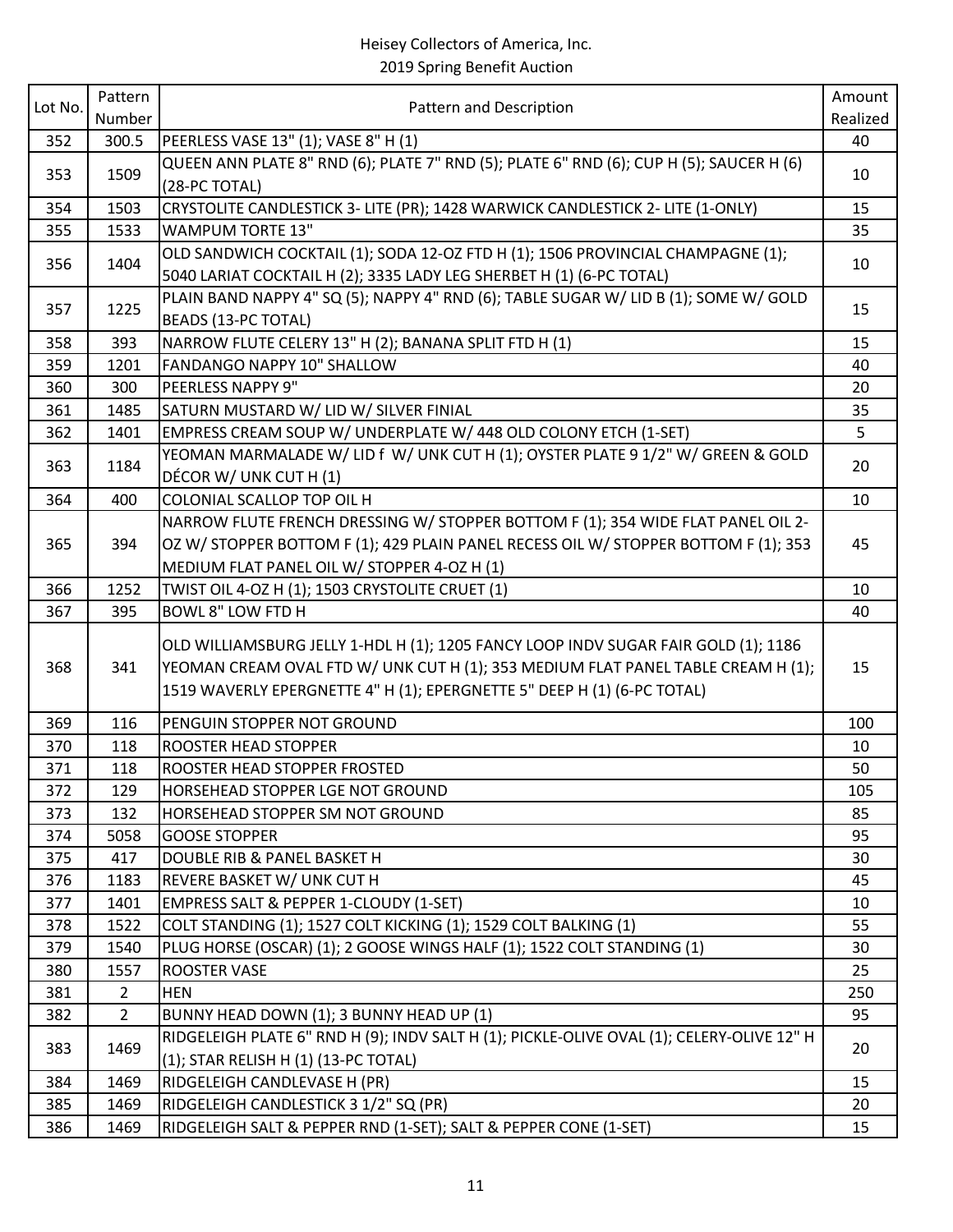| Lot No. | Pattern        |                                                                             | Amount   |
|---------|----------------|-----------------------------------------------------------------------------|----------|
|         | Number         | Pattern and Description                                                     | Realized |
| 387     | 1469           | <b>RIDGELEIGH #5 INDV VASE H</b>                                            | 30       |
| 388     | $\mathbf{1}$   | ELEPHANT LARGE (1); 2 ELEPHANT MEDIUM (1); 3 ELEPHANT SMALL (1)             | 160      |
| 389     | 1503           | CRYSTOLITE SHELL TORTE SQ HINGE                                             | 60       |
| 390     | 1              | <b>MADONNA FROSTED</b>                                                      | 65       |
| 391     | 114            | PLUTO CANDLESTICK HAWTHORNE (PR)                                            | 50       |
| 392     | 1503           | CRYSTOLITE MASTER SWAN NUT (1); INDV SWAN NUT (6)                           | 45       |
| 393     | 1538           | RABBIT PAPERWEIGHT FROSTED                                                  | 70       |
| 394     | 112            | MERCURY CANDLESTICK W/507 ORCHID ETCH (PR)                                  | 20       |
| 395     | 7002           | RAMS HEAD STOPPER NOT GROUND                                                | 100      |
| 396     | 18             | <b>FLOWER BLOCK</b>                                                         | 55       |
| 397     | 1550           | FISH FLORAL BOWL RUBY STAIN H                                               | 80       |
| 398     | $\mathbf{1}$   | HORSEHEAD BOOKEND (PR)                                                      | 160      |
| 399     | 1554           | <b>FISH BOOKEND (PR)</b>                                                    | 80       |
| 400     | $\overline{2}$ | CLYDESDALE                                                                  | 130      |
| 401     | 1540           | LARIAT CUP & SAUCER H (7-SETS)                                              | 15       |
| 402     |                | MISCELLANEOUS LOT STOPPERS, LIDS, ETC (APPROX 30-PC TOTAL)                  | 40       |
| 403     | 1540           | LARIAT CANDLESTICK 1-LITE (PR); 1506 PROVINCIAL CANDLEBLOCK (PR)            | 10       |
| 404     | 5038           | <b>ROOSTER STEM COCKTAIL (2)</b>                                            | 60       |
| 405     | 5048           | ROOSTER HEAD COCKTAIL (2)                                                   | 60       |
| 406     | 5072           | ROSE STEM CORDIAL H (2)                                                     | 40       |
| 407     | 3355           | FAIRACRE WINE FLAMINGO STEM & FT (1); 3440 PORTSMOUTH COCKTAIL FLAMINGO (1) | 95       |
| 408     | 3357           | KING ARTHUR WINE MOONGLEAM STEM & FT (1); 3355 FAIRACRE WINE MOONGLEAM STEM | 125      |
|         |                | & FT (1); 419 SUSSEX COCKTAIL MOONGLEAM BOWL H (1)                          |          |
| 409     | 4002           | AQUA CALIENTE COCKTAIL W/ 5003 NIMROD ETCH (2)                              | 85       |
| 410     | 4002           | AQUA CALIENTE COCKTAIL W/ 455 SPORTSMAN ETCH                                | 25       |
| 411     | 3312           | GAYOSO CORDIAL (1); CORDIAL W/ 163 MONTICELLO ETCH (1)                      | 70       |
| 412     | 5024           | OXFORD WINE W/980 MOONGLO CUT                                               | 12.50    |
| 413     | 373            | OLD WILLIAMSBURG WINE (1); 3418 SAVOY PLAZA CORDIAL H STEM f (1)            | 20       |
| 414     | 3416           | BARBARA FRITCHIE CORDIAL (TRUE) W/ UNK CUT                                  | 35       |
| 415     | 3416           | BARBARA FRITCHIE CORDIAL BRANDY                                             | 25       |
| 416     | 5010           | SYMPHONE CORDIAL W/ 503 MINUET ETCH                                         | 25       |
| 417     | 5010           | SYMPHONE CORDIAL W/ 921 DANISH PRINCESS CUT                                 | 55       |
| 418     | 5010           | SYMPHONE CORDIAL W/ UNK CUT                                                 | 55       |
| 419     | 3333           | OLD GLORY CORDIAL H                                                         | 20       |
| 420     | 3333           | OLD GLORY CORDIAL W/ UNK CUT                                                | 30       |
| 421     | 5057           | <b>SUEZ CORDIAL H</b>                                                       | 50       |
| 422     | 4055           | PARK LANE WINE W/ 844 PICCADILLY CUT                                        | 25       |
| 423     | 3411           | <b>MONTE CRISTO CORDIAL</b>                                                 | 15       |
| 424     | 3411           | MONTE CRISTO CORDIAL W/ UNK CUT                                             | 25       |
| 425     | 3414           | MARRIETTE CORDIAL W/ UNK CUT                                                | 40       |
| 426     | 3414           | MARRIETTE CORDIAL W/ UNK CUT                                                | 35       |
| 427     | 1519           | WAVERLY SALT & PEPPER W/ 515 HEISEY ROSE ETCH (2-SETS)                      | 35       |
| 428     | 5019           | <b>WAVERLY CORDIAL</b>                                                      | 25       |
| 429     | 5067           | PLANTATION CORDIAL                                                          | 50       |
| 430     | 3408           | JAMESTOWN CORDIAL                                                           | 10       |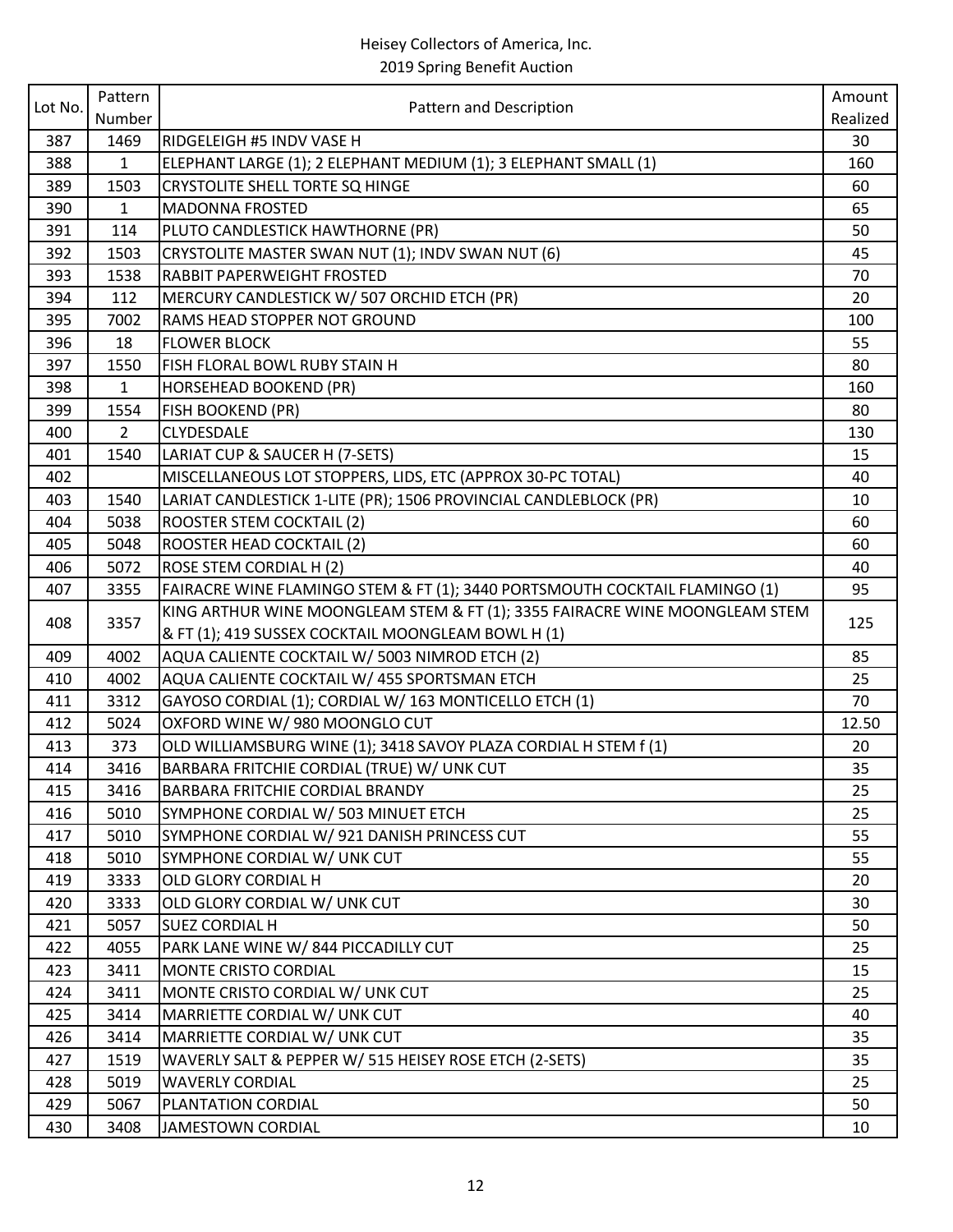| Lot No. | Pattern |                                                                                | Amount   |
|---------|---------|--------------------------------------------------------------------------------|----------|
|         | Number  | Pattern and Description                                                        | Realized |
| 431     | 3408    | JAMESTOWN CORDIAL W/ 941 BARCELONA CUT                                         | 30       |
| 432     | 5010    | SYMPHONE WINE W/ 921 DANISH PRINCESS CUT                                       | 20       |
| 433     | 4044    | NEW ERA CORDIAL H (1); CORDIAL FROSTED STEM & FT (1)                           | 35       |
| 434     | 5074    | <b>SEA HORSE STEM COCKTAIL H</b>                                               | 115      |
| 435     | 3389    | DUQUESNE OYSTER COCKTAIL W/ 480 NORMANDIE ETCH (1); 3390 CARCASSONNE OYSTER    | 10       |
|         |         | COCKTAIL W/ 451 LAFAYETTE ETCH (1)                                             |          |
| 436     | 4002    | AQUA CALIENTE COCKTAIL W/ 467 TALLY HO ETCH (11)                               | 130      |
| 437     | 2052    | BAR 2 1/2-OZ W/ 467 TALLY HO ETCH (5)                                          | 100      |
| 438     | 2052    | BAR 1 1/2-OZ W/ 467 TALLY HO ETCH (1)                                          | 75       |
| 439     | 4083    | STANHOPE CLARET (2)                                                            | 20       |
| 440     | 5025    | TYROLEAN COCKTAIL W/ 507 ORCHID ETCH (1); 5009 QUEEN ANN CHAMPAGNE W/ 913      | 30       |
|         |         | EVERGLADE CUT (1); 3311 VELVEDERE SHERRY W/ LAUREL-TYPE CUT (1)                |          |
| 441     | 4091    | KIMBERLY CHAMPAGNE W/ 1015 DOLLY MADISON ROSE CUT (2)                          | 30       |
| 442     | 1205    | FANCY LOOP SHERRY (1); WINE (1)                                                | 40       |
| 443     | 5040    | LARIAT CLARET W/980 MOONGLO CUT (1); 3389 DUQUESNE OYSTER COCKTAIL W/832       | 5        |
|         |         | CONTINENTAL CUT (1)                                                            |          |
| 444     | 3359    | PLATEAU SHERBET FLAMINGO (1); CHAMPAGNE FLAMINGO (1)                           | 20       |
| 445     | 1425    | VICTORIAN COCKTAIL (1); 1184 YEOMAN FRUIT COCKTAIL (1)                         | 7.50     |
| 446     | 3366    | TROJAN CLARET MOONGLEAM STEM & FT H                                            | 20       |
| 447     | 369     | HARTMAN CLARET OPTIC H                                                         | 10       |
| 448     | 5079    | PAN AMERICAN CLARET H                                                          | 30       |
| 449     | 3389    | DUQUESNE CLARET W/ 913 EVERGLADES CUT (1); 3360 PENN CHARTER CLARET W/ 781 ST  | 35       |
|         |         | ANNE CUT (1); 1E92 OMEGA WINE W/ 1099 FESTOON CUT (1)                          |          |
| 450     | 3366    | TROJAN CORDIAL EACH W/ DIFF UNK CUT (2)                                        | 50       |
| 451     | 3380    | OLD DOMINION CORDIAL SAHARA                                                    | 60       |
| 452     | 300     | OLD WILLIAMSBURG HURRICANE SHADE 12" W/ 918 WINSTON CUT (PR); HURRICANE SHADE  | 140      |
|         |         | 16" W/ BARCELONA-LIKE CUT RIM F (1-ONLY)                                       |          |
| 453     | 337     | <b>TOURAINE CORDIAL H</b>                                                      | 70       |
| 454     | 3304    | UNIVERSAL CORDIAL W/33 TATTING ETCH                                            | 30       |
| 455     | 3318    | WALDORF CORDIAL W/ GOLD BAND H                                                 | 35       |
| 456     | 3318    | <b>WALDORF CORDIAL H</b>                                                       | 50       |
| 457     | 3328    | CORDIAL W/ UNK NEEDLE ETCH                                                     | 140      |
| 458     | 3320    | RITZ CORDIAL W/ UNK CUT                                                        | 130      |
| 459     | 3330    | HANOVER WINE W/ UNK CUT H                                                      | 20       |
| 460     | 3350    | <b>WABASH CORDIAL H</b>                                                        | 25       |
| 461     | 3355    | <b>FAIRACRE CORDIAL FLAMINGO STEM &amp; FT</b>                                 | 210      |
| 462     | 3355    | FAIRACRE CORDIAL MOONGLEAM STEM & FT (2)                                       | 120      |
| 463     | 3390    | <b>CARCASSONNE CORDIAL SAHARA</b>                                              | 75       |
| 464     | 3394    | SAXONY CORDIAL SAHARA                                                          | 270      |
| 465     | 3368    | ALBEMARLE CORDIAL (1); CORDIAL W/ UNK CUT (3); 3366 TROJAN CORDIAL W/ SAME UNK | 70       |
|         |         | CUT AS 3368 H (1)                                                              |          |
| 466     | 3380    | OLD DOMINION CORDIAL W/ 447 EMPRESS ETCH H                                     | 70       |
| 467     | 3389    | DUQUESNE CORDIAL (1); CORDIAL EA W/ DIFF UNK CUT (3)                           | 75       |
| 468     | 3389    | DUQUESNE CORDIAL W/ 480 NORMANDIE ETCH                                         | 50       |
| 469     | 3389    | DUQUESNE CORDIAL W/ 456 TITANIA ETCH                                           | 80       |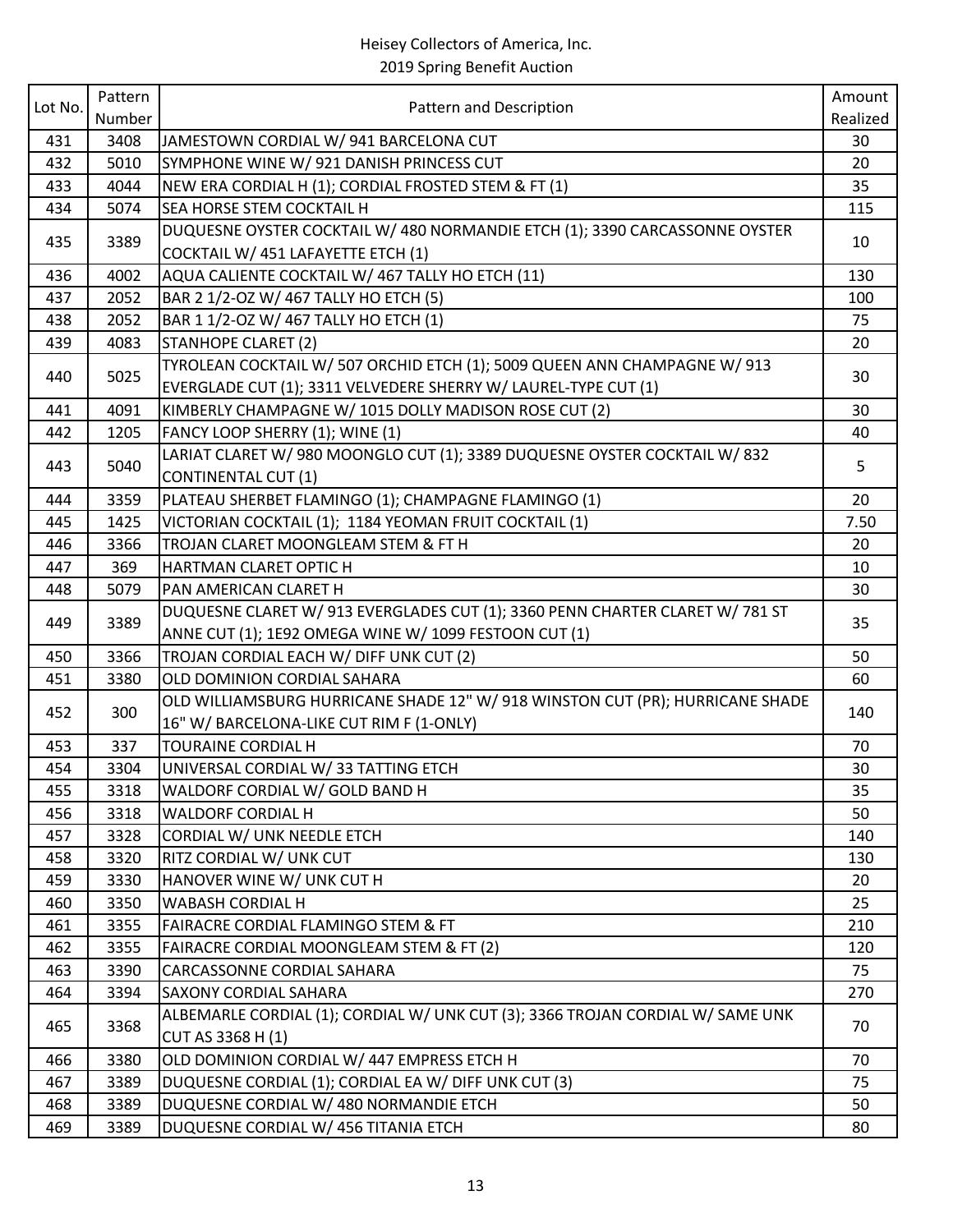|         | Pattern |                                                                                                                    | Amount        |
|---------|---------|--------------------------------------------------------------------------------------------------------------------|---------------|
| Lot No. | Number  | Pattern and Description                                                                                            | Realized      |
| 470     | 3394    | UNIVERSAL CORDIAL PAPER LABEL                                                                                      | 30            |
| 471     | 3390    | CARCASSONNE CORDIAL W/ 451 LAFAYETTE ETCH                                                                          | 50            |
| 472     | 3390    | CARCASSONNE CORDIAL SAHARA W/ 448 OLD COLONY ETCH                                                                  | 30            |
| 473     | 3390    | <b>CARCASSONNE CORDIAL</b>                                                                                         | 10            |
| 474     | 4085    | KOHINOOR CORDIAL W/ UNK CUT                                                                                        | 75            |
| 475     | 3366    | TROJAN CORDIAL MOONGLEAM STEM & FT H                                                                               | 135           |
| 476     | 3404    | SPANISH CORDIAL EA W/ DIFF UNK CUT (3)                                                                             | 75            |
| 477     | 4069    | REIS-RIDGELEIGH CORDIAL W/ UNK CUT                                                                                 | 150           |
| 478     | 4083    | STANHOPE CORDIAL W/ UNK CUT                                                                                        | 170           |
| 479     | 4090    | COVENTRY CORDIAL W/ COURTSHIP-LIKE CUT                                                                             | <b>Broken</b> |
| 480     | 4091    | KIMBERLY CORDIAL W/ 944 COURTSHIP CUT                                                                              | 55            |
| 481     | 4091    | <b>KIMBERLY CORDIAL</b>                                                                                            | 55            |
| 482     | 4085    | KOHINOOR CORDIAL W/ UNK CUT                                                                                        | 85            |
| 483     | 5011    | YORKTOWN CORDIAL W/ 925 HUGUENOT CUT 1-FROSTED (2)                                                                 | 140           |
| 484     | 5072    | ROSE STEM CORDIAL W/ 515 HEISEY ROSE ETCH H (2)                                                                    | 45            |
| 485     | 5058    | <b>GOOSE STEM CORDIAL</b>                                                                                          | 140           |
| 486     | 5058    | <b>GOOSE STEM SHERRY</b>                                                                                           | 45            |
| 487     | 5079    | PAN AMERICAN CORDIAL                                                                                               | 310           |
| 488     | 5013    | <b>SHASTA CORDIAL</b>                                                                                              | 30            |
| 489     | 5003    | <b>CRYSTOLITE CORDIAL</b>                                                                                          | 30            |
| 490     | 5023    | CONTINENTAL CORDIAL PAPER LABEL                                                                                    | 110           |
| 491     | 5023    | CONTINENTAL CORDIAL W/ 921 DANISH PRINCESS CUT                                                                     | 200           |
| 492     | 6091    | CABOCHON CORDIAL W/ 1066 DEBUTANTE CUT                                                                             | 15            |
| 493     | 6091    | CABOCHON CORDIAL W/ 1072 SOUTHLAND CUT                                                                             | 60            |
| 494     | 5040    | LARIAT CORDIAL 1-LOOP W/980 MOONGLO CUT                                                                            | 15            |
| 495     | 6003    | TEMPO CORDIAL LOW W/980 MOONGLO CUT                                                                                | 140           |
| 496     | 5077    | LEGIONNAIRE CORDIAL W/ UNK GRAY CUT                                                                                | 10            |
| 497     | 3380    | OLD DOMINION CORDIAL EA W/ DIFF UNK CUT (2)                                                                        | 65            |
| 498     | 5025    | TYROLEAN CORDIAL W/ 507 ORCHID ETCH                                                                                | 35            |
| 499     | 5025    | TYROLEAN CORDIAL W/ 924 HARVESTER CUT                                                                              | 165           |
| 500     | 5024    | <b>OXFORD CORDIAL HIGH</b>                                                                                         | 15            |
| 501     | 5024    | OXFORD CORDIAL HIGH W/ 1074 INSPIRATION CUT                                                                        | 110           |
| 502     | 5024    | OXFORD CORDIAL LOW W/964 MARYLAND CUT                                                                              | 12.50         |
| 503     | 3389    | DUQUESNE CORDIAL W/ UNK CUT                                                                                        | 10            |
| 504     | 3335    | LADY LEG CORDIAL H                                                                                                 | 150           |
| 505     | 3344    | CAROLINA CORDIAL H                                                                                                 | 115           |
| 506     |         | LUDWIG WINE - HAS IMPROMPTU DOTS                                                                                   | 170           |
| 507     | 4055    | PARK LANE SHERRY                                                                                                   | 10            |
| 508     | 5010    | <b>SYMPHONE WINE</b>                                                                                               | 10            |
| 509     | 3404    | SPANISH CLARET W/ UNK CUT                                                                                          | 25            |
| 510     | 813     | FIFTH AVENUE WINE 2-OZ H (1); 814 FIFTH AVENUE WINE 3-OZ H (1)                                                     | 35            |
| 511     | 3366    | TROJAN OYSTER COCKTAIL (1); 1184 YEOMAN OYSTER COCKTAIL W/ UNK CUT (1)                                             | 10            |
| 512     | 4055    | PARK LANE CHAMPAGNE W/ UNK CUT (2); 3366 TROJAN COCKTAIL W/ UNK CUT (1); 4091<br>KIMBERLY CHAMPAGNE W/ UNK CUT (1) | 30            |
| 513     | 5025    | TYROLEAN GOBLET (5)                                                                                                | 30            |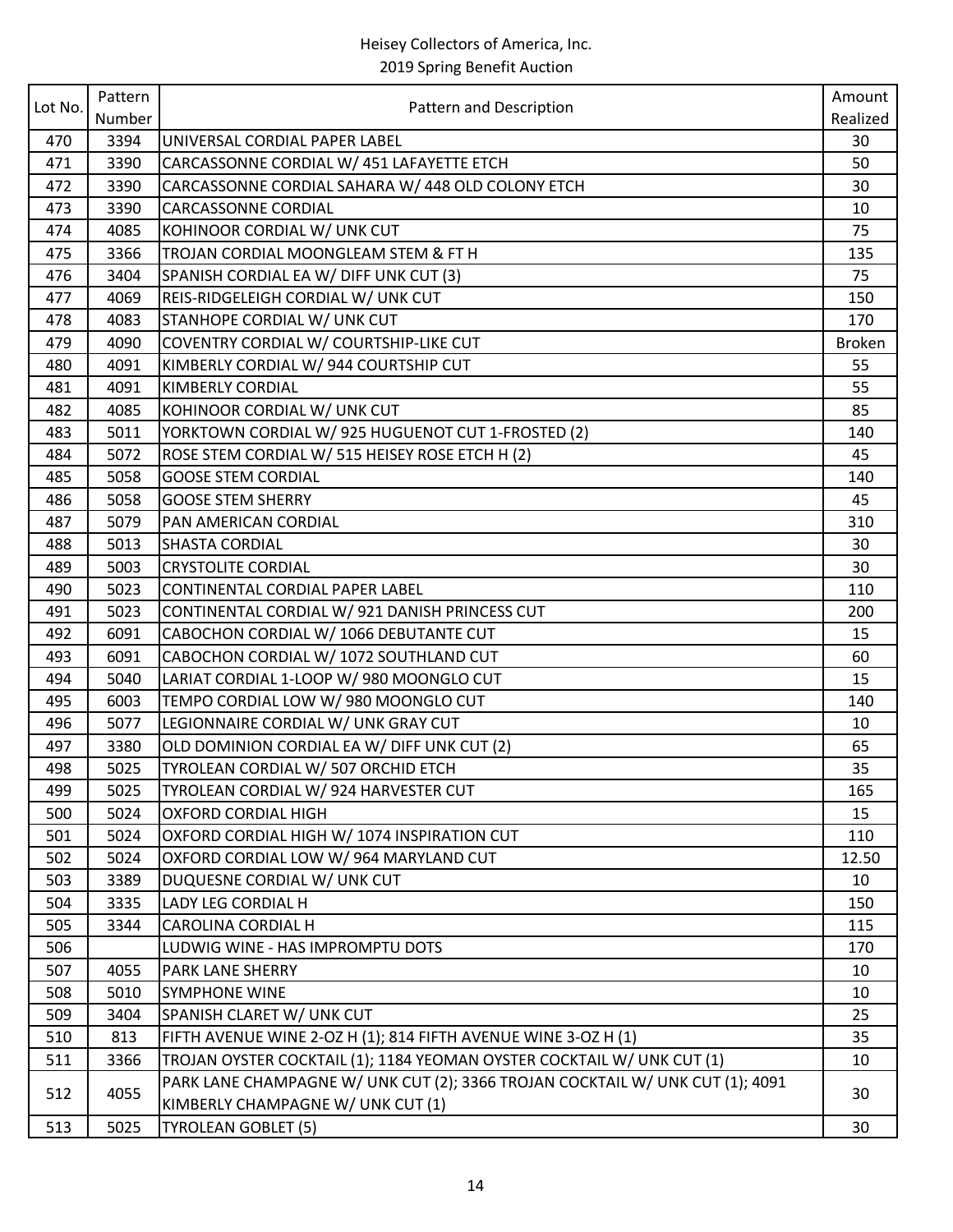| Lot No. | Pattern<br>Number | Pattern and Description                                                                                                                                                                                                                                                                                                              | Amount<br>Realized |
|---------|-------------------|--------------------------------------------------------------------------------------------------------------------------------------------------------------------------------------------------------------------------------------------------------------------------------------------------------------------------------------|--------------------|
| 514     | 1509              | QUEEN ANN CHEESE PLATE W/ 515 HEISEY ROSE ETCH; 1519 WAVERLY CHEESE COMPORT W/<br>515 HEISEY ROSE ETCH; RELISH 11" 3-PRT W/ 515 HEISEY ROSE ETCH H                                                                                                                                                                                   | 35                 |
| 515     | 1503              | <b>CRYSTOLITE SHELL PLATE 8" ROUGH EDGE</b>                                                                                                                                                                                                                                                                                          | 5                  |
| 516     | 301               | OLD WILLIAMSBURG CANDELABRUM 2-LITE LOW BOTH BOBECHES F'S (1-ONLY)                                                                                                                                                                                                                                                                   | 20                 |
| 517     | 112               | MERCURY CANDLESTICK (1-ONLY); 1201 FANDANGO INDV SALT (1); 1205 FANCY LOOP #1 SALT<br>SHAKER NO TOP (1); 1205 1/2 FANCY LOOP SALT SHAKER (1); 472 NARROW FLUTE W/ RIM<br>SALTED NUT W/ UNK CUT H (1); 1219 SIMPLICITY W/ STAR PLATE 5" PAPER LABEL (1); 353<br>MEDIUM FLAT PANEL MARMALADE W/METAL LID W/ UNK CUT H (1) (7-PC TOTAL) | 5                  |
| 518     | $\overline{3}$    | CHICK HEAD UP (2); 4 CHICK HEAD DOWN (1); 1553 SPARROW (1)                                                                                                                                                                                                                                                                           | 55                 |
| 519     | 1540              | PLUG HORSE (OSCAR) -2                                                                                                                                                                                                                                                                                                                | 35                 |
| 520     | 1541              | SCOTTIE DOG -2                                                                                                                                                                                                                                                                                                                       | 30                 |
| 521     | $\mathbf{1}$      | DONKEY (1); 3 ELEPHANT SMALL (1)                                                                                                                                                                                                                                                                                                     | 50                 |
| 522     | $\mathbf{1}$      | GIRAFFE HEAD BACK (1); 2 GIRAFFE HEAD FORWARD (1)                                                                                                                                                                                                                                                                                    | 155                |
| 523     | $\mathbf{1}$      | GOOSE WINGS DOWN (1); 2 GOOSE WINGS HALF (2); 3 GOOSE WINGS UP (1)                                                                                                                                                                                                                                                                   | 115                |
| 524     | 100               | <b>ASIATIC PHEASANT H</b>                                                                                                                                                                                                                                                                                                            | 65                 |
| 525     | $\mathbf{1}$      | <b>RINGNECK PHEASANT -2</b>                                                                                                                                                                                                                                                                                                          | 65                 |
| 526     | 1554              | <b>FISH BOOKEND (PR)</b>                                                                                                                                                                                                                                                                                                             | 65                 |
| 527     | 1557              | <b>FIGHTING ROOSTER NON-FILL ON BEAK</b>                                                                                                                                                                                                                                                                                             | 25                 |
| 528     | $\mathbf{1}$      | sow                                                                                                                                                                                                                                                                                                                                  | 195                |
| 529     |                   | MISCELLANEOUS LOT HEISEY & GLASS RESEARCH BOOKS INCL: VOGEL, CANDLESTICK,<br>STEMWARE, ETCHINGS, CUTTINGS, ETC (40-PC)                                                                                                                                                                                                               | 85                 |
| 530     |                   | MISCELLANEOUS LOT HEISEY BOOKS INCL: VOGEL, CANDLESTICK, ETC (7-PC)                                                                                                                                                                                                                                                                  | 15                 |
| 531     | 310               | RING BAND NAPPY 8" W/ ROSE DÉCOR CUSTARD (1); NAPPY 4" W/ ROSE DÉCOR CUSTARD 1-f<br>(4)                                                                                                                                                                                                                                              | 60                 |
| 532     | 1295              | BEADED SWAG JUG (1); TUMBLER (5); ALL EMERALD W/ PAINTED WHITE DAISIES WORN<br><b>GOLD</b>                                                                                                                                                                                                                                           | 225                |
| 533     | 1403              | HALF CIRCLE CREAM & SUGAR FLAMINGO H (1-SET)                                                                                                                                                                                                                                                                                         | 60                 |
| 534     | 1401              | <b>EMPRESS PLATE 8" SQ TANGERINE H</b>                                                                                                                                                                                                                                                                                               | 55                 |
| 535     | 353               | MEDIUM FLAT PANEL TOOTHPICK H                                                                                                                                                                                                                                                                                                        | 20                 |
| 536     | 343               | <b>SUNBURST TOOTHPICK H</b>                                                                                                                                                                                                                                                                                                          | 75                 |
| 537     | 1235              | <b>BEADED PANEL &amp; SUNBURST TOOTHPICK</b>                                                                                                                                                                                                                                                                                         | 35                 |
| 538     | 310               | RING BAND TOOTHPICK W/ ROSE DÉCOR CUSTARD                                                                                                                                                                                                                                                                                            | 25                 |
| 539     | 2323              | NAVY BAR COBALT BASE 1-SCRATCHES (2)                                                                                                                                                                                                                                                                                                 | 110                |
| 540     | 3481              | <b>GLENFORD BAR MOONGLEAM FT</b>                                                                                                                                                                                                                                                                                                     | 90                 |
| 541     | 1469              | RIDGELEIGH TORTE 11" SILVER OVERLAY GRAPES H (1); FRUIT BOWL 12" SILVER OVERLAY<br>ROSES H (1); FLORAL BOWL 12" SILVER OVERLAY ROSES H (1)                                                                                                                                                                                           | 25                 |
| 542     | 1469              | RIDGELEIGH JELLY 6" 2-HDL H (2); CHEESE PLATE 6" 2-HDL (2)                                                                                                                                                                                                                                                                           | 10                 |
| 543     | 1469              | RIDGELEIGH COMPORT 8" FLARED                                                                                                                                                                                                                                                                                                         | 25                 |
| 544     | 1469              | RIDGELEIGH NAPPY 8 1/2" CUPPED H; NAPPY 8" STRAIGHT H; FLORAL BOWL 10" H                                                                                                                                                                                                                                                             | 30                 |
| 545     | 1469              | RIDGELEIGH CENTER PIECE 8" H (1); CENTER PIECE 11" H (1)                                                                                                                                                                                                                                                                             | 140                |
| 546     | 1469              | RIDGELEIGH NAPPY 4 1/2" SQ H (2); NAPPY 7" SQ H (1); NAPPY 8" SQ H (1)                                                                                                                                                                                                                                                               | 45                 |
| 547     | 1469              | RIDGELEIGH UNDERPLATE FOR ICE TUB H (1); DESSERT BOWL 10" SHALLOW 2-HDL H (1);<br>DESSERT BOWL 10" 2-HDL H (1)                                                                                                                                                                                                                       | 40                 |
| 548     | 1469              | RIDGELEIGH ICE TUB SILVER RIM H                                                                                                                                                                                                                                                                                                      | 30                 |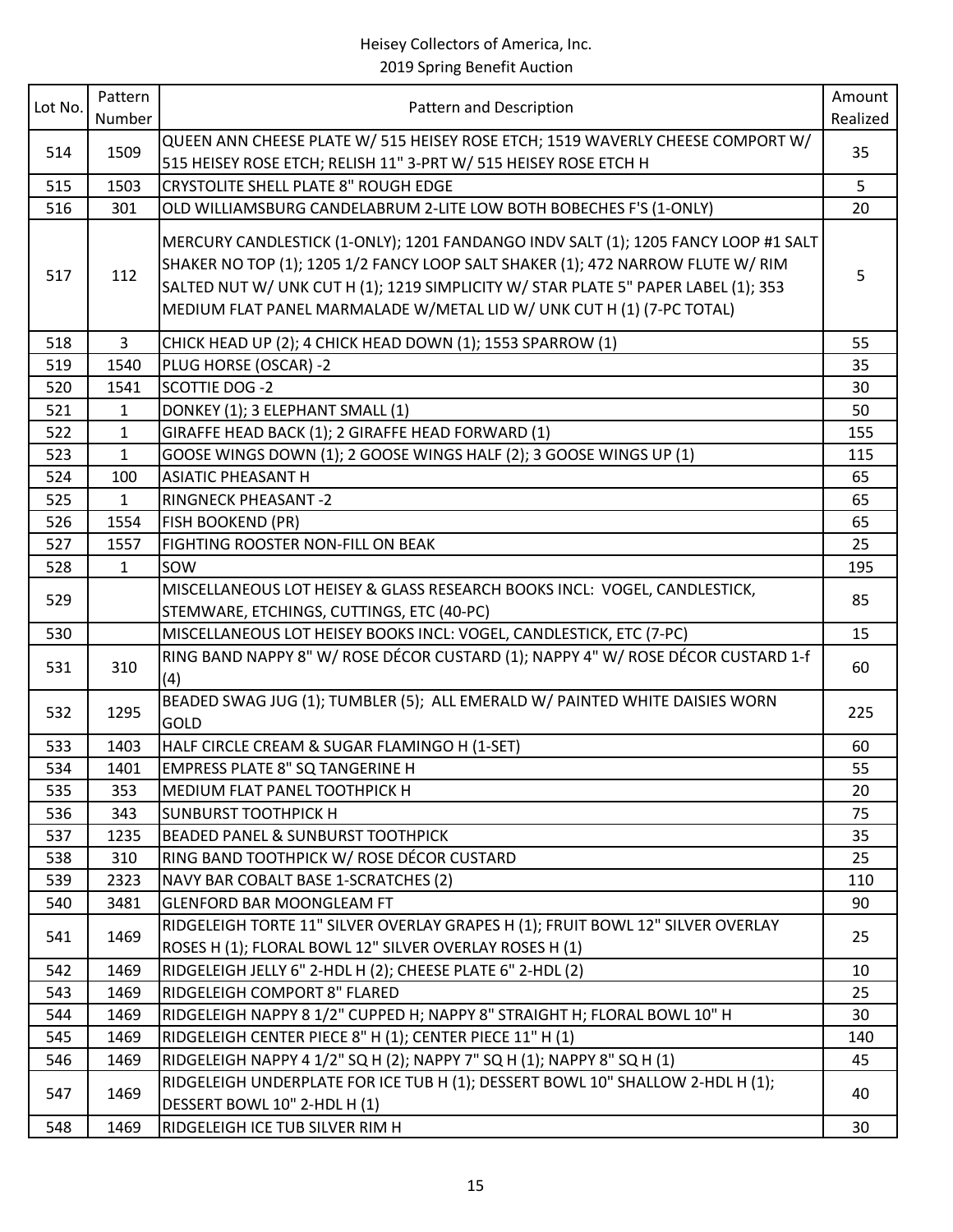| Lot No. | Pattern |                                                                                            | Amount   |
|---------|---------|--------------------------------------------------------------------------------------------|----------|
|         | Number  | Pattern and Description                                                                    | Realized |
| 549     | 1469    | RIDGELEIGH FRUIT BOWL 10" H (1); NAPPY 10" BELL (1); NAPPY 9" BELL H (1)                   | 20       |
| 550     | 1469    | RIDGELEIGH SALAD BOWL 11" H                                                                | 75       |
| 551     | 1469    | RIDGELEIGH FLORAL BOWL 12" OVAL H (1); CANDLEVASE 6" H (PR)                                | 20       |
| 552     | 1469    | RIDGELEIGH FLORAL BOWL 14" OVAL H (1); 17 FLOWER FROG MAJOR FRACTURE (1)                   | 10       |
| 553     | 1469    | RIDGELEIGH PLATE 14" H (1); TORTE 14" H (1)                                                | 130      |
| 554     | 1469    | RIDGELEIGH BEVERAGE BOWL CONE H f (1); BEVERAGE CUP CONE H (13)                            | 90       |
| 555     | 1469    | RIDGELEIGH PUNCH BOWL 11" H (1); PUNCH CUP H (14)                                          | 65       |
| 556     | 1469    | RIDGELEIGH FLORAL BOWL CONE 13" H f (1); SALAD BOWL 9" H (1)                               | 110      |
| 557     | 1469    | RIDGELEIGH TORTE 13" H (2); TORTE 11" H (1); RELISH 11" 3-PRT H (1)                        | 50       |
|         |         | RIDGELEIGH PLATE 9" RND H (1); PLATE 8" RND H (1); PLATE 6" RND H (2); PLATE 6" RND        |          |
| 558     | 1469    | SCALLOPED H (1)                                                                            | 5        |
| 559     | 1469    | RIDGELEIGH PLATE 10" SQ H                                                                  | 160      |
| 560     | 1469    | RIDGELEIGH PLATE 8" SQ W/ 872 MARIEMONT CUT H                                              | 25       |
| 561     | 1469    | RIDGELEIGH PLATE 8" SQ FROSTED RIM H (1); PLATE 6" SQ H (1)                                | 12.50    |
| 562     | 1469    | RIDGELEIGH ASHTRAY 6" SQ (1); CIGARETTE BOX W/ LID OVAL (1)                                | 17.50    |
| 563     | 1469    | RIDGELEIGH VASE #5 INDV H                                                                  | 40       |
| 564     | 1469    | RIDGELEIGH VASE #3 INDV H                                                                  | 10       |
| 565     | 1469    | RIDGELEIGH VASE #4 INDV H                                                                  | 7.50     |
| 566     | 1469    | RIDGELEIGH VASE #2 INDV H                                                                  | 12.50    |
| 567     | 1469    | RIDGELEIGH VASE 3 1/2" H                                                                   | 7.50     |
| 568     | 1469    | RIDGELEIGH VASE #1 INDV H                                                                  | 22.50    |
| 569     | 1469    | RIDGELEIGH VASE #1 VARIANT INDV H                                                          | 45       |
| 570     | 1469    | RIDGELEIGH CUP (2); SAUCER H (1); CREAM & SUGAR OVAL H (1-SET)                             | 15       |
| 571     | 1469    | RIDGELEIGH MUSTARD W/ LID W/ #5 SPOON H                                                    | 10       |
| 572     | 1469    | RIDGELEIGH MAYO W/ UNDERPLATE (1-SET); #6 LADLE H (1); NAPPY 4 1/2" SCALLOPED H (2);       | 25       |
|         |         | NAPPY 4 1/2" BELL H (1)                                                                    |          |
| 573     | 1469    | RIDGELEIGH PUFF BOX W/ LID H (1); PUFF BOX W/ LID ORMOLU DÉCOR & HDL H (1); PUFF BOX       | 30       |
|         |         | $NO$ LID $(1)$                                                                             |          |
| 574     | 1469    | RIDGELEIGH COLOGNE W/ 105 STOPPER                                                          | 20       |
| 575     | 1469    | RIDGELEIGH FLORAL BOX 8" H f                                                               | 20       |
| 576     | 1469    | RIDGELEIGH TRAY 10 1/2" OBLONG H (1); RELISH 10 1/2" 3-PRT OBLONG (1)                      | 20       |
| 577     | 2351    | NEWTON SODA 8-OZ W/ 503 MINUET ETCH                                                        | 10       |
| 578     | 1469    | RIDGELEIGH ICE TEA FTD H (2); JUICE FTD H (2); OYSTER COCKTAIL H (1); WINE 2 1/2-OZ H (1); | 10       |
|         |         | CHAMPAGNE (1) (7-PC TOTAL)                                                                 |          |
| 579     | 4083    | STANHOPE CHAMPAGNE ZIRCON BOWL & FT                                                        | 95       |
| 580     | 300     | OLD WILLIAMSBURG CANDLECUP ALEXANDRITE X (1); BOBECHE NO PRISMS ALEXANDRITE X              | 50       |
|         |         | (1)                                                                                        |          |
| 581     | 1503    | CRYSTOLITE FLORAL BOWL TOURAINE H (1)                                                      | 20       |
| 582     | 1503    | CRYSTOLITE PUFF BOX W/ LID H (1); 1503 1/4 CRYSTOLITE CANDLEBLOCK SQ (PR)                  | 12.50    |
| 583     | 1503    | CRYSTOLITE TUMBLER 1 UNFINISHED BOTTOM (2); 5003 CRYSTOLITE GOBLET 1 BASE f (3)            | 30       |
| 584     | 1401    | EMPRESS PLATE 7" SQ SAHARA H (4); PLATE 10 1/2"RND SAHARA H (2)                            | 15       |
| 585     | 1252    | TWIST CUP & SAUCER MOONGLEAM H (1-SET); PLATE 8" MOONGLEAM H (1); PLATE 10 1/2"            | 30       |
|         |         | MOONGLEAM H (1)                                                                            |          |
| 586     | 1401    | EMPRESS PLATE 10 1/2" RND H (2); COFFEE CUP H (2)                                          | 5        |
| 587     | 5025    | TYROLEAN JUICE FTD W/ 507 ORCHID ETCH H (6)                                                | 55       |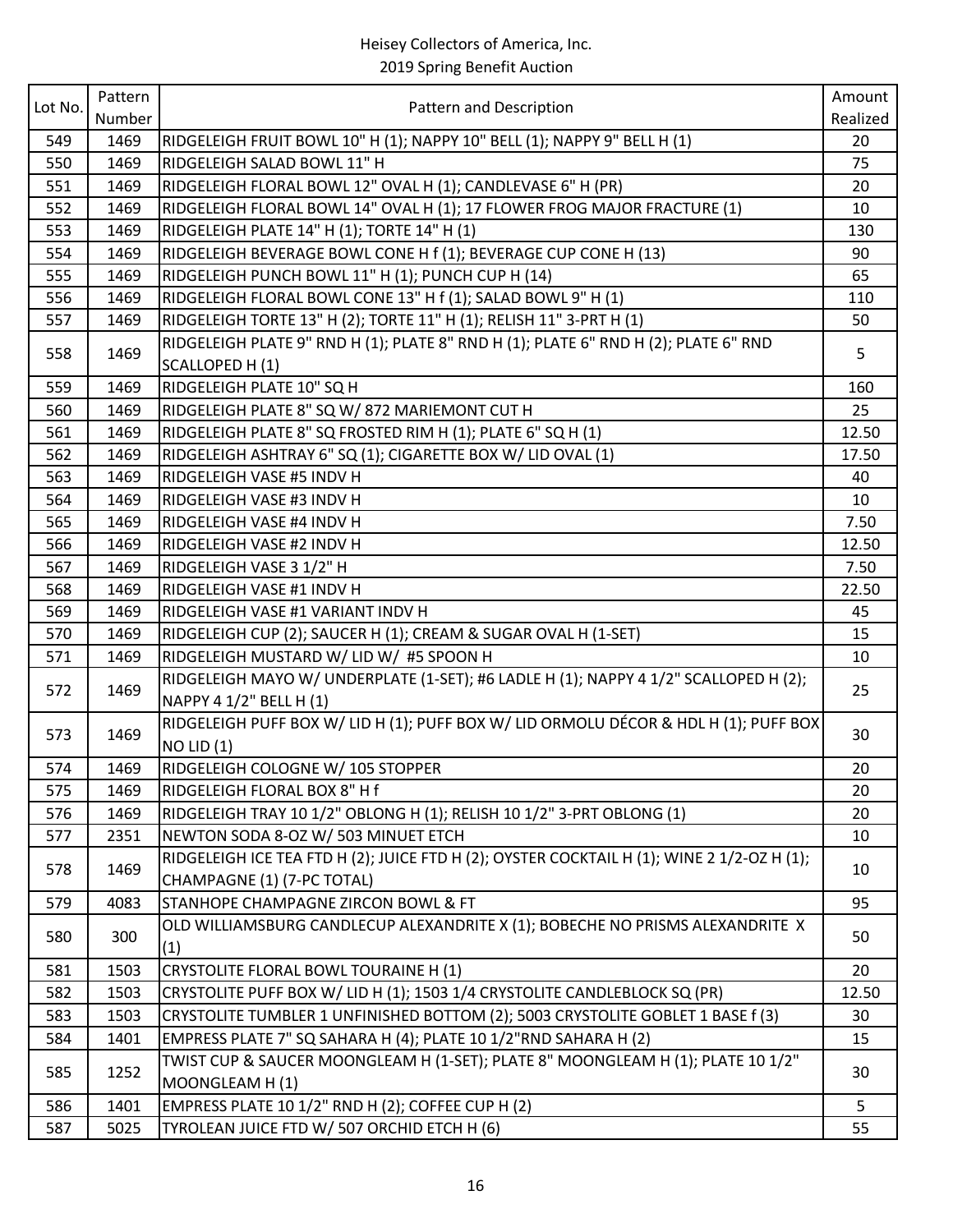| Lot No. | Pattern | Pattern and Description                                                              | Amount   |
|---------|---------|--------------------------------------------------------------------------------------|----------|
|         | Number  |                                                                                      | Realized |
| 588     | 5025    | TYROLEAN OYSTER COCKTAIL (6)                                                         | 50       |
| 589     | 1567    | PLANTATION JUICE FTD (4); PLATE 8" (4)                                               | 50       |
| 590     | 1425    | VICTORIAN PLATE 7" H (5)                                                             | 12.50    |
| 591     | 343     | <b>SUNBURST GOBLET FLARED H (2)</b>                                                  | 47.50    |
| 592     | 1184    | YEOMAN STACK SET H POOR SILVER DÉCOR (3-PC SET)                                      | 5        |
| 593     | 1401    | EMPRESS PLATE 8" SQ MOONGLEAM H 1-BASE f (4)                                         | 5        |
| 594     | 355     | <b>QUATOR DOMINO SUGAR DBL H</b>                                                     | 10       |
| 595     | 520     | INNOVATION CANDLE LAMP H                                                             | 70       |
| 596     | 3381    | CREOLE GOBLET TALL SAHARA BOWL (1); 3355 FAIRACRE GOBLET MOONGLEAM STEM & FT (1)     | 30       |
| 597     | 1509    | QUEEN ANN ICE BUCKET NO HDL (1); 1469 RIDGELEIGH MARMALADE NO LID H (1)              | 5        |
| 598     | 1401    | EMPRESS CUP & SAUCER ALEXANDRITE (1-SET); PLATE 6" RND ALEXANDRITE (1); PLATE 7" RND | 65       |
|         |         | ALEXANDRITE (1); PLATE 8" RND ALEXANDRITE (1)                                        |          |
| 599     | 361     | IRWIN CIGARETTE BOX W/ LID FLAMINGO H                                                | 90       |
| 600     | 305     | PUNTY & DIAMOND POINT MOLASSES NO FIXTURE                                            | 5        |
| 601     |         | PILLOWS PUNCH CUP H (4); 433 GREEK KEY PUNCH CUP FLAMINGO H (1); 341 PURITAN         | 85       |
|         | 325     | PUNCH CUP H (1)                                                                      |          |
|         |         | NEW ERA CANDELABRUM MATTE FINISH ARM W/ BOBECHES & PRISMS (1-ONLY);                  |          |
| 602     | 4044    | CANDELABRUM MATTE FINISH BASE & CANDLE CUPS W/ BOBECHES & PRISMS (1-ONLY)            | 27.50    |
| 603     | 99      | LITTLE SQUATTER CANDLESTICK MARIGOLD STAIN (PR)                                      | 35       |
| 604     | 116     | OAK LEAF CANDLESTICK FLAMINGO CANDLECUP FROSTED LEAF (PR)                            | 45       |
| 605     | 142     | CASCADE CANDLESTICK 3-LITE W/ 507 ORCHID ETCH (PR)                                   | 40       |
| 606     | 300     | PEERLESS GOBLET H (1); NAPPY 5" H (4)                                                | 10       |
| 607     | 300     | PEERLESS ORCHID VASE RIB f; 300 1/2 PEERLESS CREAM & SUGAR (1-SET)                   | 20       |
| 608     | 310     | RING BAND NAPPY 4" GOLD & ROSE DÉCOR CUSTARD H (2)                                   | 25       |
| 609     | 337     | TOURAINE JUICE 5-OZ N.O. AMBER H (1)                                                 | 55       |
| 610     | 350     | PINWHEEL & FAN TUMBLER H (1); NAPPY 4" H (4)                                         | 10       |
| 611     | 372     | MCGRADY SYRUP 7-OZ W/ UNK CUT H                                                      | 12.50    |
|         |         | NARROW FLUTE DOMINO SUGAR TRAY H FAIR GOLD (1); 335 PRINCE OF WALES PLUMES           |          |
| 612     | 394     | TUMBLER H POOR GOLD (1)                                                              | 20       |
| 613     | 406     | COARSE RIB PLATE 8" FLAMINGO H (8)                                                   | 30       |
| 614     | 417     | DOUBLE RIB & PANEL BASKET FLAMINGO H f                                               | 45       |
| 615     | 433     | GREEK KEY FRENCH BREAD TRAY H RIM f                                                  | 50       |
| 616     | 393     | NARROW FLUTE PICKLE H (1); 473 DICE SUGAR 5" NO CREAM H (1); HOTEL SUGAR H (1)       | 15       |
| 617     | 393     | NARROW FLUTE RELISH 6" 2-PRT H (1); RELISH 8" 4-PRT H (1)                            | 20       |
| 618     | 1001    | CASWELL SUGAR SIFTER FLAMINGO                                                        | 80       |
| 619     | 1020    | PHYLLIS CREAM MOONGLEAM H (1); 1186 YEOMAN CREAM & SUGAR W/ UNK CUT H (1-SET)        | 12.50    |
| 620     | 1183    | YEOMAN GRAPEFRUIT HAWTHORNE H                                                        | 15       |
| 621     | 1184    | YEOMAN GOBLET D.O. H (7)                                                             | 22.50    |
| 622     | 1184    | YEOMAN CUP & SAUCER D.O. H SOME f's (8-SETS)                                         | 10       |
| 623     | 1184    | YEOMAN TUMBLER D.O. H (3)                                                            | 22.50    |
| 624     | 1184    | YEOMAN CUP & SAUCER DEMITASSE H CUP BASE UNFINISHED (1-SET)                          | 5        |
| 625     | 1184    | YEOMAN FRENCH DRESSING H (1); UNDERPLATE (1)                                         | 20       |
| 626     | 393     | NARROW FLUTE JELLY 5" 2-HDL FLAMINGO H (1); 1401 EMPRESS TRIPLEX FLAMINGO (1)        | 20       |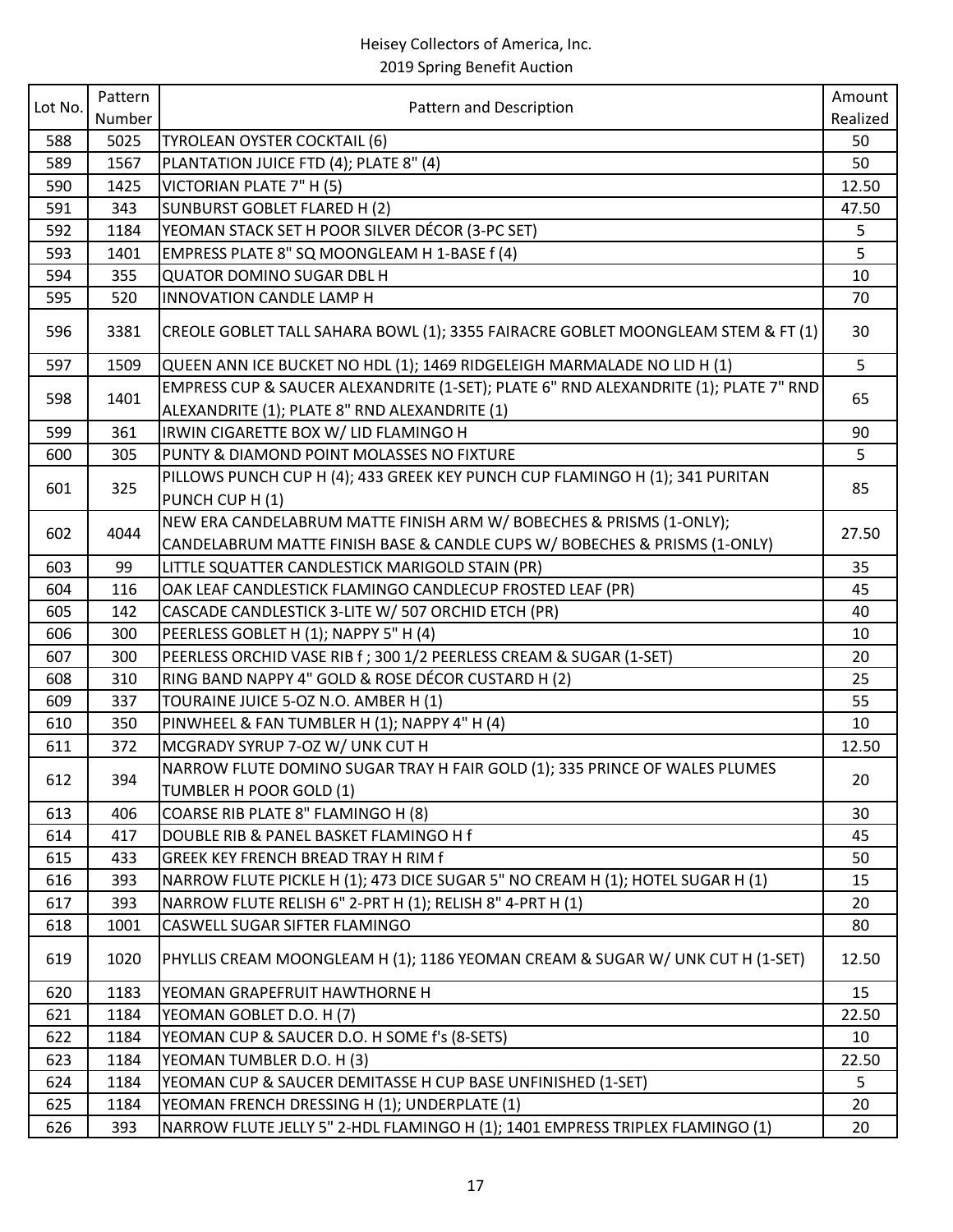| Lot No. | Pattern |                                                                                                                 | Amount   |
|---------|---------|-----------------------------------------------------------------------------------------------------------------|----------|
|         | Number  | Pattern and Description                                                                                         | Realized |
| 627     | 1231    | RIBBED OCTAGON TRAY CTR HDL W/ UNK CUT H                                                                        | 40       |
| 628     | 1231    | RIBBED OCTAGON CREAM & SUGAR W/ UNK CUT (1-SET)                                                                 | 35       |
| 629     | 1250    | <b>GROOVE &amp; SLASH CRUET</b>                                                                                 | 15       |
| 630     | 1252    | <b>TWIST FRENCH DRESSING</b>                                                                                    | 20       |
| 631     | 1252    | TWIST NAPPY 4 1/2" MOONGLEAM H (4)                                                                              | 20       |
| 632     | 4121    | GLENN MARMALADE W/ STERLING LID MONO "B" W/ UNK CUT                                                             | 30       |
| 633     | 1401    | EMPRESS CELERY 11" SAHARA (1); 1540 LARIAT CELERY 11" (1)                                                       | 7.50     |
| 634     | 1405    | <b>IPSWICH GOBLET H (3)</b>                                                                                     | 35       |
| 635     | 1469    | RIDGELEIGH PLATE 7" SQ FROSTED                                                                                  | 5        |
| 636     | 1483    | STANHOPE PLATE 7" (4)                                                                                           | 25       |
| 637     | 1483    | STANHOPE CUP & SAUCER BLACK KNOBS 1-f (4-SETS)                                                                  | 25       |
| 638     | 1483    | STANHOPE CREAM & SUGAR BLACK KNOBS (1-SET)                                                                      | 45       |
| 639     | 4085    | <b>SATURN BALL VASE 6"</b>                                                                                      | 60       |
| 640     | 1519    | WAVERLY FLORAL BOWL 9" CRIMPED W/ 507 ORCHID ETCH                                                               | 20       |
| 641     | 1509    | QUEEN ANN CRUET W/ 501 BELLE ROSE ETCH                                                                          | 10       |
| 642     | 1504    | REGENCY CANDLESTICK 2- LITE (1-ONLY)                                                                            | 7.50     |
| 643     | 1567    | PLANTATION BUTTER W/ LID RND W/ UNK CUT                                                                         | 35       |
| 644     | 3357    | KING ARTHUR GOBLET W/ GOLD DÉCOR H                                                                              | 30       |
|         |         | UNIVERSAL COCKTAIL W/ 467 TALLY HO ETCH (2); 4002 AQUA CALIENTE COCKTAIL W/ 467                                 |          |
| 645     | 3304    | TALLY HO ETCH (1)                                                                                               | 35       |
| 646     | 3390    | CARCASSONNE CIGARETTE HOLDER COBALT BOWL                                                                        | 60       |
| 647     | 3363    | CHARTER OAK GOBLET LUNCHEON H                                                                                   | 20       |
| 648     | 4002    | AQUA CALIENTE COCKTAIL W/ 496 SKIER ETCH                                                                        | 20       |
| 649     | 1469    | RIDGELEIGH COASTER 3 1/2" SAHARA (2)                                                                            | 25       |
| 650     | 1469    | RIDGELEIGH COASTER 3" (9); COASTER 3 1/2" (1); INDV SALT (2)                                                    | 15       |
| 651     | 1469    | RIDGELEIGH BRIDGE ASHTRAY 2 1/2" W/ METAL STAND H (11)                                                          | 20       |
| 652     | 1469    | RIDGELEIGH ASHTRAY 3" RND H (1); CIGARETTE HOLDER RND H (1); CIGARETTE BOX W/ LID H<br>(1)                      | 20       |
| 653     | 1469    | RIDGELEIGH VASE 6" H (1); NAPPY 5" W/ METAL HDL H (1)                                                           | 25       |
| 654     | 1469    | RIDGELEIGH BON BON (1); JELLY 2-PRT (1); JELLY 3-HDL H (1)                                                      | 20       |
| 655     | 1469    | RIDGELEIGH RELISH 8" 4-PRT RND H                                                                                | 10       |
| 656     | 300     | PEERLESS CLARET H (6); BURGUNDY H (4); WINE 2 1/2-OZ H (7); SHERRY H (1) (18 PC TOTAL)                          | 10       |
| 657     | 433     | <b>GREEK KEY PUNCH BOWL BASE ONLY H</b>                                                                         | 30       |
| 658     | 1555    | ELF SHOE VASE (1); 1503 CRYSTOLITE CANDLEBLOCK ROSETTE (PR); INDV CREAM & SUGAR H<br>$(1-SET)$                  | 10       |
| 659     | 472     | NARROW FLUTE W/ RIM OVAL 9" H                                                                                   | 45       |
| 660     | 1252    | TWIST TUMBLER MOONGLEAM H (1); PLATE 7" MOONGLEAM H (1); PLATE 4" MARIGOLD H (1)                                | 25       |
| 661     | 1225    | RIDGE & STAR PLATE 7" HAWTHORNE H (2)                                                                           | 10       |
| 662     | 6       | MAYO SPOON MOONGLEAM H                                                                                          | 20       |
| 663     | 5       | PATRICIAN CANDLESTICK 7" H (PR)                                                                                 | 10       |
| 664     | 1519    | WAVERLY BUTTER W/ LID W/ 515 HEISEY ROSE ETCH PAPER LABEL (1); INDV CREAM W/ 515<br><b>HEISEY ROSE ETCH (1)</b> | 35       |
| 665     | 1184    | YEOMAN SANDWICH PLATE CTR HDL H                                                                                 | 30       |
|         |         |                                                                                                                 |          |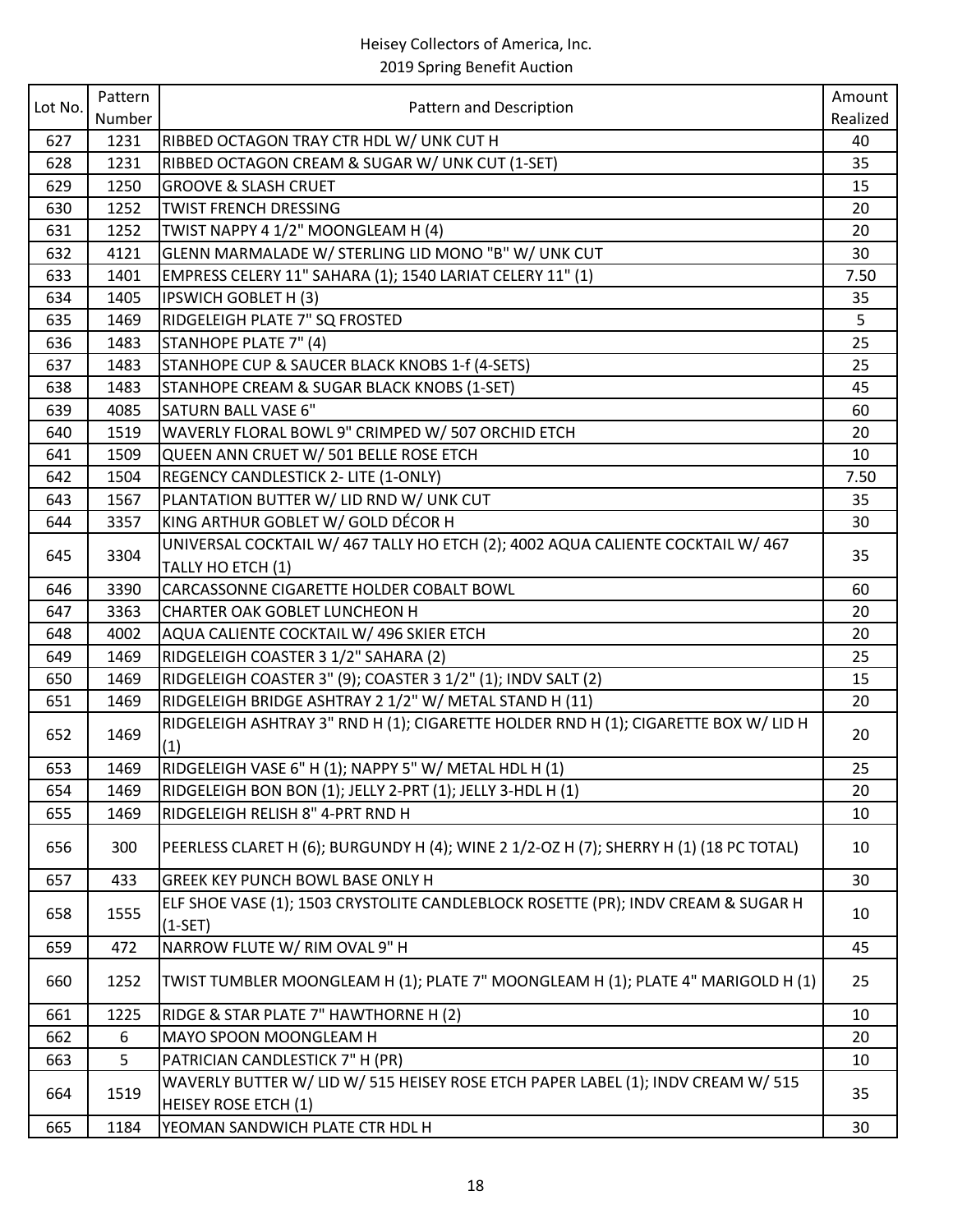### Heisey Collectors of America, Inc.

2019 Spring Benefit Auction

| Lot No. | Pattern | Pattern and Description                                                             | Amount   |
|---------|---------|-------------------------------------------------------------------------------------|----------|
|         | Number  |                                                                                     | Realized |
| 666     | 305     | PUNTY IN DIAMOND POINT BITTERS BOTTLE NO TUBE CLOUDY                                | 20       |
| 667     | 1193    | INSIDE SCALLOP CONSERVE 7" MOONGLEAM H                                              | 20       |
| 668     | 3340    | TRI-KNOB CHAMPAGNE W/156 FANTAN ETCH H                                              | 10       |
| 669     |         | EMPRESS NUT FLAMINGO H (1); 353 MEDIUM FLAT PANEL NUT FLAMINGO (1); 1469            |          |
|         | 1401    | RIDGELEIGH NUT (1); 33 SKIRTED PANEL TOY CANDLESTICK (1)                            | 10       |
| 670     | 300.5   | PEERLESS LOVING CUP 8-OZ 3-HDL ENGRAVED "ALADDIN" H RIM f                           | 50       |
| 671     | 42      | ELEGANCE SALT SHAKER W/ HAWKES-TYPE CUT                                             | 5        |
| 672     | 1205    | FANCY LOOP INDV CREAM EMERALD                                                       | 15       |
| 673     | 433     | <b>GREEK KEY CELERY H</b>                                                           | 35       |
| 674     | 373     | OLD WILLIAMSBURG GOBLET H (5); JUICE FTD H (1)                                      | 12.50    |
| 675     | 1503    | CRYSTOLITE SANDWICH PLATE 13 1/2" H (1); CANDY BOX W/ LID H (1)                     | 20       |
| 676     | 1519    | WAVERLY FLORAL BOWL SEA HORSE FTD SAHARA H (1); CELERY 12" H (1)                    | 30       |
| 677     | 1401    | EMPRESS FLORAL BOWL D.F. W/ 458 OLYMPIAD ETCH                                       | 10       |
|         |         | OLD WILLIAMSBURG RELISH 13" 5-PRT (1); PICKLE 7" H (1); 393 NARROW FLUTE MUSTARD W/ |          |
| 678     | 341     | LID H (1)                                                                           | 20       |
| 679     | 411     | TUDOR MAYO W/ UNK CUT                                                               | 5        |
| 680     | 1540    | LARIAT CELERY-OLIVE 12" (1); CANDLESTICK 2-LITE W/ UNK CUT (1-ONLY)                 | 12.50    |
| 681     | 1225    | RIDGE & STAR PLATE 8" H (6); PLATE 8" FLAMINGO H (7)                                | 15       |
| 682     | 441     | VASE 9" OPTIC H                                                                     | 50       |
| 683     | 351     | PRISCILLA NAPPY 6" H (4)                                                            | 12.50    |
| 684     | 3304    | UNIVERSAL WINE W/ 9012 VICTORY ETCH RIM f                                           | 30       |
| 685     | 1446    | OCTAGON PANEL BAR H (1); 1469 RIDGELEIGH BAR H (1)                                  | 110      |
| 686     | 1184    | YEOMAN PLATE 10 1/2" W/ 447 EMPRESS ETCH SAHARA SOME WEAR (5)                       | 65       |
| 687     | 1184    | YEOMAN PLATE 6" W/ 447 EMPRESS ETCH SAHARA (10)                                     | 15       |
| 688     | 1184    | YEOMAN CUP & SAUCER W/ 447 EMPRESS ETCH SAHARA (7-SETS)                             | 15       |
| 689     | 3380    | OLD DOMINION FINGER BOWL SAHARA (3)                                                 | 25       |
| 690     | 7       | LADLE HAWTHORNE H                                                                   | 55       |
| 691     | 354     | WIDE FLAT PANEL CREAM & SUGAR FTD (1-SET)                                           | 5        |
| 692     | 339.5   | CONTINENTAL CREAM FTD H (1); SPOONER FTD H (1)                                      | 20       |
| 693     | 1252    | <b>TWIST JUG FLAMINGO H</b>                                                         | 75       |
| 694     | 150     | POINTED OVAL IN DIAMOND POINT CREAM EMERALD                                         | 5        |
| 695     | 150     | POINTED OVAL IN DIAMOND POINT CREAM & SUGAR NO LID GOOD GOLD (1-SET)                | 10       |
| 696     | 337     | TOURAINE JUG (1); TUMBLER H WORN GOLD (5)                                           | 35       |
|         |         | YEOMAN CREAM YELLOW STAIN W/ UNK CUT H (1); 1184 YEOMAN BOUILLON YELLOW STAIN       |          |
| 697     | 1186    | W/ UNK CUT MATCHES CREAM (1)                                                        | 40       |
| 698     | 1255    | PINEAPPLE & FAN TABLE CREAM & SUGAR W/ LID GOOD GOLD (1-SET)                        | 75       |
| 699     | 1447    | ROCOCO CHEESE FTD SAHARA                                                            | 10       |
|         |         | PINEAPPLE & FAN PUNCH CUP H (8); 351 PURITAN PUNCH CUP H (7); 357 PRISON STRIPE     |          |
| 700     | 350     | PUNCH CUP H (1) (16-PC TOTAL)                                                       | 5        |
| 701     | 1231    | RIBBED OCTAGON CREAM & SUGAR MOONGLEAM H (1-SET)                                    | 20       |
|         |         | VICTORIAN CONDIMENT SET: TRAY H, MUSTARD H, SALT & PEPPER CLOUDY, #10 MUSTARD       |          |
| 702     | 1425    | PADDLE (5-PC TOTAL)                                                                 | 30       |
| 703     | 1280    | WINGED SCROLL BUTTER W/ LID CUSTARD WORN GOLD                                       | 30       |
| 704     | 1280    | WINGED SCROLL CREAM & SUGAR NO LID W/ ROSE DÉCOR CUSTARD (1-SET)                    | 25       |
| 705     | 1280    | WINGED SCROLL COLOGNE NO STOPPER CUSTARD                                            | 60       |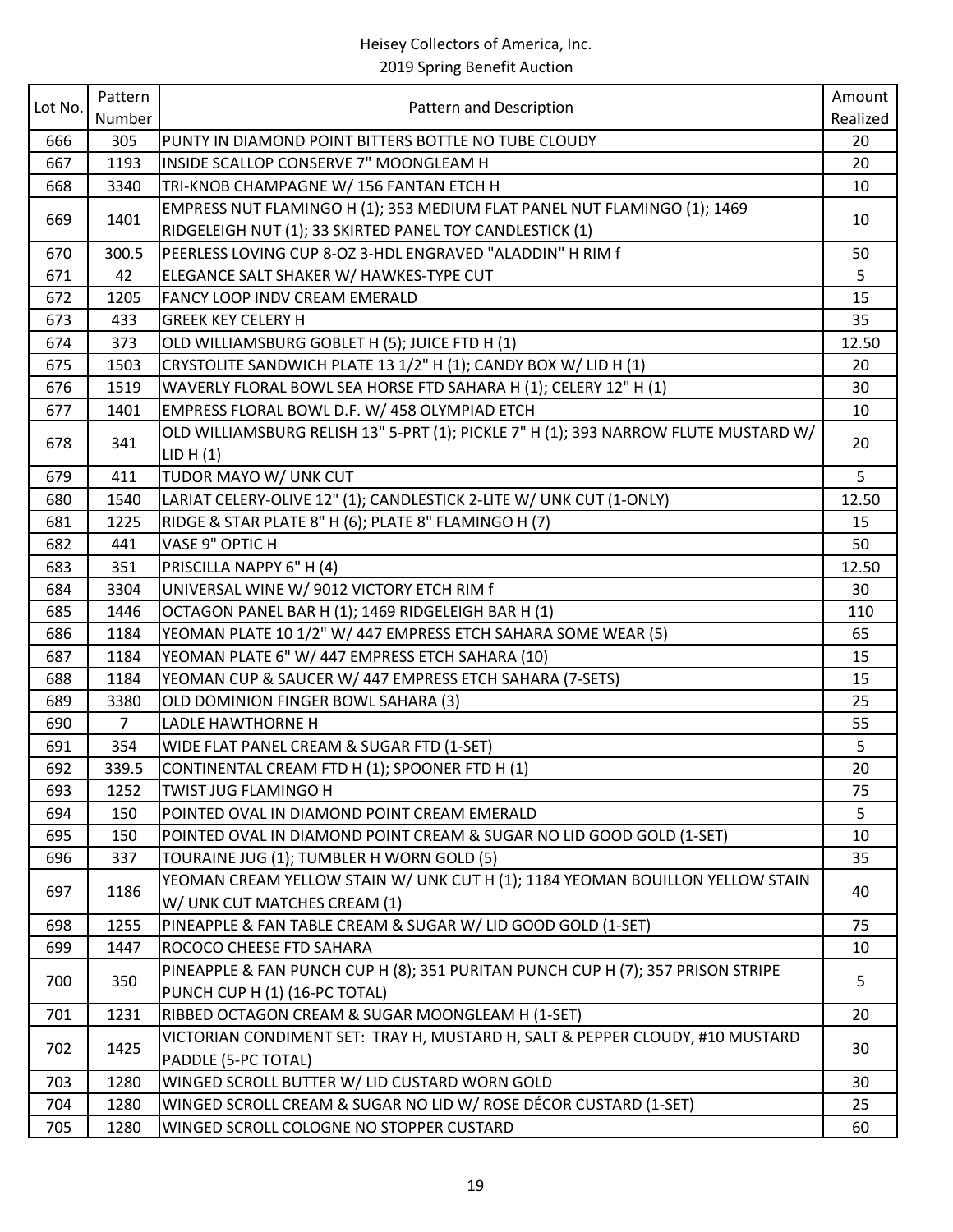| Lot No. | Pattern | Pattern and Description                                                                                                                                                                                                                                                       | Amount   |
|---------|---------|-------------------------------------------------------------------------------------------------------------------------------------------------------------------------------------------------------------------------------------------------------------------------------|----------|
|         | Number  | TWIST RELISH 2-PRT FLAMINGO H                                                                                                                                                                                                                                                 | Realized |
| 706     | 1252    | CRYSTOLITE JELLY SPIDER WEB RND 1-HDL (1); CONSERVE 2-PRT (1); 1428 WARWICK VASE 5" H                                                                                                                                                                                         | 30       |
| 707     | 1503    | (1)                                                                                                                                                                                                                                                                           | 10       |
| 708     | 341.5   | PURITAN JUG 1-QT H                                                                                                                                                                                                                                                            | 20       |
| 709     | 1503    | <b>CRYSTOLITE PITCHER</b>                                                                                                                                                                                                                                                     | 30       |
| 710     | 1540    | LARIAT CANDY W/ LID LGE W/ UNK CUT                                                                                                                                                                                                                                            | 20       |
| 711     | 1560    | VICTORIAN BELL BELL W/ CLAPPER FROSTED                                                                                                                                                                                                                                        | 12.50    |
| 712     | 373     | OLD WILLIAMSBURG JUICE FTD (1); 3309 PETITE WINE H (1); 3318 WALDORF WINE W/ 33<br>TATTING ETCH (1)                                                                                                                                                                           | 12.50    |
| 713     | 3380    | OLD DOMINION GOBLET LOW STEM SAHARA (4)                                                                                                                                                                                                                                       | 45       |
| 714     | 3380    | OLD DOMINION CHAMPAGNE LOW STEM SAHARA (4)                                                                                                                                                                                                                                    | 10       |
| 715     | 3380    | OLD DOMINION WINE SAHARA H (4)                                                                                                                                                                                                                                                | 35       |
| 716     | 3380    | OLD DOMINION COCKTAIL SAHARA (4)                                                                                                                                                                                                                                              | 50       |
| 717     | 3380    | OLD DOMINION SHERBET SAHARA (5)                                                                                                                                                                                                                                               | 20       |
| 718     | 3408    | JAMESTOWN CHAMPAGNE H (2)                                                                                                                                                                                                                                                     | 5        |
|         |         |                                                                                                                                                                                                                                                                               |          |
| 719     | 393     | <b>NARROW FLUTE SHERBET H (4)</b>                                                                                                                                                                                                                                             | 5        |
| 720     | 341     | PURITAN GOBLET H (1); CHAMPAGNE H (11); 373 OLD WILLIAMSBURG CHAMPAGNE H (2);<br>COCKTAIL H (1); SHERBET H (1) (16-PC TOTAL)                                                                                                                                                  | 15       |
| 721     | 300-4   | OLD WILLIAMSBURG CANDELABRUM 4-LITE NO PRISMS (1-0NLY); "R" PRISMS (29); 300-0 OLD                                                                                                                                                                                            | 380      |
|         |         | WILLIAMSBURG CANDELABRA 1-LITE W/ "A" PRISMS 9" (PR)                                                                                                                                                                                                                          |          |
| 722     | 1469    | RIDGELEIGH PICKLE-OLIVE 6" H (1); CARD SUIT ASHTRAYS H (SET OF 4); CIGARETTE HOLDER RD<br>H (1); CIGARETTE HOLDER SQ (1); ASHTRAY RD 4" METAL HOLDER H (1) (8 PC TOTAL)                                                                                                       | 25       |
| 723     | 1186    | YEOMAN CUP H (5); SAUCER H (4); 407 COARSE RIB PLATE 7" H (4) (13 PC TOTAL)                                                                                                                                                                                                   | 10       |
| 724     | 3390    | CARCASSONNE GOBLET LOW FT 1-f (3); BAR (1); COCKTAIL (2); OYSTER COCKTAIL (1); ALL<br>ALEXANDRITE (7 PC TOTAL)                                                                                                                                                                | 195      |
| 725     | 3390    | CARCASSONNE CORDIAL ALEXANDRITE (2)                                                                                                                                                                                                                                           | 305      |
| 726     | 1401    | EMPRESS PLATE SQ 8" H (4); PLATE SQ 7" (4); ALL ALEXANDRITE                                                                                                                                                                                                                   | 105      |
| 727     | 1252    | TWIST PLATE 7" H (6); NAPPY 4" H (1); PLATE 7" FLAMINGO H (4); NAPPY 4" FLAMINGO H (3);<br>PLATE 8" MOONGLEAM H (1); PLATE 7" MOONGLEAM H (3); PLATE 6" MOONGLEAM (2); PLATE<br>4" MOONGLEAM H (2); CHEESE PLATE MOONGLEAM H (2); NUT MOONGLEAM H (1) (25 PC<br><b>TOTAL)</b> | 25       |
| 728     | 3408    | JAMESTOWN CHAMPAGNE W/812 SWEET BRIAR CUT (5)                                                                                                                                                                                                                                 | 10       |
| 729     | 5077    | LEGIONNAIRE GOBLET H (8); WINE (2); ALL W/ 1025 ARCADIA CUT (10 PC TOTAL)                                                                                                                                                                                                     | 10       |
| 730     | 341     | PURITAN TANKARD 1 QT H (1); GOBLET H (2); CLARET H (4); COCKTAIL H (3); CORDIAL H (1);<br>373 OLD WILLIAMSBURG SHERBET H (10) (22 PC TOTAL)                                                                                                                                   | 25       |
| 731     | 300     | PEERLESS GOBLET H (2); SHERRY H (2); WINE H (4); COCKTAIL H (6); CHAMPAGNE H (4);<br>SHERBET H (19) (37 PC TOTAL)                                                                                                                                                             | 25       |
| 732     | 5003    | CRYSTOLITE SHERBET (8); JUICE FTD (8); COCKTAIL (8) (24 PC TOTAL)                                                                                                                                                                                                             | 25       |
| 733     | 351     | PRISCILLA GOBLET H (2); WINE H (4)                                                                                                                                                                                                                                            | 7.50     |
| 734     | 1485    | SATURN TUMBLER H (1); SODA 12- OZ H (1) BOTH W/ 9032 UNION LEAGUE CLUB ETCH                                                                                                                                                                                                   | 25       |
| 735     | 5057    | SUEZ COCKTAIL H (8)                                                                                                                                                                                                                                                           | 15       |
| 736     | 1485    | SATURN GOBLET (5); CHAMPAGNE (5); COCKTAIL (3); MAYO FTD H (1); MUSTARD W/ LID H (1);<br>TIDBIT H (1); TORTE 14" (1); FRUIT BOWL 12" (1); OIL NO STOPPER 5" (1); OIL W/ STOPPER 4<br>1/2" (1) (LATE DESIGN) (20 PC TOTAL)                                                     | 85       |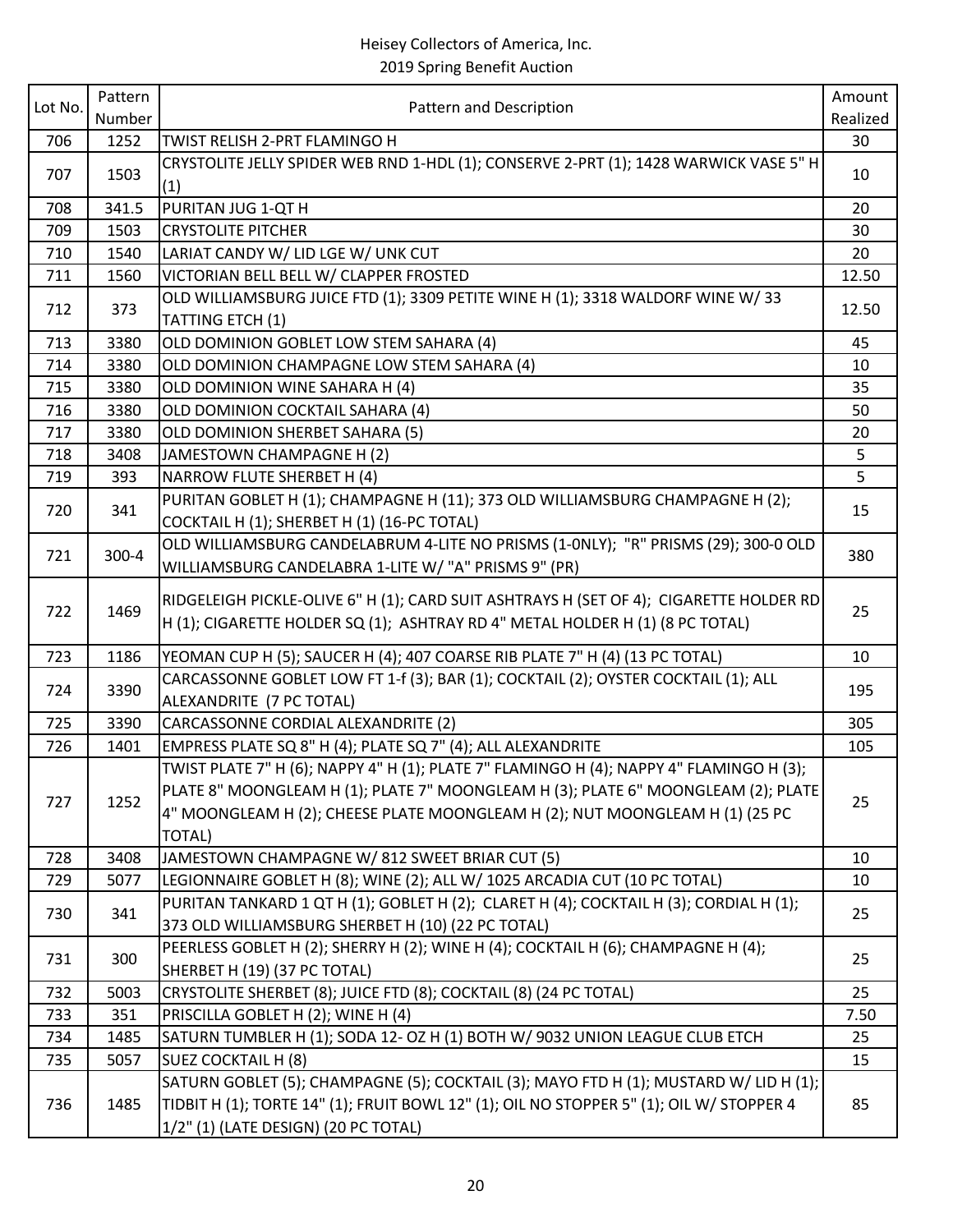| Lot No. | Pattern | Pattern and Description                                                                  | Amount         |
|---------|---------|------------------------------------------------------------------------------------------|----------------|
|         | Number  |                                                                                          | Realized       |
| 737     | 5038    | <b>ROOSTER STEM COCKTAIL (4)</b>                                                         | 50             |
|         |         | FLUTED BORDER PLATE 7" H (6); 406 COARSE RIB NAPPY 5" H (1); 407 COARSE RIB PLATE 5      |                |
| 738     | 1223    | 1/2" H (4); 1184 YEOMAN GRAPEFRUIT H (6); 393 NARROW FLUTE PLATE 6" H (1); PLATE 4 1/2"  | 5              |
|         |         | H (1) (19 PC TOTAL)                                                                      |                |
|         |         | PURITAN PUNCH CUP H (17); 300 PEERLESS PUNCH CUP H (1); 300 1/2 PEERLESS PUNCH CUP       |                |
| 739     | 341     | H (1); 351 PRISCILLA PUNCH CUP H (1); 400 COLONIAL SCALLOP TOP PUNCH CUP H (1); 1163     | 25             |
|         |         | PUNCH CUP H (1); 1159 PUNCH CUP H (1); 1153 PUNCH CUP H (1) (24 PC TOTAL)                |                |
| 740     | 337     | TOURAINE SHERBET CUPPED FT H (6)                                                         | 5 <sup>1</sup> |
| 741     | 3408    | JAMESTOWN GOBLET (4); CHAMPAGNE (3); COCKTAIL (4) ALL W/ UNK CUT                         | 25             |
| 742     | 1503    | CRYSTOLITE SWAN MASTER NUT (1); INDV SWAN NUT (1)                                        | 10             |
| 743     | 3389    | <b>DUQUESNE GOBLET (5)</b>                                                               | 10             |
|         |         | CRYSTOLITE PLATE 8" PLAIN CTR (8); PLATE 7" PLAIN CTR (9), CUP/SAUCER H (4 SETS);        |                |
| 744     | 1503    | CANDLEBLOCK (PR); LEAF NUT (2); BON BON H (1); MAYO H (1); SHELL CELERY 9" H (1); RELISH | 30             |
|         |         | 3-PRT 9"; CIGARETTE HOLDER RND H (1); ASHTRAY RND 3" H (2); 1503 1/2 SUGAR RND H (1)     |                |
|         |         | (32-PC TOTAL)                                                                            |                |
| 745     | 1503    | CRYSTOLITE PUNCH BOWL UNDERPLATE ONLY 18" H (1); PUNCH CUP H (11) (12 PC TOTAL)          | 60             |
|         |         | CRYSTOLITE TORTE 13" (1); GARDENIA 12" IN ALUMINUM HOLDER H (1); FLORAL BOWL 11"         |                |
| 746     | 1503    | FLARED H (1); CHEESE FTD (1)                                                             | 60             |
| 747     | 4083    | <b>STANHOPE COCKTAIL (4)</b>                                                             | 15             |
| 748     | 1553    | SPARROW                                                                                  | 35             |
| 749     | 1522    | COLT STANDING (1); 1540 PLUG HORSE (1); 1541 SCOTTIE DOG (1)                             | 50             |
| 750     | 118     | ROOSTER HEAD STOPPER/STRAINER                                                            | 25             |
| 750A    |         | <b>HEISEY TRUCK 1 YEAR RENTAL</b>                                                        | 150            |
| 751     | 1540    | LARIAT COLOGNE W/ STOPPER (1); CANDLESTICKS 1-LITE (PR)                                  | 15             |
| 752     | 1184    | YEOMAN BAR MOONGLEAM H (4); 112 MERCURY CANDLESTICK MOONGLEAM (1-ONLY) (5 PC             | 160            |
|         |         | <b>TOTAL)</b>                                                                            |                |
| 753     | 461     | BANDED PICKET BASKET W/ UNK CUT H                                                        | 30             |
| 754     | 4085    | <b>SATURN BALL VASE 4"</b>                                                               | 25             |
|         |         | COASTER 6" H (1); 31 JACK-BE-NIMBLE CANDLESTICKS H (PR); 33 SKIRTED PANEL TOY            |                |
|         |         | CANDLESTICK (1); 10 MUDDLER (1); 2 SALAD FORK IRIDIZED H (1); 393 NARROW FLUTE NUT       |                |
| 755     | 8       | FTD H SUN PURPLE (1); 1184 YEOMAN COLOGNE NO DAUBER W/ UNK CUT H (1); 1489               | 15             |
|         |         | PURITAN FRENCH DRESSING NO STOPPER (1); 1560 VICTORIAN BELL NO CLAPPER (1) (10-PC        |                |
|         |         | <b>TOTAL)</b>                                                                            |                |
| 756     |         | MISCELLANEOUS LOT FRAMED HEISEY ADS: HEISEY ROSE (2-DIFF ADS), PLANTATION (1);           | 35             |
|         |         | CRYSTOLITE (2-SAME) (5 PC TOTAL)                                                         |                |
| 757     | 1469    | RIDGELEIGH STAR RELISH 10" 5-PRT H (1); RELISH 7" 2-PRT H (1)                            | 15             |
| 758     | 1469    | RIDGELEIGH CELERY 12" H (1); CELERY-OLIVE 12" H f (1)                                    | 22.50          |
| 759     | 1469    | RIDGELEIGH INDV NUT 2-HDL H (1); INDV NUT 2-HDL 2-PRT H (1); INDV JELLY OVAL H (1)       | 5              |
| 760     | 1567    | PLANTATION RELISH 11" 3-PRT W/ 516 PLANTATION IVY ETCH H                                 | 5              |
| 761     | 393     | NARROW FLUTE JELLY 5 1/2" 2-HDL H (1); JELLY 5" 1-HDL H (2)                              | 10             |
| 762     | 393     | NARROW FLUTE LEMON DISH H (1); 394 PICKLE TRAY H (1); INDV SALTED NUT H (1)              | 5              |
| 763     | 393     | NARROW FLUTE NAPPY 5 1/2" H (2); NAPPY 6" H (1); PICKLE TRAY 7" H (1)                    | 7.50           |
| 764     | 1540    | LARIAT RELISH 12" OBLONG 3-PRT W/ UNK CUT H (1); RELISH 10" 3-PRT RND H (1)              | 17.50          |
| 765     | 1540    | <b>LARIAT TRAY 13" CTR HDL</b>                                                           | 10             |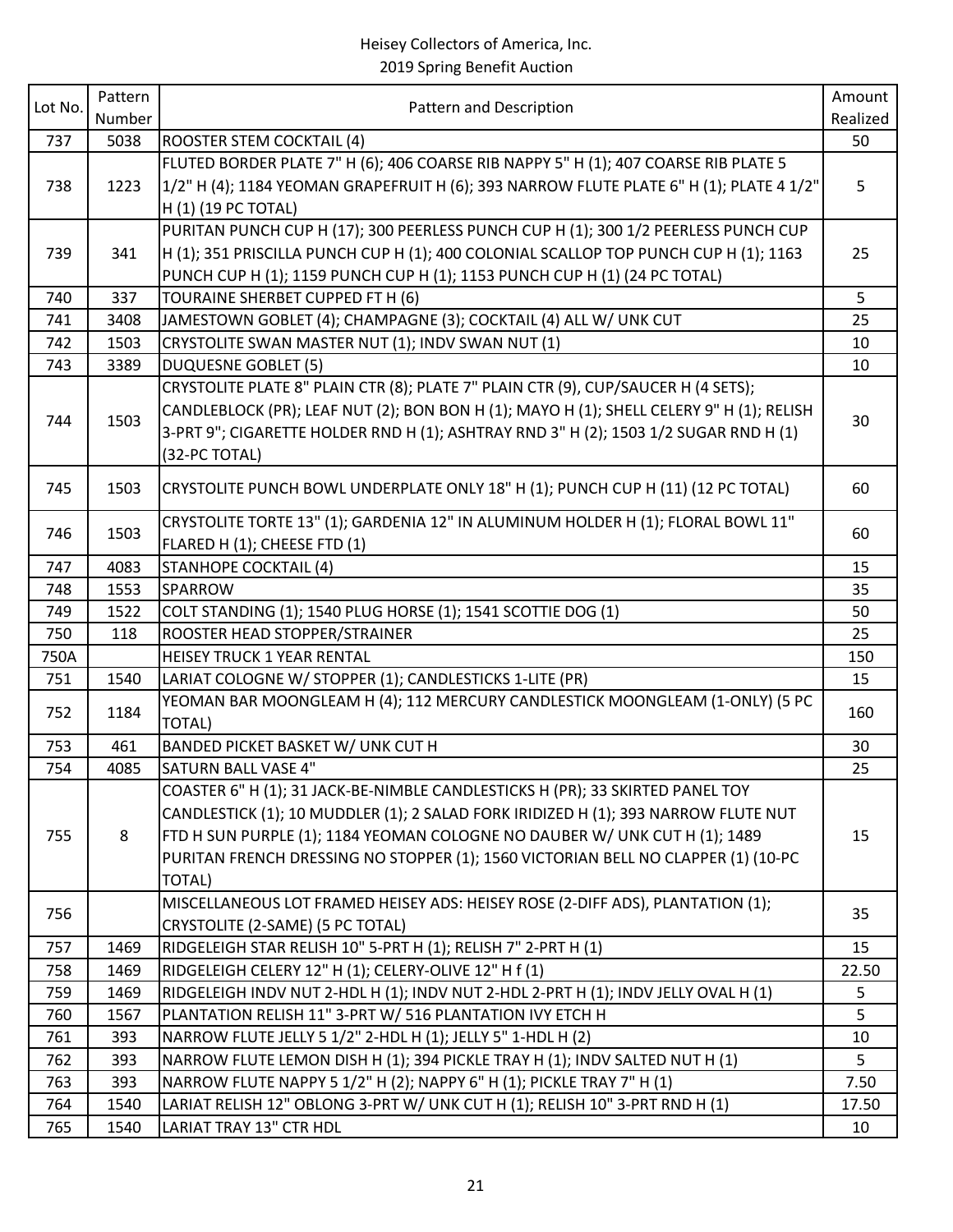# Heisey Collectors of America, Inc.

2019 Spring Benefit Auction

| Lot No. | Pattern | Pattern and Description                                                                  | Amount   |
|---------|---------|------------------------------------------------------------------------------------------|----------|
|         | Number  |                                                                                          | Realized |
| 766     | 1540    | LARIAT BASKET 8 1/2"                                                                     | 15       |
| 767     | 393     | NARROW FLUTE SHERBET LOW FTD W/ UNK CUT H (7)                                            | 5        |
| 768     | 393     | NARROW FLUTE CHAMPAGNE H (7)                                                             | 5        |
| 769     | 359     | COLONIAL PORT 3-OZ OPTIC H (5)                                                           | 10       |
| 770     | 479     | PETAL SUGAR FLAMINGO H (1); 1023 SUGAR W/ LID FLAMINGO H (1); 406 COARSE RIB HOTEL       | 20       |
|         |         | CREAM FLAMINGO H (1)                                                                     |          |
| 771     | 1025    | SHARON HOTEL CREAM & SUGAR NO LID W/ UNK CUT H (1-SET); 354 WIDE FLAT PANEL INDV         | 15       |
|         |         | CREAM H (2); 3805 LID FOR WATER PITCHER W/ UNK CUT f (1)                                 |          |
| 772     | 1540    | LARIAT CREAM & SUGAR H (1-SET); 1951 CABOCHON SUGAR NO LID H (2); 411 TUDOR MAYO         | 5        |
|         |         | H (1); 1183 REVERE MARMALADE NO LID W/ UNK CUT H (1)                                     |          |
| 773     | 440     | <b>FACET ASHTRAY</b>                                                                     | 95       |
| 774     | 393     | NARROW FLUTE JAPANESE GARDEN TRAY 10" H                                                  | 70       |
| 775     | 411     | TUDOR CHEESE PLATE 6" 2-HDLD HAWTHORNE H (2); 1229 OCTAGON CHEESE PLATE 6 1/2" 2-        | 35       |
|         |         | HDLD MOONGLEAM (1); CHEESE PLATE 6 1/2" 2-HDLD D.O. FLAMINGO (1)                         |          |
| 776     | 353     | WIDE FLAT PANEL TRAY 10" H (2)                                                           | 10       |
| 777     | 1469    | RIDGELEIGH CANDLESTICK 2" SQ FTD (PR)                                                    | 20       |
| 778     | 1503    | <b>CRYSTOLITE CANDLEBLOCK ROSETTE (4)</b>                                                | 5        |
| 779     | 1186    | YEOMAN COMPORT 5" MOONGLEAM H                                                            | 17.50    |
| 780     | 1170    | PLEAT & PANEL NAPPY 8 1/2" FLAMINGO H                                                    | 20       |
| 781     | 1252    | TWIST FLORAL BOWL 9" ROLLED EDGE FLAMINGO H                                              | 27.50    |
| 782     | 341     | PURITAN RELISH 9" H (1); CELERY 12" H (1); 393 NARROW FLUTE CELERY 9" H (1); PICKLE DISH | 10       |
|         |         | H(1)                                                                                     |          |
| 783     | 1245    | SPIRAL PLATE 7" FLAMINGO H (10)                                                          | 20       |
| 784     | 1401    | EMPRESS PLATE 6" RND H (6); UNDERPLATE 7" RND H (1); PLATE 7 1/2" RND (3); PLATE 8" RND  | 5        |
|         |         | (1) (11-PC TOTAL)                                                                        |          |
| 785     | 300.5   | PEERLESS HOTEL CREAM (1); 150 POINTED OVAL IN DIAMOND POINT CREAM & SUGAR NO LID         | 15       |
|         |         | (1-SET); 1231 RIBBED OCTAGON CREAM & SUGAR FLAMINGO H (1-SET)                            |          |
| 786     | 1488    | KOHINOOR ASHTRAY H (4)                                                                   | 60       |
| 787     | 1225    | PLAIN BAND TOOTHPICK SOUV "1000 ISLAND 1898" RUBY FLASH                                  | 15       |
| 788     | 1183    | REVERE LEMON DISH W/ LID W/ UNK CUT H; 1186 REVERE PRESERVE 7" W/ UNK CUT H              | 10       |
| 789     | 1401    | EMPRESS FLORAL BOWL D.F. W/ 450 1/2 FORMAL CHINTZ ETCH SAHARA FT f                       | 20       |
|         |         | INTERCEPTED FLUTE NAPPY 4" H (1); 150 POINTED OVAL IN DIAMOND POINT NAPPY 4" f (1);      |          |
| 790     | 470     | 1252 TWIST PLATE 7" MARIGOLD H WEAR (1); 3362 BELL MADE FROM 3360 PENN CHARTER           | 20       |
|         |         | CLARET W/ 781 ST ANNE CUT (1)                                                            |          |
|         | 150     | POINTED OVAL IN DIAMOND POINT PITCHER EMERALD RIM f (1); CREAM & SUGAR W/ LID (1-        |          |
| 791     |         | SET); BUTTER W/ LID (1); SPOONER EMERALD(1)                                              | 360      |
| 792     | 1183    | REVERE CANDLEVASE MOONGLEAM H COLOR MISMATCH (PR)                                        | 165      |
| 793     | 1421    | HI LO VASE MOONGLEAM H LGE MOLD MARK                                                     | 260      |
| 794     | 1255    | PINEAPPLE & FAN JELLY FTD EMERALD W/ GOLD DÉCOR                                          | 50       |
| 795     | 3397    | GASCONY DECANTER W/88 STOPPER COBALT W/ INSIDE BASE FRACTURE                             | 125      |
| 796     | 3397    | <b>GASCONY CHAMPAGNE TANGERINE BOWL (2)</b>                                              | 150      |
| 797     | 4045    | HERON BALL VASE 7" COBALT                                                                | 250      |
| 798     | 1433    | THUMBPRINT & PANEL FLORAL BOWL FTD MOONGLEAM                                             | 55       |
| 799     | 4085    | <b>KOHINOOR RHINE WINE</b>                                                               | 450      |
| 800     | 1469    | RIDGELEIGH CANDLEVASE ZIRCON (PR)                                                        | 150      |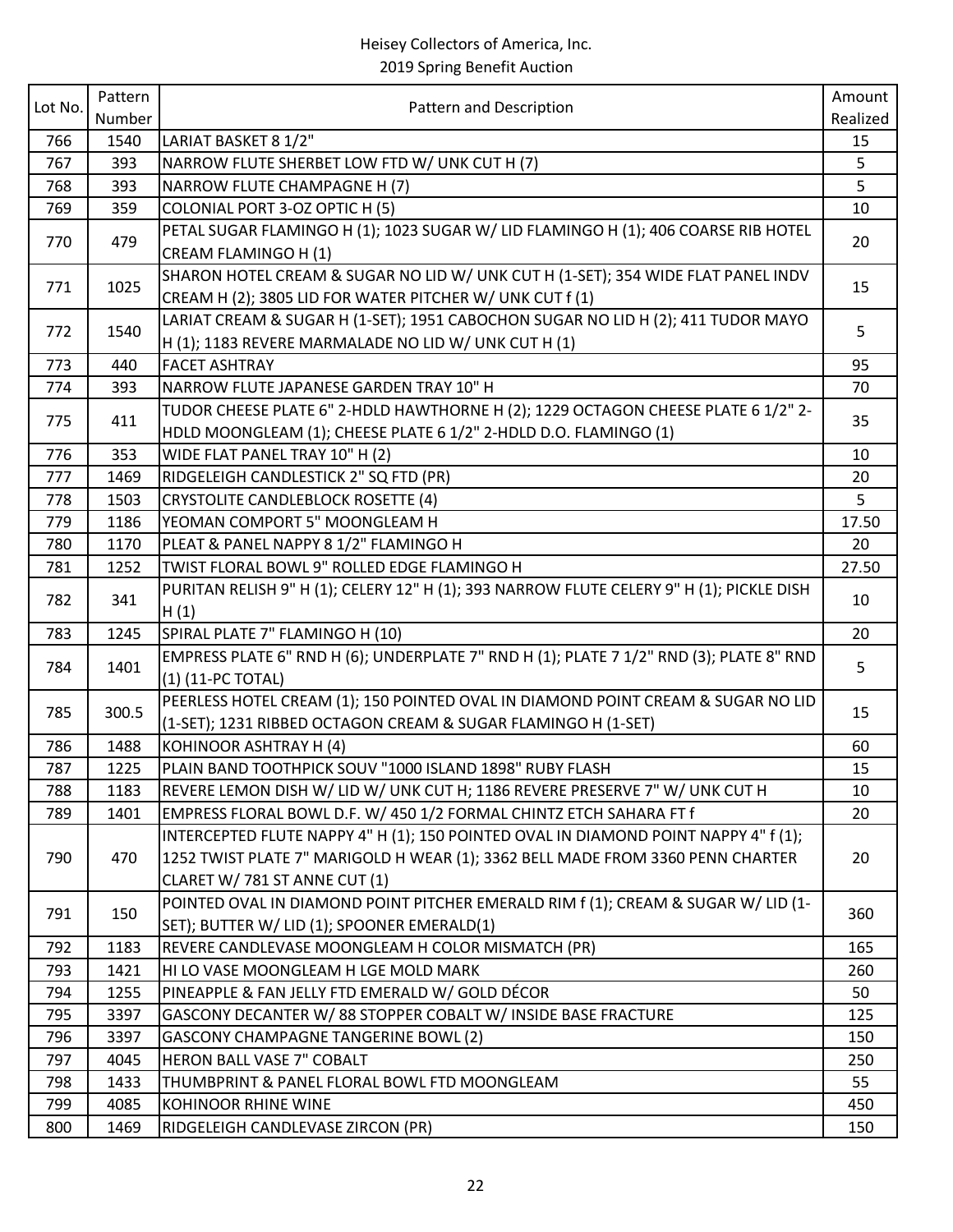|         | Pattern        |                                                                                | Amount   |
|---------|----------------|--------------------------------------------------------------------------------|----------|
| Lot No. | Number         | Pattern and Description                                                        | Realized |
| 801     | 3357           | KING ARTHUR PITCHER FTD MOONGLEAM FT & HDL                                     | 200      |
| 802     | 310            | RING BAND MOLASSES CAN CUSTARD ENAMEL POPPY DÉCOR POOR GOLD                    | 95       |
| 803     | 5058           | PENGUIN DECANTER W/ STOPPER NOT GROUND                                         | 160      |
| 804     | 350            | PINWHEEL & FAN NAPPY 8" H                                                      | 15       |
| 805     | 1404           | OLD SANDWICH PITCHER ICE LIP SAHARA                                            | 140      |
| 806     | 411            | <b>TUDOR WATER BOTTLE CLOUDY</b>                                               | 20       |
| 807     | 5010           | SYMPHONE CORDIAL W/ 921 DANISH PRINCESS CUT (4)                                | 220      |
| 808     | 3381           | <b>CREOLE BAR 2-OZ FTD ALEXANDRITE</b>                                         | 230      |
| 809     | 3381           | CREOLE WINE 2 1/2-OZ ALEXANDRITE BOWL C                                        | 150      |
| 810     | 1401           | EMPRESS PLATE SQ 8" COBALT H                                                   | 45       |
| 811     | 3404           | SPANISH OYSTER COCKTAIL COBALT BOWL                                            | 45       |
| 812     | 480            | DAISY & LEAVES BASKET H                                                        | 35       |
| 813     | 1485           | <b>SATURN ROSE BOWL ZIRCON</b>                                                 | 220      |
| 814     | 500            | OCTAGON BASKET MOONGLEAM H                                                     | 100      |
| 815     | 109            | PETTICOAT DOLPHIN CANDLESTICK MOONGLEAM (1-ONLY)                               | 130      |
| 816     | 109            | PETTICOAT DOLPHIN CANDLESTICK FLAMINGO (PR)                                    | 300      |
| 817     | 325            | PILLOWS COMPORT 9" RUFFLED EDGE                                                | 220      |
| 818     | 315            | PANELED CANE TOOTHPICK FAIR GOLD H                                             | 10       |
| 819     | 305            | PUNTY & DIAMOND POINT TOOTHPICK                                                | 25       |
| 820     | 1280           | WINGED SCROLL TOOTHPICK CUSTARD GOOD GOLD                                      | 40       |
| 821     | 1280           | WINGED SCROLL COLOGNE EMERALD W/ CRYSTAL STOPPER                               | 460      |
| 822     | 1235           | BEADED PANEL & SUNBURST TOOTHPICK FAIR GOLD                                    | 25       |
| 823     | 1205           | <b>FANCY LOOP COLOGNE WRONG STOPPER</b>                                        | 340      |
| 824     | 1205           | FANCY LOOP TOOTHPICK EMERALD FAIR GOLD                                         | 25       |
| 825     | 1205           | FANCY LOOP BOWL 8" FTD CUPPED                                                  | 110      |
| 826     | 1776           | KALONYAL TOOTHPICK H                                                           | 75       |
| 827     | 365            | OLD QUEEN ANNE TOOTHPICK H                                                     | 35       |
| 828     | 56             | <b>SWEET SCROLL MATCH HOLDER OPAL H</b>                                        | 260      |
| 829     | 362            | EARNSHAW SYRUP 7-OZ H W/ UNK CUT (1); 351 PRISCILLA HOTEL SUGAR H (1)          | 15       |
| 830     | 1428           | WARWICK VASE 9" (2)                                                            | 15       |
| 831     | $\overline{2}$ | <b>GOOSE WINGS HALF</b>                                                        | 10       |
| 832     | 1567           | PLANTATION RELISH 5-PRT                                                        | 65       |
| 833     | 1540           | LARIAT GARDENIA BOWL 9" (1); CANDLESTICK 2-LITE (PR)                           | 20       |
| 834     | 1519           | WAVERLY SANDWICH PLATE 14" W/ 515 HEISEY ROSE ETCH                             | 10       |
| 835     | 341            | PURITAN JELLY 5" FTD H (2); JELLY 5" SHALLOW (1); NAPPY 4 1/2" SHALLOW H (3)   | 10       |
| 836     | 1509           | QUEEN ANN COMPORT OVAL H                                                       | 10       |
| 837     | 1503           | <b>CRYSTOLITE SALAD BOWL 10" H</b>                                             | 17.50    |
| 838     | 500            | <b>OCTAGON VARIETY TRAY 4-PRT</b>                                              | 17.50    |
| 839     | 411            | TUDOR MINT H (1); JELLY H (1); 1184 YEOMAN BON BON H (1) EA W/ DIFF UNK CUT    | 7.50     |
| 840     | 1540           | LARIAT SANDWICH PLATE 14" W/ UNK CUT (1); CANDLESTICK 2-LITE (PR); 5040 LARIAT | 15       |
|         |                | SHERBET W/ 980 MOONGLO CUT (2) (5-PC TOTAL)                                    |          |
| 841     | 7052           | DIAMOND GRID PUFF BOX NO LID H (1); 433 GREEK KEY SHERBET (1); 1519 WAVERLY    | 5        |
|         |                | EPERGNETTE DEEP 5" H (1)                                                       |          |
| 842     | 3404           | <b>SPANISH GOBLET COBALT BOWL</b>                                              | 150      |
| 843     | 1504           | REGENCY COLOGNE NO DAUBER PAPER LABEL                                          | 20       |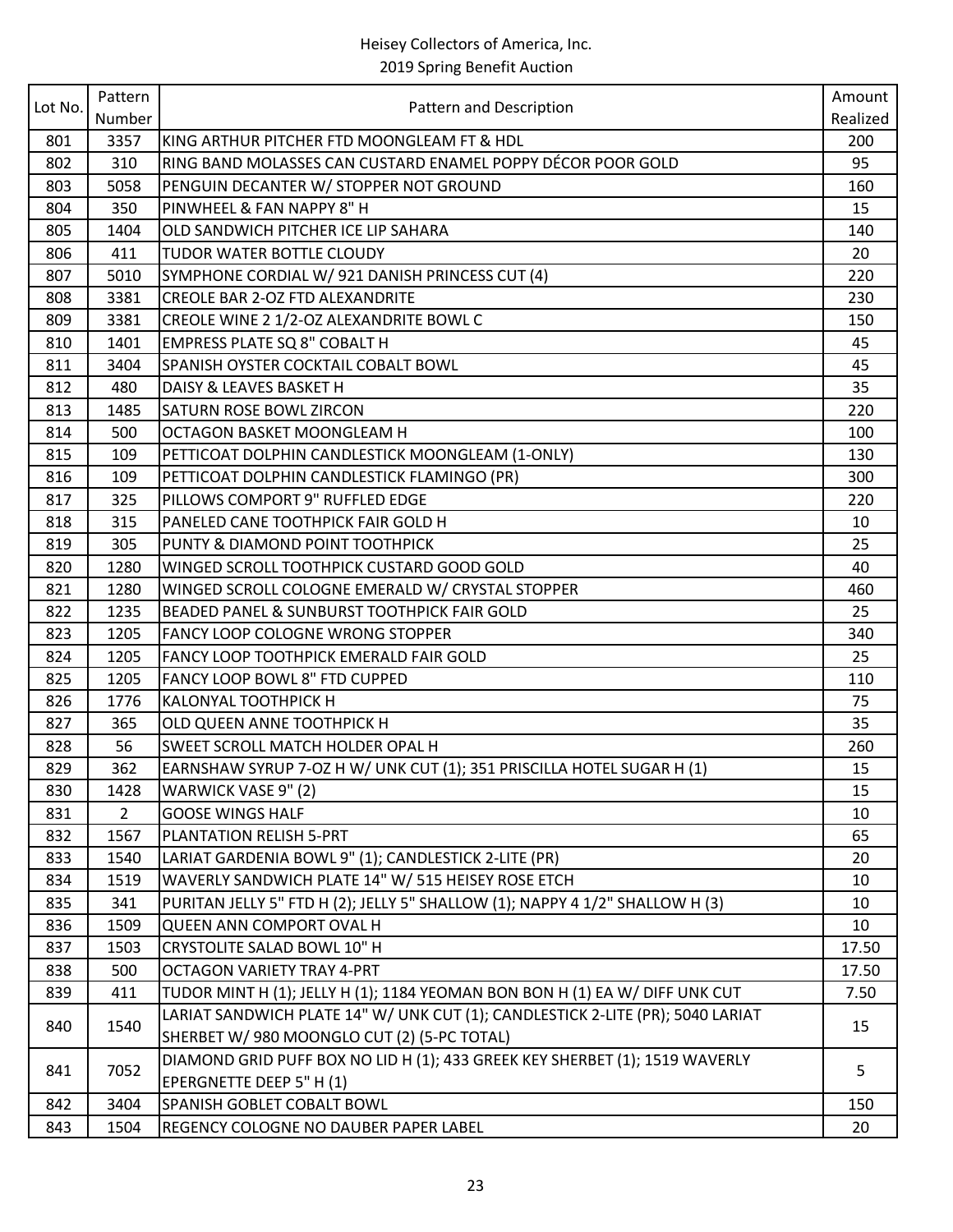| Lot No. | Pattern        |                                                                                                                                                                                                                    | Amount   |
|---------|----------------|--------------------------------------------------------------------------------------------------------------------------------------------------------------------------------------------------------------------|----------|
|         | Number         | Pattern and Description                                                                                                                                                                                            | Realized |
| 844     | 3404           | SPANISH COCKTAIL COBALT BOWL PAPER LABEL                                                                                                                                                                           | 55       |
| 845     | 3404           | <b>SPANISH WINE COBALT BOWL</b>                                                                                                                                                                                    | 60       |
| 846     | 3404           | SPANISH CORDIAL COBALT BOWL                                                                                                                                                                                        | 60       |
| 847     | 3404           | SPANISH CHAMPAGNE (1); SHERBET (1); JUICE FTD (1); CLARET f (1) ALL W/ COBALT BOWL (4-<br>PC TOTAL)                                                                                                                | 155      |
| 848     | 4034           | SEVEN CIRCLE COLOGNE FLAMINGO W/ PAPER FLAMINGO LABEL                                                                                                                                                              | 340      |
| 849     | 4231           | <b>FAVOR VASE COBALT</b>                                                                                                                                                                                           | 160      |
| 849AD   |                | <b>SMALL EGG - IPSWICH TUMBLER</b>                                                                                                                                                                                 | 160      |
| 849BD   |                | <b>LARGE EGG - IPSWICH TUMBLER</b>                                                                                                                                                                                 | 200      |
| 850     | 1506           | <b>PROVINCIAL CANDELETTE H-B-I</b>                                                                                                                                                                                 | 10       |
| 851     | 1447           | ROCOCO PLATES "LAND OF LEGEND" SET OF 6: CRYSTAL (1); ULTRA BLUE (1); NUT BROWN (1);<br>VERDE GREEN (1); BLUE HAZE (1); AMBERGLO (1) FOR HCA BY IMPERIAL                                                           | 30       |
| 852     | 1469           | RIDGELEIGH ASHTRAY 2 1/2" SQ CHARCOAL H-B-I H (1); ASHTRAY 2 1/2" SQ HEATHER H-B-I<br>H (3); CIGARETTE HOLDER RND HEATHER H-B-I H (1) (5-PC TOTAL)                                                                 | 25       |
| 853     | 1540           | PLUG HORSE CARAMEL SLAG H-B-I PAPER LABEL (1); 1522 COLT STANDING CARAMEL SLAG H-<br>B-I PAPER LABEL (1)                                                                                                           | 30       |
| 854     | $\mathbf{1}$   | AIREDALE CARAMEL SLAG H-B-I IG (1)                                                                                                                                                                                 | 35       |
| 855     | 11             | MALLARD WINGS HALF CARAMEL SLAG H-B-I (1); 12 MALLARD WINGS UP CARAMEL SLAG H-B-<br>$\left  \right $ (1)                                                                                                           | 10       |
| 856     | $\overline{2}$ | ELEPHANT MEDIUM CARAMEL SLAG H-B-I IG                                                                                                                                                                              | 20       |
| 857     | 20             | WOOD DUCK CARAMEL SLAG H-B-I IG PAPER LABEL                                                                                                                                                                        | 12.50    |
| 858     | 103            | TIGER PAPERWEIGHT CARAMEL SLAG H-B-I IG                                                                                                                                                                            | 70       |
| 859     | 1591           | STORYBOOK MUG CARAMEL SLAG H-B-I PAPER LABEL (2); STORYBOOK MUG RUBY SLAG H-B-I<br>(2)                                                                                                                             | 20       |
| 860     | 1591           | STORYBOOK MUG CRYSTAL H-B-I IG (1); RUBY W/ RED CARNIVAL FINISH H-B-I EWR IG (1);<br>ULTRA-BLUE H-B-I IG (1); ULTRA BLUE W/ BLUE CARNIVAL FINISH H-B-I IG PAPER LABEL (1);<br>HELIOS H-B-I EWR IG (1) (5-PC TOTAL) | 40       |
| 861     | 1519           | WAVERLY CIGARETTE JAR W/ LID GREEN MIST HCA-94-D                                                                                                                                                                   | 15       |
| 862     |                | DOUBLE HORSEHEAD ON BUSTOFF GREEN MIST HCA-94-D                                                                                                                                                                    | 10       |
| 863     | 1536           | MILITARY CAP ASHTRAY COBALT HCA-08-M                                                                                                                                                                               | 10       |
| 864     |                | COLONIAL SUGAR INDV AZALEA H-B-I                                                                                                                                                                                   | 5        |
| 865     | 1435           | ASHTRAY INDV W/ 467 TALLY HO ETCH SOUV "HCA 10TH ANNIVERSARY" HCA-81-I                                                                                                                                             | 10       |
| 866     | 1550           | FISH MATCHHOLDER SUNSHINE YELLOW FROSTED HCA-82-I                                                                                                                                                                  | 5        |
| 867     | 1540           | PLUG HORSE CARAMEL SLAG H-B-I                                                                                                                                                                                      | 10       |
| 868     | 20             | WOOD DUCK CARAMEL SLAG H-B-I PAPER LABEL IG                                                                                                                                                                        | 17.50    |
| 869     | $\mathbf{1}$   | RABBIT LAVENDER ICE FROSTED HCA-94-D (1); 2 BUNNY HEAD DOWN LAVENDER ICE FROSTED<br>HCA-94-D (1); 3 BUNNY HEAD UP LAVENDER ICE FROSTED HCA-94-D                                                                    | 40       |
| 870     |                | BULL LAVENDER ICE #77 OF 450 HCA-93-D                                                                                                                                                                              | 50       |
| 871     | 1405           | IPSWICH CANDLESTICK LIGHT EVERGREEN HCA-94-D (PR)                                                                                                                                                                  | 85       |
| 872     | 1469           | RIDGELEIGH ASHTRAY 2 1/2" SQ CHARCOAL H-B-I H                                                                                                                                                                      | 10       |
| 873     | 1469           | RIDGELEIGH SALT & PEPPER YELLOW HEISEY-BY-BOYD (1-SET)                                                                                                                                                             | 10       |
| 874     | 1540           | PLUG HORSE HORIZON BLUE HCA-81-I                                                                                                                                                                                   | 20       |
| 875     | 1540           | PLUG HORSE GREEN MIST HCA-94-D                                                                                                                                                                                     | 17.50    |
| 876     | 1540           | PLUG HORSE RUBY HCA-84-D                                                                                                                                                                                           | 17.50    |
| 877     | 1540           | PLUG HORSE ROSE PINK HCA-78-I                                                                                                                                                                                      | 12.50    |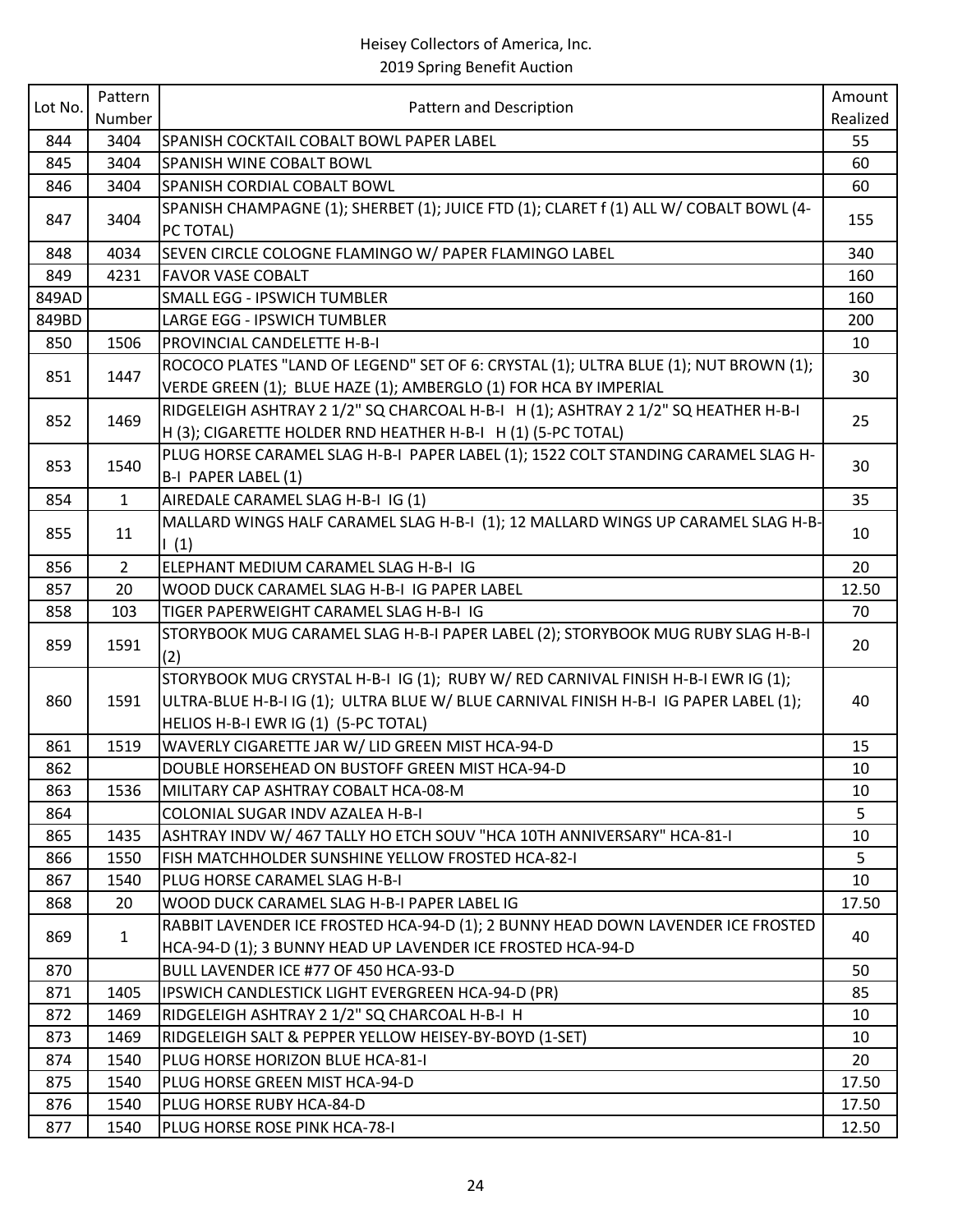### Heisey Collectors of America, Inc.

2019 Spring Benefit Auction

| Lot No. | Pattern      | Pattern and Description                                                                                               | Amount   |
|---------|--------------|-----------------------------------------------------------------------------------------------------------------------|----------|
|         | Number       |                                                                                                                       | Realized |
| 878     | 1540         | PLUG HORSE FERN GREEN HCA-77-I                                                                                        | 15       |
| 879     | 1522         | COLT STANDING ULTRA BLUE H-B-I IG (1); 1527 COLT KICKING ULTRA BLUE H-B-I IG (1); 1529                                | 60       |
|         |              | COLT BALKING ULTRA BLUE H-B-I IG (1)                                                                                  |          |
| 880     | $\mathbf{1}$ | RABBIT MILK GLASS HCA-77-I (1); 3 BUNNY HEAD UP MILK GLASS HCA-77-I (1); 2 BUNNY                                      | 30       |
|         |              | HEAD DOWN MILK GLASS HCA-77-I (1)                                                                                     |          |
| 881     | 1591         | STORYBOOK MUG H-B-I LIG PAPER LABEL                                                                                   | 7.50     |
| 882     | 20           | WOOD DUCK SUNSHINE YELLOW HCA-81-I IG (1); 21 DUCKLING FLOATING SUNSHINE YELLOW                                       | 20       |
|         |              | HCA-81-I IG (1); 22 DUCKLING STANDING SUNSHINE YELLOW HCA-81-I IG (1)                                                 |          |
| 883     | 1522         | COLT STANDING CARAMEL SLAG H-B-I IG PAPER LABEL                                                                       | 7.50     |
| 884     | 1522         | COLT STANDING HORIZON BLUE HCA-79-I                                                                                   | 20       |
| 885     | 1522         | <b>COLT STANDING RUBY HCA-89-D</b>                                                                                    | 15       |
| 886     | 12           | MALLARD WINGS UP HORIZON BLUE HCA-80-I                                                                                | 10       |
| 887     | $\mathbf{1}$ | RABBIT MILK GLASS HCA-77-I (1); 3 BUNNY HEAD UP MILK GLASS HCA-77-I (1); 2 BUNNY<br>HEAD DOWN MILK GLASS HCA-77-I (1) | 25       |
|         |              | ROOSTER MILK GLASS HCA-78-I (1); 2 HEN MILK GLASS HCA-78-I (1); 3 CHICK HEAD UP MILK                                  |          |
| 888     | $\mathbf{1}$ | GLASS HCA-78-I (2); 2 CHICK HEAD DOWN MILK GLASS HCA-78-I (2) (6-PC TOTAL)                                            | 60       |
|         |              | PLUG HORSE FERN GREEN HCA-77-I (1); ROSE PINK HCA-78-I (1); SUNSHINE YELLOW HCA-79-I                                  | 55       |
| 889     | 1540         | (1); HEATHER HCA-80-I (1); HORIZON BLUE HCA-81-I (1) (5-PCS TOTAL)                                                    |          |
|         |              | PLUG HORSE EMERALD HCA-82-I (1); TANGELO HCA-83-D (1); RUBY HCA-84-D (1); BLACK HCA-                                  |          |
| 890     | 1540         | 85-I (1) (4-PC TOTAL)                                                                                                 | 50       |
| 891     | $\mathbf{1}$ | FILLY HEAD FORWARD FROSTED H-B-I (2) 1-NON-FILL ON RT FT                                                              | 20       |
| 892     | 20           | WOOD DUCK CARAMEL SLAG H-B-I PAPER LABEL (1); 1540 PLUG HORSE CARAMEL SLAG -H-B-I<br>(1)                              | 25       |
| 893     | 103          | TIGER PAPERWEIGHT JADE H-B-I IG (1); BLACK H-B-I IG (1)                                                               | 70       |
|         |              | MALLARD WINGS UP HORIZON BLUE HCA-80-I (1); 11 MALLARD WINGS HALF HORIZON BLUE                                        |          |
| 894     | 12           | HCA-80-I (1); 10 MALLARD WINGS DOWN HORIZON BLUE HCA-80-I (1)                                                         | 20       |
|         |              | COLT STANDING ULTRA BLUE H-B-I (1); 1527 COLT KICKING ULTRA BLUE H-B-I (1); 1529 COLT                                 |          |
| 895     | 1522         | BALKING ULTRA BLUE H-B-I (1)                                                                                          | 55       |
|         |              | COLT STANDING HORIZON BLUE HCA-79-I (1); 1527 COLT KICKING HORIZON BLUE HCA-79-I                                      |          |
| 896     | 1522         | (1); 1529 COLT BALKING HORIZON BLUE HCA-79-I (1)                                                                      | 35       |
|         |              | PAPERWEIGHT IN BLUE SHEATH HOCKEY PUCK SHAPE 1996 FOR HCA BY DALZELL "A.H. HEISEY                                     |          |
| 897     |              | 100TH ANNIVERSARY"                                                                                                    | 7.50     |
|         |              | PAPERWEIGHT IN BLUE SHEATH HOCKEY PUCK SHAPE 1996 FOR HCA BY DALZELL "A.H. HEISEY                                     |          |
| 898     |              | 100TH ANNIVERSARY"                                                                                                    | 10       |
|         |              | GOOSE WINGS DOWN LAVENDER ICE HCA-93-D (1); 2 GOOSE WINGS HALF LAVENDER ICE HCA-                                      |          |
| 899     | $\mathbf{1}$ | 92-D (1); 3 GOOSE WINGS UP LAVENDER ICE HCA-93-D (1)                                                                  | 50       |
|         |              | ELEPHANT MEDIUM LAVENDER ICE FROSTED HCA-93-D (1); 14 KINGFISHER LAVENDER ICE                                         |          |
| 900     | $2^{\circ}$  | FROSTED HCA-93-D (1)                                                                                                  | 25       |
|         |              | RIDGELEIGH CIGARETTE HOLDER RND HEATHER H-B-I PAPER LABEL (1); ASHTRAY 2 1/2" SQ                                      |          |
| 901     | 1469         | CHARCOAL H-B-I (2); CIGARETTE HOLDER CHARCOAL H-B-I (1) (4-PC TOTAL)                                                  | 20       |
|         |              | STORYBOOK MUG FERN GREEN IG H EWR (1); 1591 STORYBOOK MUG ULTRA BLUE H-B-I IG                                         |          |
| 902     | 1591         | (1)                                                                                                                   | 7.50     |
|         |              | SLEEPING FOX ASHTRAY SOUV "MUSEUM ADDITION 1993" LAVENDER ICE FROSTED FOX HCA-                                        |          |
| 903     | 1601         | 93-D (1); 1236 EAGLE PLATE CRANBERRY MIST HCA-95-D (1)                                                                | 5        |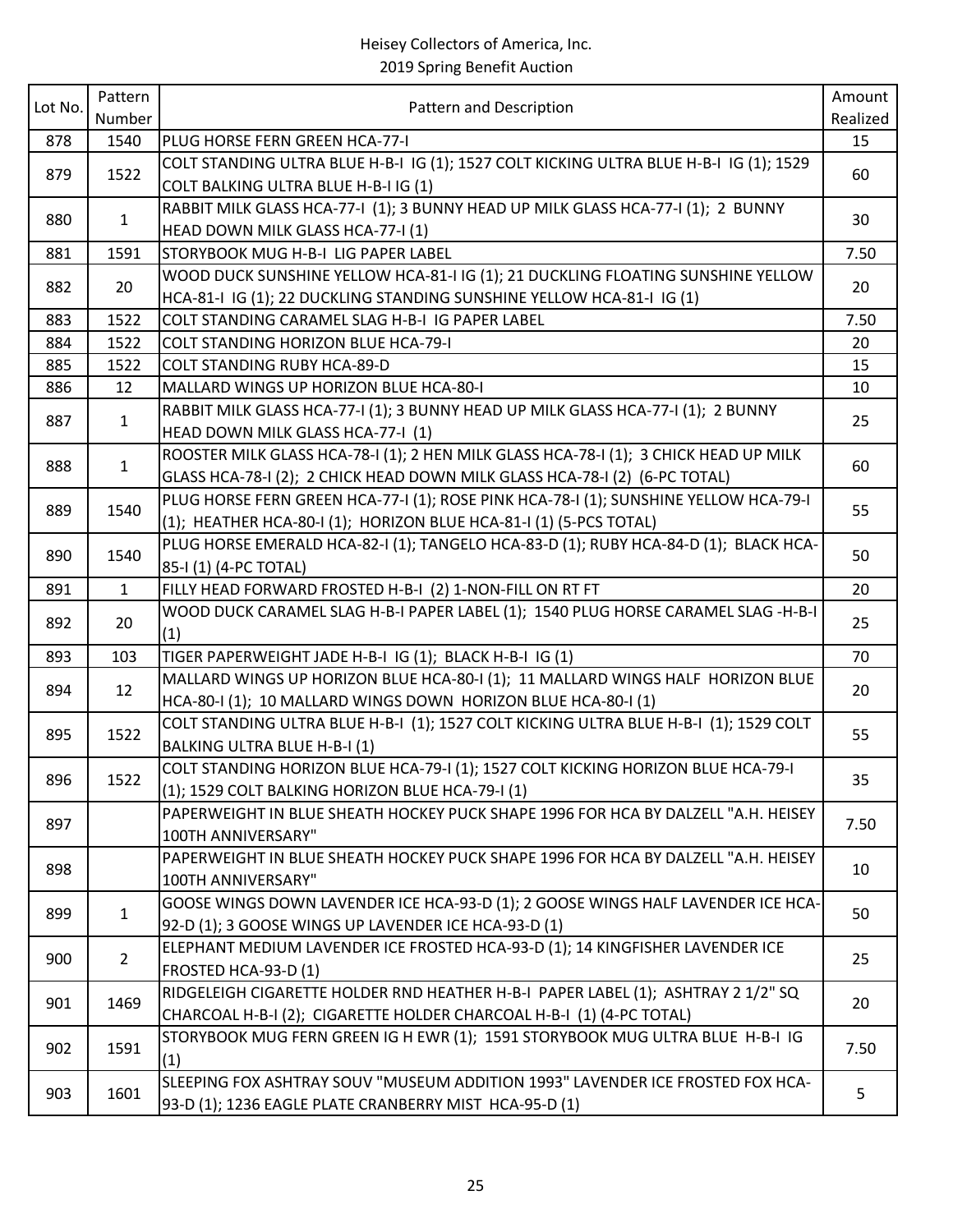## Heisey Collectors of America, Inc.

2019 Spring Benefit Auction

| Lot No. | Pattern        | Pattern and Description                                                                                                                                                                            | Amount   |
|---------|----------------|----------------------------------------------------------------------------------------------------------------------------------------------------------------------------------------------------|----------|
|         | Number         |                                                                                                                                                                                                    | Realized |
| 904     | $\mathbf{1}$   | DONKEY COBALT HCA-96-D (1); 3 ELEPHANT SMALL RUBY HCA-96-D (1); 1540 PLUG HORSE<br>CARAMEL SLAG H-B-I (1)                                                                                          | 45       |
| 905     | 1519           | WAVERLY CANDLE EPERGNETTE H-B-I PAPER LABEL                                                                                                                                                        | 5        |
| 906     | 1483           | STANHOPE VASE 2-HDL EVERGREEN H-B-I LIG                                                                                                                                                            | 30       |
| 907     | $\mathbf{1}$   | ELEPHANT LARGE LAVENDER ICE #438 OF 450 HCA-93-D (1); 2 ELEPHANT MEDIUM LAVENDER<br>ICE #438 OF 450 HCA-93-D (1); 3 ELEPHANT SMALL LAVENDER ICE #438 OF 450 HCA-93-D (1)                           | 70       |
| 908     | $\overline{2}$ | CLYDESDALE LAVENDER ICE #281 OF352 HCA-95-D                                                                                                                                                        | 95       |
| 909     | $\overline{2}$ | <b>CLYDESDALE AMBER H-B-I</b>                                                                                                                                                                      | 120      |
| 910     | $\mathbf{1}$   | FILLY HEAD FORWARD AMBER H-B-I AIG                                                                                                                                                                 | 150      |
| 911     | 1447           | ROCOCO PLATES "LAND OF LEGEND": ULTRA BLUE (1); NUT BROWN (1); VERDE GREEN (1) FOR<br><b>HCA BY IMPERIAL</b>                                                                                       | 5        |
| 912     | 10             | MALLARD WINGS DOWN HORIZON BLUE HCA-80-I (1); 12 MALLARD WINGS UP HORIZON BLUE<br>$HCA-80-I(1)$                                                                                                    | 5        |
| 913     | $\mathbf{1}$   | SHOW HORSE COBALT HCA-95-D                                                                                                                                                                         | 55       |
| 914     | 1529           | COLT BALKING HORIZON BLUE HCA-79-I                                                                                                                                                                 | 5        |
| 915     | 1540           | PLUG HORSE SUNSHINE YELLOW HCA-79-I                                                                                                                                                                | 10       |
| 916     | 5              | <b>CYGNET HORIZON BLUE HCA-81-I</b>                                                                                                                                                                | 5        |
| 917     | 1538           | RABBIT PAPERWEIGHT LAVENDER ICE HCA-97-D                                                                                                                                                           | 35       |
| 918     | 7081           | CABOCHON SIGN WILLOW BLUE HCA-01-M; 1951 CABOCHON SIGN BLACK HCA-02-M                                                                                                                              | 10       |
| 919     | 7081           | CABOCHON SIGN ULTRA BLUE HCA-95-D (1); 1951 CABOCHON SIGN SUNSHINE YELLOW HCA-<br>$86 - 1(1)$                                                                                                      | 10       |
| 920     | 1222           | ICER INSERT SOUV "MUSEUM DEDICATION" PAPER LABEL                                                                                                                                                   | 5        |
| 921D    | $\mathbf{1}$   | SHOW HORSE RUBY ON BUST OFF HCA-00-M                                                                                                                                                               | 280      |
| 922     | 1447           | ROCOCO PLATE "LAND OF LEGEND" AMBERGLO FOR HCA BY IMPERIAL (1)                                                                                                                                     | 5        |
| 923     | 7078           | SIGN DIAMOND H ON BASE ROSALENE HCA-92-F                                                                                                                                                           | 10       |
| 924     |                | SIGN CABOCHON LIGHT AMBER HCA-86-D (1); SIGN BLUE PLASTIC W/ WHITE LETTERING<br>"HEISEY" (1)                                                                                                       | 45       |
| 925     | $\mathbf{1}$   | <b>BULL BLACK H-B-I</b>                                                                                                                                                                            | 115      |
| 926     | $\mathbf{1}$   | <b>BULL SUNSHINE YELLOW H-B-I</b>                                                                                                                                                                  | 105      |
| 927     | $\mathbf{1}$   | BULL LAVENDER ICE #104 OF 450 HCA-93-I                                                                                                                                                             | 65       |
| 928     | $\mathbf{1}$   | SHOW HORSE AMBER H-B-I PAPER LABEL                                                                                                                                                                 | 130      |
| 929     | $\mathbf{1}$   | SHOW HORSE LAVENDER ICE #104 OF 450 HCA-93-D                                                                                                                                                       | 65       |
| 930     | $\mathbf{1}$   | ELEPHANT LARGE FRENCH OPALESCENT HCA-88-F (1); 2 ELEPHANT MEDIUM FRENCH<br>OPALESCENT HCA-93-F (1); 3 ELEPHANT SMALL FRENCH OPALESCENT HCA-88-F (1)                                                | 70       |
| 931     | $\mathbf{1}$   | DONKEY FRENCH OPALESCENT HCA-88-F                                                                                                                                                                  | 5        |
| 932     | 1447           | ROCOCO PLATE "LAND OF LEGEND" VERDE GREEN FOR HCA BY IMPERIAL (1)                                                                                                                                  | 5        |
| 933     | $\mathbf{1}$   | REARING HORSE BOOKEND (1-ONLY)                                                                                                                                                                     | 3000     |
| 934     | 1186           | YEOMAN ASHTRAY "HEISEY FOR DIRECTOR COMMITTEE 1927" HAWTHORNE                                                                                                                                      | 120      |
| 935     | 1193           | INSIDE SCALLOP CONSERVE FLAMINGO H                                                                                                                                                                 | 5        |
| 936     | 1202           | PANELED OCTAGON PLATEAU ONLY SMALL MOONGLEAM H                                                                                                                                                     | 10       |
| 937     | 1540           | LARIAT CREAM & SUGAR H (1-SET); 1469 RIDGELEIGH NUT 2-PRT H (1); 411 TUDOR CHEESE W/<br>UNK CUT H (1); 300 PEERLESS MUSTARD NO LID H (1); 1219 SIMPLICITY WITH STAR PLATE 8" H<br>(3) (8-PC TOTAL) | 10       |
| 938     | 3368           | ALBEMARLE CORDIAL BLUE FLASH H                                                                                                                                                                     | 25       |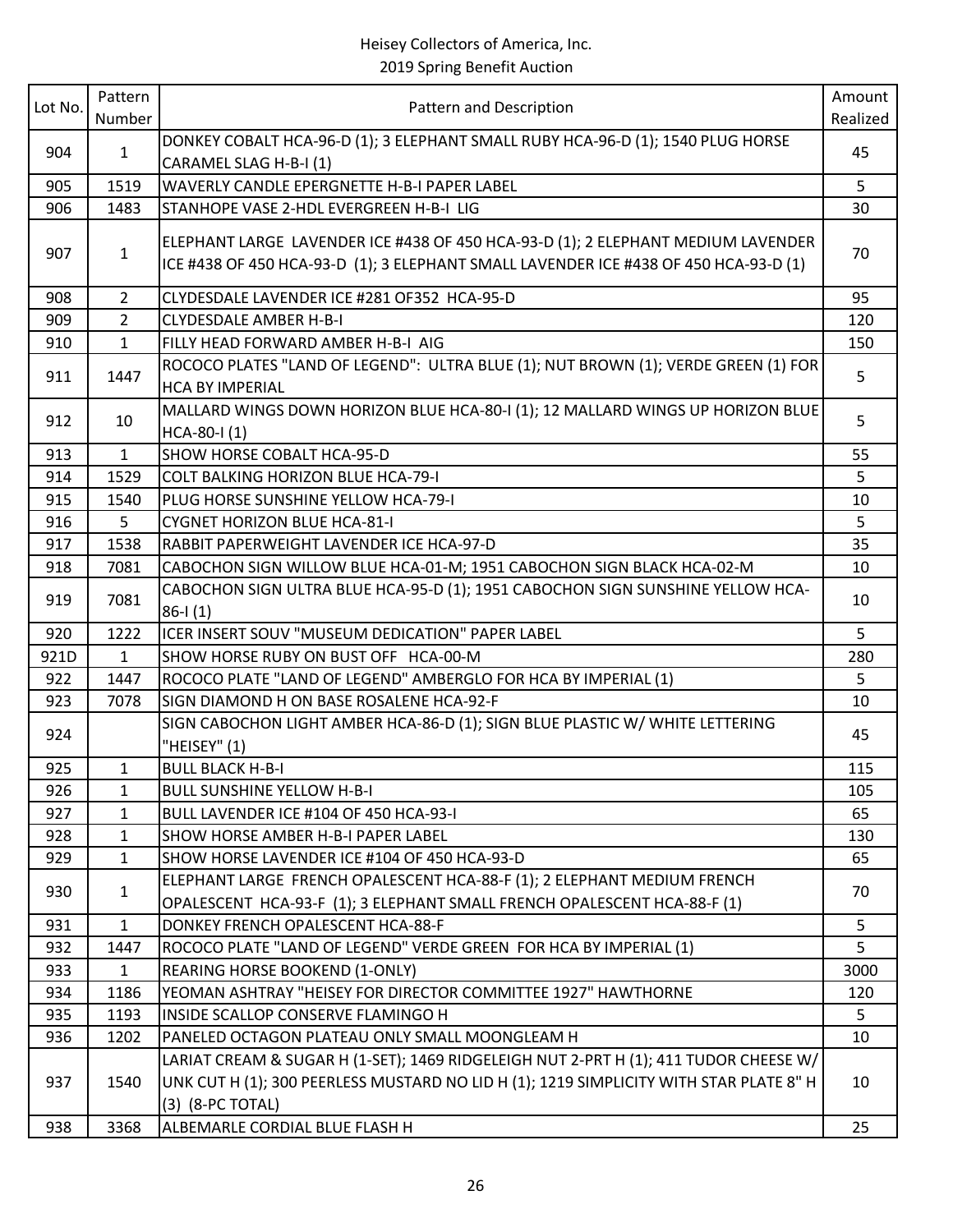| Lot No.<br>Pattern and Description<br>Number<br>Realized<br>939<br>4083<br><b>STANHOPE CORDIAL f</b><br>20<br>WALDORF POUSSE CAFÉ W/33 TATTING ETCH<br>940<br>3318<br>35<br><b>BOB WHITE CORDIAL W/ UNK NEEDLE ETCH</b><br>3308<br>941<br>165<br>942<br>6003<br>TEMPO CORDIAL HIGH H<br>30<br>5010<br>SYMPHONE CORDIAL W/ 503 MINUET ETCH<br>15<br>943<br>944<br>REIS-RIDGELEIGH CORDIAL W/ UNK CUT<br>210<br>4069<br>945<br>5023<br><b>CONTINENTAL CORDIAL</b><br>100<br>3366<br>TROJAN CORDIAL W/ UNK CUT<br>105<br>946<br>KIMBERLY CORDIAL W/ 1015 DOLLY MADISON ROSE CUT H<br>75<br>947<br>4091<br>337<br><b>TOURAINE CORDIAL H</b><br>948<br>120<br>5<br>949<br>363<br><b>CORDIAL BASE ROUGHNESS H</b><br>950<br>4162-1<br><b>VASE 6" HAWTHORNE</b><br>500<br>951<br>353<br>MEDIUM FLAT PANEL TOBACCO JAR W/ LID MOONGLEAM NO DRAINER<br>220<br>952<br>COLT STANDING (1); 1527 COLT KICKING (1); 1529 COLT BALKING (1)<br>1522<br>70<br>953<br>55<br>$\overline{2}$<br><b>GIRAFFE HEAD TURNED H</b><br>954<br>MALLARD WINGS DOWN H; 11 MALLARD WINGS HALF H; 12 MALLARD WINGS UP<br>90<br>10<br>955<br>$\mathbf{1}$<br>ELEPHANT LARGE H (1); 2 ELEPHANT MEDIUM (1); 3 ELEPHANT SMALL (1)<br>130<br><b>IPSWICH FLORAL BOWL</b><br>956<br>1405<br>95<br>957<br>NEW ERA CANDELABRUM W/ PRISMS FROSTED (1-ONLY)<br>20<br>4044<br>NEW ERA CANDLESTICK (1-ONLY); DEMITASSE SAUCER (4)<br>25<br>958<br>4044 |
|-----------------------------------------------------------------------------------------------------------------------------------------------------------------------------------------------------------------------------------------------------------------------------------------------------------------------------------------------------------------------------------------------------------------------------------------------------------------------------------------------------------------------------------------------------------------------------------------------------------------------------------------------------------------------------------------------------------------------------------------------------------------------------------------------------------------------------------------------------------------------------------------------------------------------------------------------------------------------------------------------------------------------------------------------------------------------------------------------------------------------------------------------------------------------------------------------------------------------------------------------------------------------------------------------------------------------------------------------------------------------------------------------------------|
|                                                                                                                                                                                                                                                                                                                                                                                                                                                                                                                                                                                                                                                                                                                                                                                                                                                                                                                                                                                                                                                                                                                                                                                                                                                                                                                                                                                                           |
|                                                                                                                                                                                                                                                                                                                                                                                                                                                                                                                                                                                                                                                                                                                                                                                                                                                                                                                                                                                                                                                                                                                                                                                                                                                                                                                                                                                                           |
|                                                                                                                                                                                                                                                                                                                                                                                                                                                                                                                                                                                                                                                                                                                                                                                                                                                                                                                                                                                                                                                                                                                                                                                                                                                                                                                                                                                                           |
|                                                                                                                                                                                                                                                                                                                                                                                                                                                                                                                                                                                                                                                                                                                                                                                                                                                                                                                                                                                                                                                                                                                                                                                                                                                                                                                                                                                                           |
|                                                                                                                                                                                                                                                                                                                                                                                                                                                                                                                                                                                                                                                                                                                                                                                                                                                                                                                                                                                                                                                                                                                                                                                                                                                                                                                                                                                                           |
|                                                                                                                                                                                                                                                                                                                                                                                                                                                                                                                                                                                                                                                                                                                                                                                                                                                                                                                                                                                                                                                                                                                                                                                                                                                                                                                                                                                                           |
|                                                                                                                                                                                                                                                                                                                                                                                                                                                                                                                                                                                                                                                                                                                                                                                                                                                                                                                                                                                                                                                                                                                                                                                                                                                                                                                                                                                                           |
|                                                                                                                                                                                                                                                                                                                                                                                                                                                                                                                                                                                                                                                                                                                                                                                                                                                                                                                                                                                                                                                                                                                                                                                                                                                                                                                                                                                                           |
|                                                                                                                                                                                                                                                                                                                                                                                                                                                                                                                                                                                                                                                                                                                                                                                                                                                                                                                                                                                                                                                                                                                                                                                                                                                                                                                                                                                                           |
|                                                                                                                                                                                                                                                                                                                                                                                                                                                                                                                                                                                                                                                                                                                                                                                                                                                                                                                                                                                                                                                                                                                                                                                                                                                                                                                                                                                                           |
|                                                                                                                                                                                                                                                                                                                                                                                                                                                                                                                                                                                                                                                                                                                                                                                                                                                                                                                                                                                                                                                                                                                                                                                                                                                                                                                                                                                                           |
|                                                                                                                                                                                                                                                                                                                                                                                                                                                                                                                                                                                                                                                                                                                                                                                                                                                                                                                                                                                                                                                                                                                                                                                                                                                                                                                                                                                                           |
|                                                                                                                                                                                                                                                                                                                                                                                                                                                                                                                                                                                                                                                                                                                                                                                                                                                                                                                                                                                                                                                                                                                                                                                                                                                                                                                                                                                                           |
|                                                                                                                                                                                                                                                                                                                                                                                                                                                                                                                                                                                                                                                                                                                                                                                                                                                                                                                                                                                                                                                                                                                                                                                                                                                                                                                                                                                                           |
|                                                                                                                                                                                                                                                                                                                                                                                                                                                                                                                                                                                                                                                                                                                                                                                                                                                                                                                                                                                                                                                                                                                                                                                                                                                                                                                                                                                                           |
|                                                                                                                                                                                                                                                                                                                                                                                                                                                                                                                                                                                                                                                                                                                                                                                                                                                                                                                                                                                                                                                                                                                                                                                                                                                                                                                                                                                                           |
|                                                                                                                                                                                                                                                                                                                                                                                                                                                                                                                                                                                                                                                                                                                                                                                                                                                                                                                                                                                                                                                                                                                                                                                                                                                                                                                                                                                                           |
|                                                                                                                                                                                                                                                                                                                                                                                                                                                                                                                                                                                                                                                                                                                                                                                                                                                                                                                                                                                                                                                                                                                                                                                                                                                                                                                                                                                                           |
|                                                                                                                                                                                                                                                                                                                                                                                                                                                                                                                                                                                                                                                                                                                                                                                                                                                                                                                                                                                                                                                                                                                                                                                                                                                                                                                                                                                                           |
|                                                                                                                                                                                                                                                                                                                                                                                                                                                                                                                                                                                                                                                                                                                                                                                                                                                                                                                                                                                                                                                                                                                                                                                                                                                                                                                                                                                                           |
|                                                                                                                                                                                                                                                                                                                                                                                                                                                                                                                                                                                                                                                                                                                                                                                                                                                                                                                                                                                                                                                                                                                                                                                                                                                                                                                                                                                                           |
| 959<br>FLAT PANEL PUFF BOX W/ LID H<br>353<br>10                                                                                                                                                                                                                                                                                                                                                                                                                                                                                                                                                                                                                                                                                                                                                                                                                                                                                                                                                                                                                                                                                                                                                                                                                                                                                                                                                          |
| 960<br>355<br><b>QUATOR CREAM &amp; SUGAR H (1-SET)</b><br>7.50                                                                                                                                                                                                                                                                                                                                                                                                                                                                                                                                                                                                                                                                                                                                                                                                                                                                                                                                                                                                                                                                                                                                                                                                                                                                                                                                           |
| RIDGELEIGH PLATE 10" SQ H (4)<br>961<br>1469<br>220                                                                                                                                                                                                                                                                                                                                                                                                                                                                                                                                                                                                                                                                                                                                                                                                                                                                                                                                                                                                                                                                                                                                                                                                                                                                                                                                                       |
| PLEAT & PANEL CHEESE & CRACKER PLATE 14" MOONGLEAM H (2-PC)<br>962<br>1170<br>65                                                                                                                                                                                                                                                                                                                                                                                                                                                                                                                                                                                                                                                                                                                                                                                                                                                                                                                                                                                                                                                                                                                                                                                                                                                                                                                          |
| 963<br>433<br><b>GREEK KEY ICE TUB HOTEL f</b><br>190                                                                                                                                                                                                                                                                                                                                                                                                                                                                                                                                                                                                                                                                                                                                                                                                                                                                                                                                                                                                                                                                                                                                                                                                                                                                                                                                                     |
| 964<br>1404<br>OLD SANDWICH COMPORT H MOONGLEAM<br>75                                                                                                                                                                                                                                                                                                                                                                                                                                                                                                                                                                                                                                                                                                                                                                                                                                                                                                                                                                                                                                                                                                                                                                                                                                                                                                                                                     |
| SYMPHONE CHAMPAGNE (1); 99 LITTLE SQUATTER CANDLESTICK (PR); 1503 CRYSTOLITE                                                                                                                                                                                                                                                                                                                                                                                                                                                                                                                                                                                                                                                                                                                                                                                                                                                                                                                                                                                                                                                                                                                                                                                                                                                                                                                              |
| CANDLEBLOCK ROSETTE (1); 31 JACK-BE-NIMBLE CANDLESTICK H (1); 150 BANDED FLUTE 4"                                                                                                                                                                                                                                                                                                                                                                                                                                                                                                                                                                                                                                                                                                                                                                                                                                                                                                                                                                                                                                                                                                                                                                                                                                                                                                                         |
| 965<br>5010<br>12.50<br>CHAMBERSTICK H (1); 343 SUNBURST PUNCH CUP (1); 347 FIFTH AVENUE WINE H (1) (8-PC                                                                                                                                                                                                                                                                                                                                                                                                                                                                                                                                                                                                                                                                                                                                                                                                                                                                                                                                                                                                                                                                                                                                                                                                                                                                                                 |
| <b>TOTAL)</b>                                                                                                                                                                                                                                                                                                                                                                                                                                                                                                                                                                                                                                                                                                                                                                                                                                                                                                                                                                                                                                                                                                                                                                                                                                                                                                                                                                                             |
| 4163<br>WHALEY BEER MUG W/ 462 FOX CHASE ETCH H<br>966<br>45                                                                                                                                                                                                                                                                                                                                                                                                                                                                                                                                                                                                                                                                                                                                                                                                                                                                                                                                                                                                                                                                                                                                                                                                                                                                                                                                              |
| MAYO LADLE H (1); 6 MAYO LADLE FLAMINGO H (1); 6 MAYO LADLE MOONGLEAM WORN                                                                                                                                                                                                                                                                                                                                                                                                                                                                                                                                                                                                                                                                                                                                                                                                                                                                                                                                                                                                                                                                                                                                                                                                                                                                                                                                |
| 967<br>30<br>6<br>SILVER (1)                                                                                                                                                                                                                                                                                                                                                                                                                                                                                                                                                                                                                                                                                                                                                                                                                                                                                                                                                                                                                                                                                                                                                                                                                                                                                                                                                                              |
| MISCELLANEOUS LOT ADVERTISING FLYERS: INCL HEISEY ROSE, ARCADIA, DANISH PRINCESS,                                                                                                                                                                                                                                                                                                                                                                                                                                                                                                                                                                                                                                                                                                                                                                                                                                                                                                                                                                                                                                                                                                                                                                                                                                                                                                                         |
| 968<br>10<br>MOONGLO, NARCISSUS, ROSALIE (6-PC TOTAL)                                                                                                                                                                                                                                                                                                                                                                                                                                                                                                                                                                                                                                                                                                                                                                                                                                                                                                                                                                                                                                                                                                                                                                                                                                                                                                                                                     |
|                                                                                                                                                                                                                                                                                                                                                                                                                                                                                                                                                                                                                                                                                                                                                                                                                                                                                                                                                                                                                                                                                                                                                                                                                                                                                                                                                                                                           |
| 4054<br>CORONATION MARTINI PITCHER (1); OLD FASHION (5); BAR PAPER LABEL (1) (7-PC TOTAL)<br>160<br>969                                                                                                                                                                                                                                                                                                                                                                                                                                                                                                                                                                                                                                                                                                                                                                                                                                                                                                                                                                                                                                                                                                                                                                                                                                                                                                   |
| OLD SANDWICH PLATE 8" H (8)<br>5<br>1404<br>970                                                                                                                                                                                                                                                                                                                                                                                                                                                                                                                                                                                                                                                                                                                                                                                                                                                                                                                                                                                                                                                                                                                                                                                                                                                                                                                                                           |
| 971<br>1404<br>OLD SANDWICH PLATE 7" H (8); PLATE 6" H (1)<br>10                                                                                                                                                                                                                                                                                                                                                                                                                                                                                                                                                                                                                                                                                                                                                                                                                                                                                                                                                                                                                                                                                                                                                                                                                                                                                                                                          |
| OLD SANDWICH SAUCER ONLY H (13)<br>5<br>972<br>1404                                                                                                                                                                                                                                                                                                                                                                                                                                                                                                                                                                                                                                                                                                                                                                                                                                                                                                                                                                                                                                                                                                                                                                                                                                                                                                                                                       |
| OLD SANDWICH PLATE 8" FLAMINGO H (5)<br>50<br>973<br>1404                                                                                                                                                                                                                                                                                                                                                                                                                                                                                                                                                                                                                                                                                                                                                                                                                                                                                                                                                                                                                                                                                                                                                                                                                                                                                                                                                 |
| OLD SANDWICH PLATE 8" MOONGLEAM LEAF DÉCOR H (2)<br>974<br>1404<br>10                                                                                                                                                                                                                                                                                                                                                                                                                                                                                                                                                                                                                                                                                                                                                                                                                                                                                                                                                                                                                                                                                                                                                                                                                                                                                                                                     |
| CRYSTOLITE PLATE 8" PLAIN CTR (5); PLATE 7" PLAIN CTR (3); CUP & SAUCER H (2-SETS);                                                                                                                                                                                                                                                                                                                                                                                                                                                                                                                                                                                                                                                                                                                                                                                                                                                                                                                                                                                                                                                                                                                                                                                                                                                                                                                       |
| 975<br>1503<br>12.50<br>SANDWICH PLATE 14" H (1)                                                                                                                                                                                                                                                                                                                                                                                                                                                                                                                                                                                                                                                                                                                                                                                                                                                                                                                                                                                                                                                                                                                                                                                                                                                                                                                                                          |
| 976<br>1170<br>PLEAT & PANEL COMPORT W/ LID LOW MOONGLEAM H<br>70                                                                                                                                                                                                                                                                                                                                                                                                                                                                                                                                                                                                                                                                                                                                                                                                                                                                                                                                                                                                                                                                                                                                                                                                                                                                                                                                         |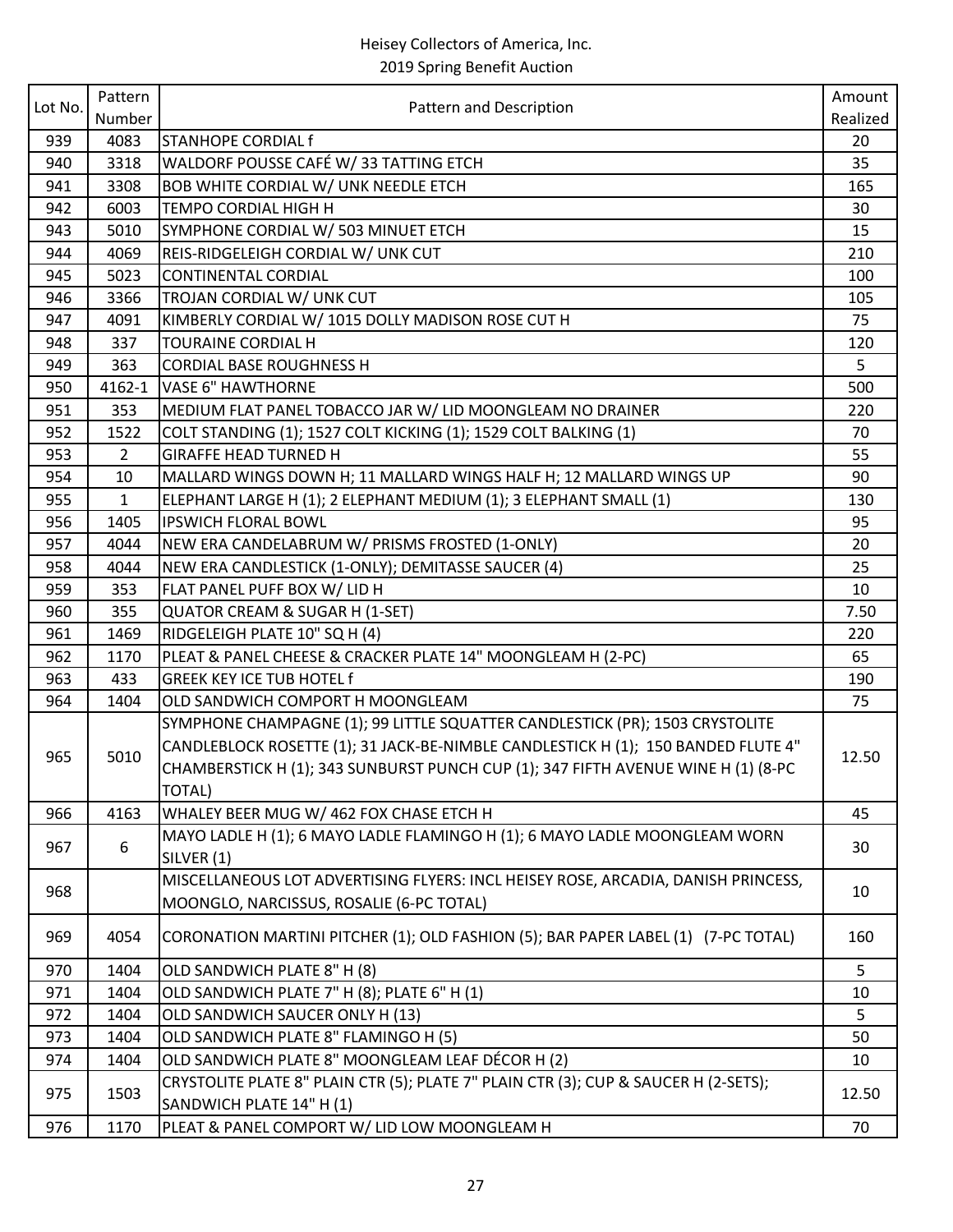|         | Pattern |                                                                                         | Amount   |
|---------|---------|-----------------------------------------------------------------------------------------|----------|
| Lot No. | Number  | Pattern and Description                                                                 | Realized |
| 977     | 1170    | PLEAT & PANEL COMPORT W/ LID LOW FLAMINGO H (1); SUGAR NO LID FLAMINGO H (1)            | 75       |
| 978     | 1225    | RIDGE & STAR PLATE 8" H (7); PLATE 12" H (1)                                            | 10       |
| 979     | 407     | COARSE RIB PLATE 7" H (1); PLATE 7" FLAMINGO H (7); PLATE 6" FLAMINGO H (2)             | 5        |
| 980     | 1229    | OCTAGON MUFFIN TRAY 10" FLAMINGO                                                        | 10       |
| 981     | 1519    | WAVERLY CANDY W/ LID FTD W/ 507 OCRHID ETCH H                                           | 40       |
| 982     | 1280    | WINGED SCROLL TANKARD EMERALD WORN GOLD                                                 | 100      |
| 983     | 126     | TROPHY CANDLESTICK (PR)                                                                 | 55       |
| 984     | 1469    | RIDGELEIGH RELISH 11" 3-PRT RND H                                                       | 10       |
| 985     | 325     | PILLOWS ROSE BOWL 4" H                                                                  | 60       |
| 986     | 325     | PILLOWS SPOONER H (1); SUGAR NO LID H (1); BUTTER COVER ONLY H (1)                      | 17.50    |
| 987     | 10      | GIBSON GIRL FLORAL BOWL 10" FLAMINGO H                                                  | 7.50     |
| 988     | 7000    | SUNFLOWER FLORAL BOWL 13" H (1); TORTE 14" (1)                                          | 30       |
| 989     | 1567    | PLANTATION PITCHER                                                                      | 70       |
| 990     | 1184    | YEOMAN PLATE 15" SHOWS WEAR (1); GRAPEFRUIT H (1)                                       | 5        |
| 991     | 479     | PETAL CREAM H & SUGAR FLAMINGO (1-SET)                                                  | 10       |
| 992     | 1231    | RIBBED OCTAGON CREAM & SUGAR MOONGLEAM H (1-SET)                                        | 10       |
| 993     | 353     | MEDIUM FLAT PANEL CHEESE & CRACKER W/ SILVER OVERLAY H                                  | 15       |
| 994     | 343.5   | SUNBURST NAPPY 8" H (1); NAPPY 5" SHALLOW H (5); NAPPY 4 1/2" H (1)                     | 22.50    |
| 995     | 160     | LOCKET ON CHAIN COMPORT 8" FTD                                                          | 17.50    |
| 996     | 4182    | THIN PLATE 8" W/ 439 PIED PIPER ETCH (8); PLATE 7" W/ 439 PIED PIPER ETCH (1)           | 5        |
| 997     | 3350    | WABASH TANKARD W/ 439 PIED PIPER ETCH                                                   | 32.50    |
|         |         | WABASH ICE TEA 12-OZ FTD HDLD W/ 439 PIED PIPER ETCH H (1); CHAMPAGNE W/ 439 PIED       |          |
| 998     | 3350    | PIPER ETCH H (1); PARFAIT W/ 439 PIED PIPER ETCH H (1)                                  | 10       |
| 999     | 2052    | BAR 2-OZ W/ 439 PIED PIPER ETCH                                                         | 25       |
|         |         | OLD WILLIAMSBURG CHEESE PLATE 12" W/ RING H (1); 1150 COLONIAL STAR PLATE 6 1/2" H      |          |
| 1000    | 341     | (1); 411 TUDOR CREAM (1); 1218 SIMPLICITY PLATE 6" GOLD DÉCOR H (1); 416 HERRINGBONE    | 5        |
|         |         | PLATE 7" HAWTHORNE H (1) (5-PC TOTAL)                                                   |          |
| 1001    | 411     | TUDOR NAPPY 5" H (2); NAPPY 5 1/2" H (1)                                                | 5        |
| 1002    | 1483    | STANHOPE TORTE 12" 2-HDL NO KNOBS                                                       | 15       |
| 1003    | 1567    | PLANTATION FLORAL BOWL 12" CRIMPED                                                      | 10       |
| 1004    | 10      | GIBSON GIRL FLORAL BOWL 10" W/ UNK CUT H                                                | 5        |
| 1005    | 354     | WIDE FLAT PANEL DOMINO SUGAR (1); 355 QUATOR DOMINO SUGAR H (1)                         | 10       |
| 1006    | 393     | NARROW FLUTE DOMINO SUGAR INDV H                                                        | 10       |
| 1007    | 1559    | COLUMBIA CANDLESTICK CRIMPED (PR)                                                       | 17.50    |
| 1008    | 1519    | WAVERLY CANDLESTICK W/ 515 HEISEY ROSE ETCH H (PR)                                      | 35       |
| 1009    | 22      | <b>DUCKLING STANDING</b>                                                                | 65       |
| 1010    | 1540    | LARIAT OIL (1); COASTER / ASHTRAY (2)                                                   | 7.50     |
| 1011    | 354     | WIDE FLAT PANEL COLOGNE W/ ENAMEL DÉCOR H                                               | 35       |
| 1012    | 1183    | REVERE SANDWICH PLATE CTR HDL W/ GOLD & ENAMEL DÉCOR H                                  | 7.50     |
|         |         | OLD WILLIAMSBURG GOBLET H (4); 354 WIDE FLAT PANEL CREAM & SUGAR W/ UNK CUT H (1-       |          |
| 1013    | 373     | SET)                                                                                    | 10       |
| 1014    | 112     | MERCURY CANDLESTICK W/ 507 ORCHID ETCH (2-PR)                                           | 12.50    |
| 1015    | 1519    | WAVERLY CREAM & SUGAR W/ 515 HEISEY ROSE ETCH (1-SET)                                   | 7.50     |
|         |         | CRYSTOLITE PLATE 8" PLAIN BOTTOM (4); CUP & SAUCER H (4-SETS); CANDLESTICK 1-LITE (PR); |          |
| 1016    | 1503    | CANDLEBLOCK ROSETTE (PR) (16-PC TOTAL)                                                  | 10       |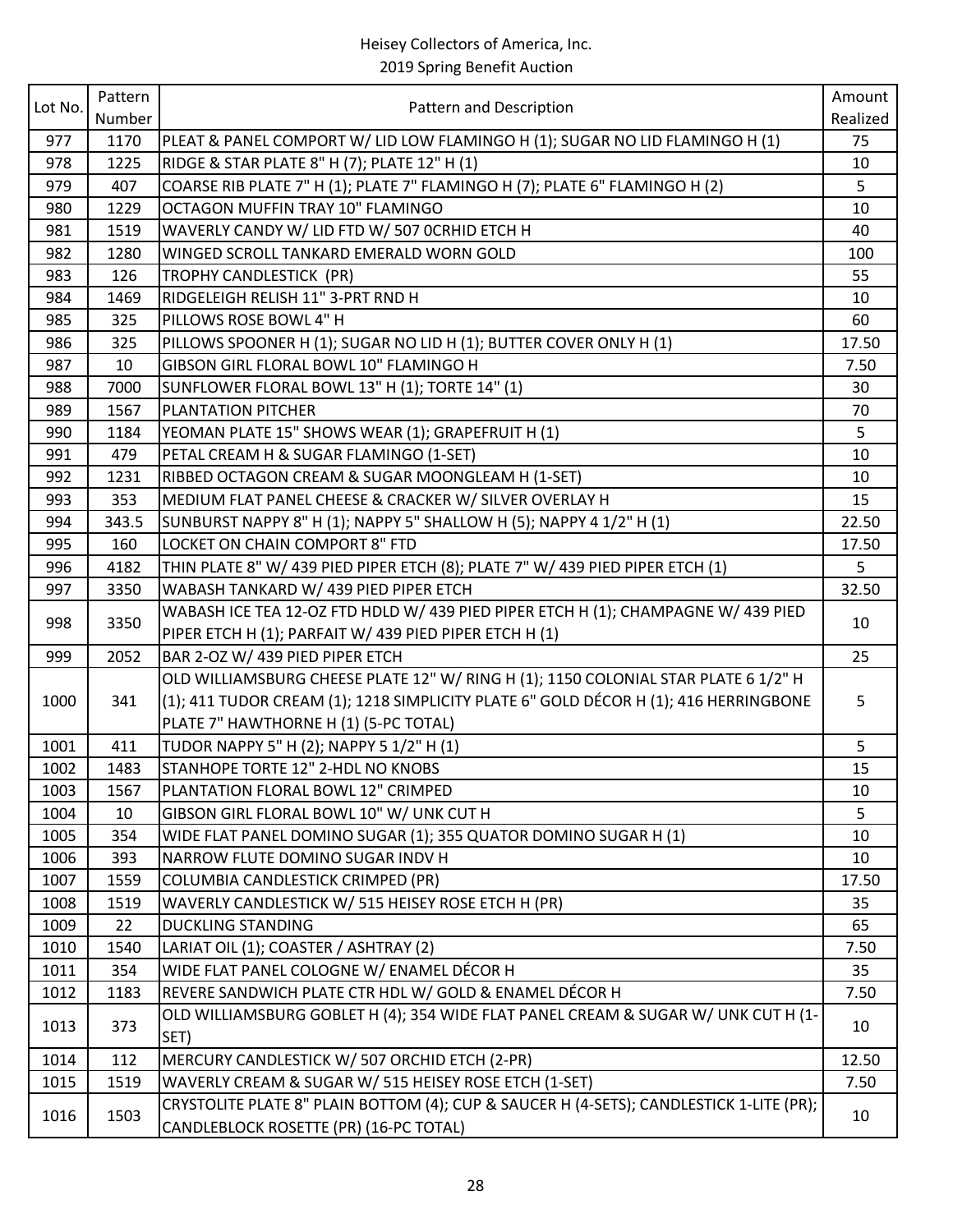|         | Pattern |                                                                                    | Amount   |
|---------|---------|------------------------------------------------------------------------------------|----------|
| Lot No. | Number  | Pattern and Description                                                            | Realized |
| 1017    | 8       | VERTICAL BEAD & PANEL NAPPY 10" SHALLOW (1); PLATE 11" (1)                         | 10       |
| 1018    | 357     | PRISON STRIPE NAPPY 5 1/2" 2-HDL H                                                 | 20       |
| 1019    | 357     | PRISON STRIPE COMPORT 8 1/2" FTD H f AT JOINING                                    | 45       |
| 1020    | 160     | LOCKET ON CHAIN CAKE SALVER                                                        | 30       |
| 1021    | 160     | LOCKET ON CHAIN COMPORT 9"                                                         | 10       |
| 1022    | 1235    | BEADED PANEL & SUNBURST CAKE SALVER 10"                                            | 65       |
| 1023    | 1235    | BEADED PANEL & SUNBURST NAPPY 9"                                                   | 17.50    |
| 1024    | 1200    | <b>CUT BLOCK COMPORT 9"</b>                                                        | 20       |
| 1025    | 1250    | <b>GROOVE &amp; SLASH COMPORT 9" SHALLOW</b>                                       | 17.50    |
| 1026    | 5013    | SHASTA COCKTAIL (2)                                                                | 5        |
| 1027    | 1483    | STANHOPE CONSOLE BOWL NO KNOBS (1); CANDELABRA "J" PRISMS (PR)                     | 170      |
| 1028    | 1519    | WAVERLY TORTE 13" W/ 511 GARDENIA ETCH                                             | 10       |
| 1029    | 1170    | PLEAT & PANEL PLATE 14" H                                                          | 7.50     |
| 1030    | 1503    | CRYSTOLITE SANDWICH PLATE 14" H (1); FLORAL BOWL 11" FLARED H (1); FLORAL BOWL 10" | 35       |
|         |         | FLARED H (1); SALAD BOWL 10" H (1)                                                 |          |
| 1031    | 352     | FLAT PANEL TRAY 10" RND H RIM f                                                    | 5        |
| 1032    | 1184    | YEOMAN MINT CTR HDL 3-PRT MOONGLEAM H                                              | 12.50    |
| 1033    | 300.5   | PEERLESS VASE 11" H                                                                | 5        |
| 1034    | 338     | <b>DRAPE VASE 8"</b>                                                               | 15       |
| 1035    | 1252    | TWIST PLATE 7" H (6); CUP & SAUCER H (6-SETS)                                      | 5        |
| 1036    | 1225    | PLAIN BAND SALT & PEPPER STRAIGHT SIDE (1-SET)                                     | 7.50     |
| 1037    | 1415    | TWENTIETH CENTURY SODA 12-OZ DAWN H                                                | 30       |
| 1038    | 1541    | ATHENA CREAM & SUGAR W/ UNK CUT (1-SET)                                            | 10       |
| 1039    | 1404    | OLD SANDWICH TODDY VERY HEAVY SHAM                                                 | 160      |
| 1040    | 1776    | <b>KALONYAL EGG CUP H</b>                                                          | 35       |
| 1041    | 1633    | <b>BON BON</b>                                                                     | 17.50    |
| 1042    | 352     | FLAT PANEL CANDY TRAY 8" H                                                         | 5        |
| 1043    | 1632    | LODESTAR MAYO DAWN (1)                                                             | 35       |
| 1044    | 1632    | LODESTAR NAPPY 7" DAWN H                                                           | 30       |
| 1045    | 398     | HOPEWELL BOWL 7 1/2" H                                                             | 5        |
| 1046    | 151     | VISIBLE COOKWARE 3" RAMEKIN H VASELINE                                             | 70       |
| 1047    | 1540    | PLUG HORSE (OSCAR) AMBER                                                           | 300      |
| 1048    | 150     | POINTED OVAL IN DIAMOND POINT JUG EMERALD                                          | 210      |
| 1049    | 160     | LOCKET ON CHAIN PICKLE 8" EMERALD BEAD f                                           | 35       |
| 1050    | 352     | FLAT PANEL HUMIDOR-CRUSHED FRUIT NO LID EMERALD                                    | 120      |
| 1051    | 350     | PINWHEEL & FAN NAPPY 4" VASELINE H                                                 | 320      |
| 1052    | 1180    | DEBRA CREAM W/ UNK CUT H                                                           | 5        |
| 1053    | 1186    | YEOMAN FRUIT BOWL 9" OVAL PATENT DATED VASELINE H                                  | 285      |
| 1054    | 1255    | PINEAPPLE & FAN ROSE BOWL 4" EMERALD GOOD GOLD                                     | 135      |
| 1055    | 1280    | WINGED SCROLL NAPPY 4" CUSTARD (1)                                                 | 5        |
| 1056    | 1280    | WINGED SCROLL JUG 1/2-GAL EMERALD MINOR SCRATCHES                                  | 60       |
| 1057    | 1295    | BEADED SWAG NAPPY 4" EMERALD                                                       | 50       |
| 1058    | 1295    | <b>BEADED SWAG WINE OPAL</b>                                                       | 10       |
| 1059    | 1295    | BEADED SWAG WINE CUSTARD H POOR GOLD                                               | 10       |
| 1060    | 1295    | BEADED SWAG TANKARD EMERALD FAINT GOLD                                             | 90       |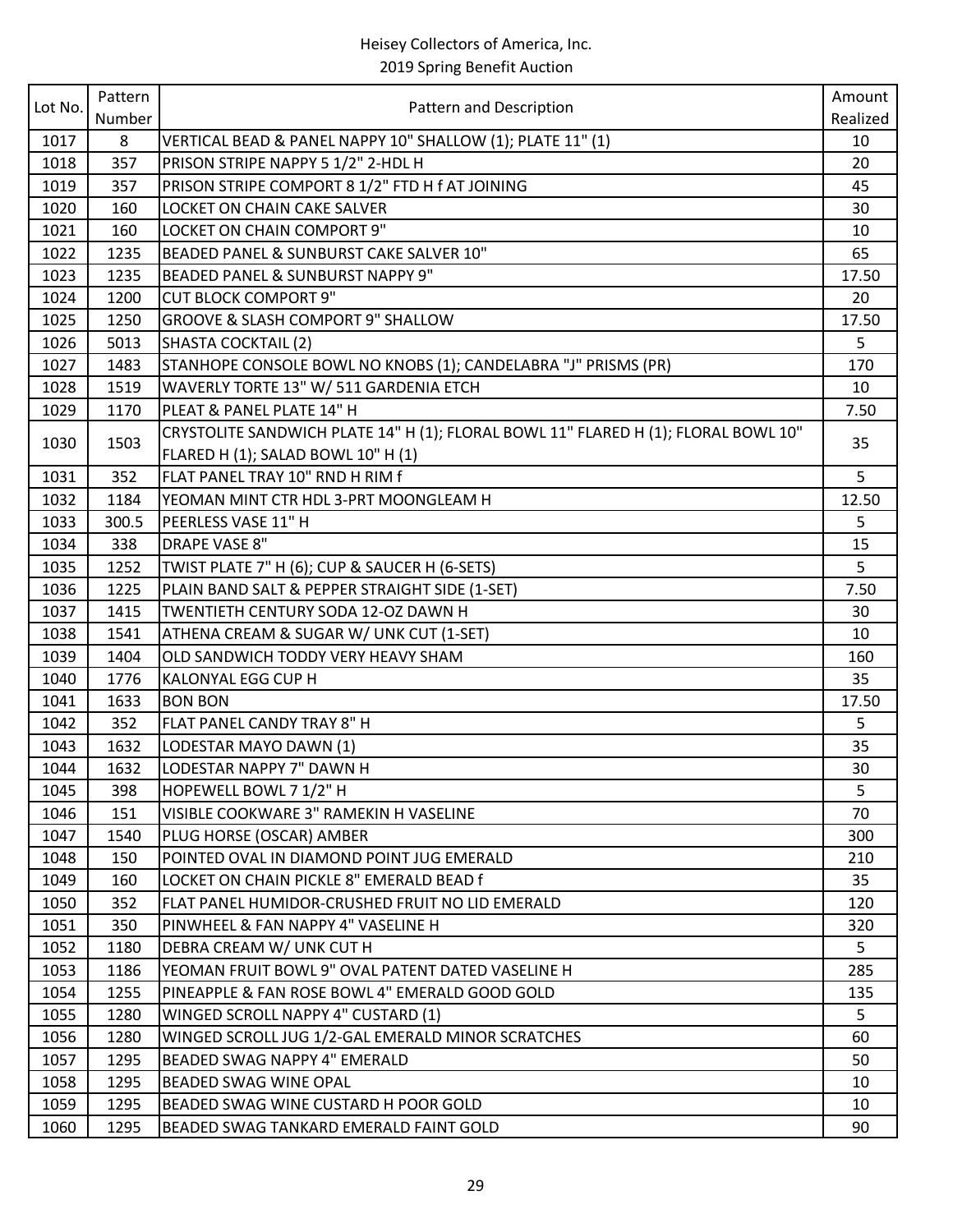|         | Pattern |                                                                                      | Amount   |
|---------|---------|--------------------------------------------------------------------------------------|----------|
| Lot No. | Number  | Pattern and Description                                                              | Realized |
| 1061    | 1425    | VICTORIAN BAR SAHARA H                                                               | 170      |
| 1062    | 1519    | WAVERLY VIOLET VASE W/ 507 ORCHID ETCH H                                             | 30       |
| 1063    | 1619    | BLOCK FIVE CANDLE CENTERPIECE 5-LITE W/ VASE INSERT                                  | 205      |
| 1064    | 4045    | <b>HERON BALL VASE 4" SAHARA</b>                                                     | 105      |
| 1065    | 4085    | SATURN BALL VASE 4" RIM f                                                            | 20       |
| 1066    | 1428    | <b>WARWICK VASE 9" COBALT H</b>                                                      | 95       |
| 1067    | 1205    | FANCY LOOP CRACKER JAR W/ LID LGE                                                    | 190      |
| 1068    | 1295    | BEADED SWAG SPOON TRAY CUSTARD RIM f                                                 | 30       |
| 1069    | 1225    | PLAIN BAND MOLASSES JUG LOOSE TOP                                                    | 7.50     |
| 1070    | 1404    | OLD SANDWICH PLATE 8" SQ FLAMINGO H (6)                                              | 45       |
| 1071    | 1567    | PLANTATION CREAM & SUGAR (1-SET)                                                     | 10       |
| 1072    | 134     | TRIDENT CANDLESTICK 2-LITE ALEXANDRITE H (1-ONLY)                                    | 240      |
| 1073    | 1554    | FISH BOOKEND (PR)                                                                    | 40       |
| 1074    | 341     | OLD WILLIAMSBURG TEA CUP & SAUCER H (9-SETS)                                         | 10       |
| 1075    | 1252    | TWIST SESQUICENTENNIAL PLATTER "NEWARK OH 1802-1952"                                 | 12.50    |
| 1076    | 132     | HORSEHEAD STOPPER MADE INTO PAPERWEIGHT (1); 118 ROOSTER HEAD STOPPER MADE           | 65       |
|         |         | <b>INTO PAPERWEIGHT (1)</b>                                                          |          |
| 1077    | 14      | KINGFISHER FLOWER FROG FIGURE MADE INTO PAPERWEIGHT HAWTHORNE (1); 15 DUCK           | 35       |
|         |         | FLOWER FROG MADE INTO PAPERWEIGHT HAWTHORNE (1)                                      |          |
| 1078    | 1489    | PURITAN HORSEHEAD FINIAL MADE INTO PAPERWEIGHT                                       | 55       |
| 1079    | 48      | STEEPLE STOPPER MADE INTO PAPERWEIGHT MOONGLEAM (1); 48 STEEPLE STOPPER MADE         | 115      |
|         |         | INTO PAPERWEIGHT SAHARA (1)                                                          |          |
| 1080    | 1200    | CUT BLOCK INDV CREAM SOUV "COFFEYVILLE" ROSE DÉCOR CUSTARD                           | 12.50    |
| 1081    | 21      | ARISTOCRAT ELECTROPORTABLE LAMP 9" W/ GLASS SPIDER ORIG SHADE W/ #1 CUT W/ "C"       | 1700     |
|         |         | PRISMS (PR)                                                                          |          |
| 1082    | 341     | COLONIAL CANDY JAR W/ LID 5-LB H                                                     | 1050     |
| 1083    | 2351    | NEWTON SODA 12-OZ W/ 467 TALLY HO ETCH (2)                                           | 50       |
| 1084    | 3365    | RAMSHORN CHAMPAGNE W/ 9008 SEA NYMPH ETCH H                                          | 25       |
| 1085    | 4002    | AQUA CALIENTE COCKTAIL 4-OZ W/ UNK CUT SAHARA H (2)                                  | 135      |
| 1086    | 4224    | <b>STEEPLE CHASE COCKTAIL SHAKER</b>                                                 | 330      |
| 1087    | 4035    | BETHEL DECANTER W/ 48 STOPPER W/ 5002 SWEET AD-O-LINE ETCH                           | 110      |
| 1088    | 1632    | LODESTAR JAR & LID W/ VENUS-LIKE CUT DAWN                                            | 1100     |
| 1089    | 15      | <b>FLOWER FROG</b>                                                                   | 5        |
| 1090    | 353     | MEDIUM FLAT PANEL CHEESE & CRACKER W/ SILVER OVERLAY                                 | 20       |
| 1091    | 394     | NARROW FLUTE DOMINO SUGAR TRAY H                                                     | 5        |
| 1092    | 21      | ARISTOCRAT CANDLESTICK 7 1/2" W/ 9075 FORT WILLIAM HENRY ETCH H (1-ONLY)             | 7.50     |
| 1093    | 3304    | UNIVERSAL COCKTAIL W/ 467 TALLY HO ETCH                                              | 65       |
| 1094    | 10      | MUDDLER SMALL (1); MUDDLER SMALL W/ BANDED CUT (1); 11 MUDDLER LGE (1)               | 25       |
| 1095    | 3397    | GASCONY WINE 2 1/2-OZ W/ 455 SPORTSMAN ETCH (2)                                      | 65       |
| 1096    | 351     | PRISCILLA SALT SHAKER W/ METAL LID RIB f (1); 341 PURITAN SALT SHAKER W/ #3 SANITARY | 5        |
|         |         | <b>TOP H (1)</b>                                                                     |          |
| 1097    | 465     | RECESSED PANEL CANDY JAR W/ LID 8-LB H                                               | 3100     |
| 1098    | 4004    | <b>IMPROMPTU DECANTER</b>                                                            | 100      |
| 1099    | 4055    | PARK LANE GOBLET (3)                                                                 | 55       |
| 1100    | 130     | ACORN CANDLESTICK FLAMINGO BASE FRACTURE (1-ONLY)                                    | 65       |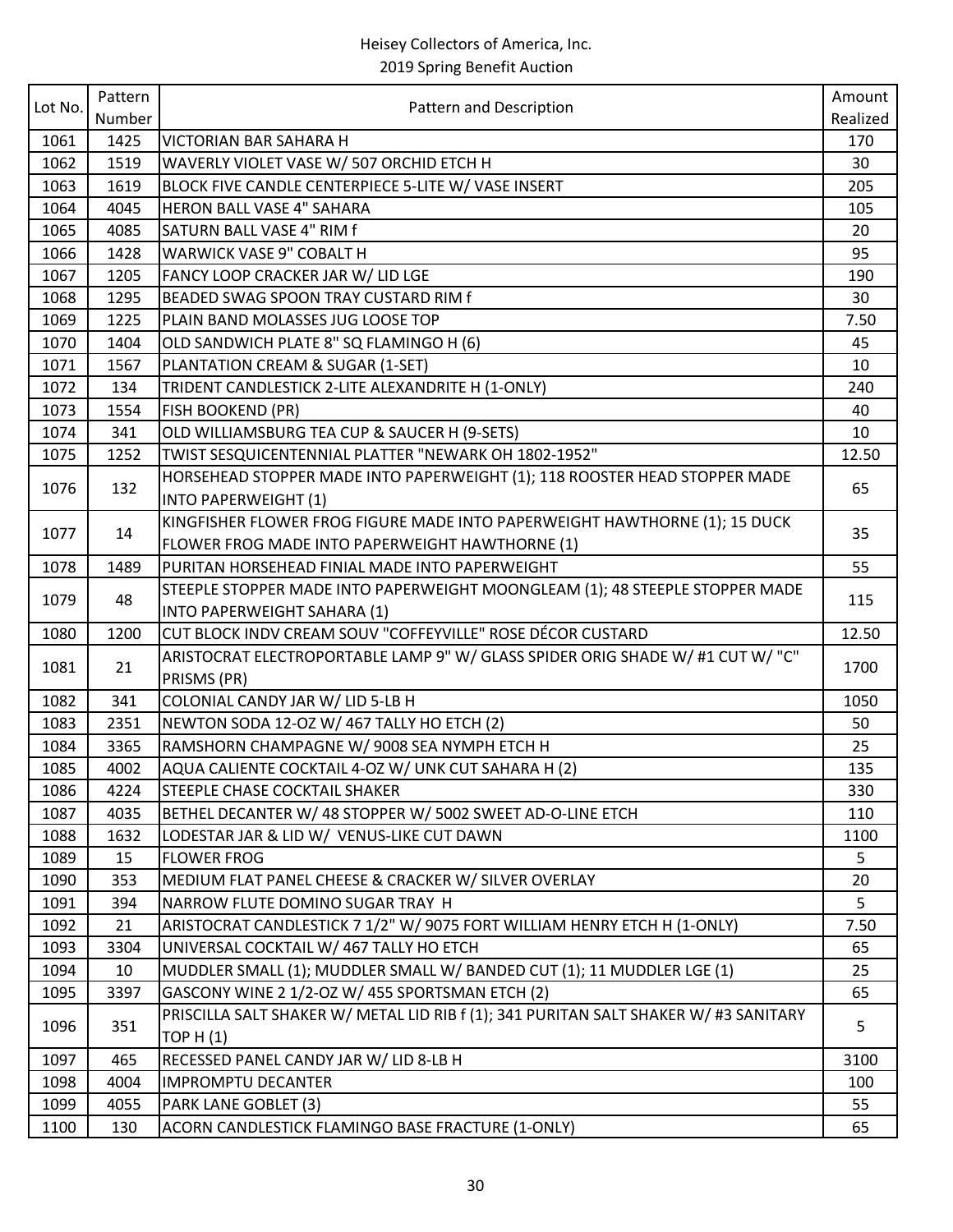| Lot No. | Pattern |                                                                                                            | Amount   |
|---------|---------|------------------------------------------------------------------------------------------------------------|----------|
|         | Number  | Pattern and Description                                                                                    | Realized |
| 1101    | 1776    | <b>KALONYAL WATER BOTTLE</b>                                                                               | 165      |
| 1102    | 150     | BANDED FLUTE JUG 1/2-GAL W/ STUCK HDL H                                                                    | 45       |
| 1103    | 1567    | PLANTATION RELISH 11" 3-PRT H (1); CELERY 12" H (1)                                                        | 10       |
| 1104    | 1567    | PLANTATION JELLY 6 1/2" 2-HDL W/ 516 PLANTATION IVY ETCH H                                                 | 7.50     |
| 1105    | 1567    | PLANTATION CANDY JAR W/ LID TALL FTD                                                                       | 140      |
| 1106    | 3404    | SPANISH GOBLET COBALT BOWL (4)                                                                             | 240      |
| 1107    | 1509    | QUEEN ANN LEMON DISH W/ LID W/ UNK CUT H                                                                   | 5        |
| 1108    | 1519    | WAVERLY CIGARETTE JAR W/ LID W/ 507 ORCHID ETCH H                                                          | 25       |
| 1109    | 372     | MCGRADY SYRUP 5-OZ MOONGLEAM H (1); SYRUP 5-OZ SAHARA H (1); SYRUP 9-OZ<br>FLAMINGO (1)                    | 65       |
| 1110    | 355     | QUATOR CREAM & SUGAR FLAMINGO H (1-SET)                                                                    | 5        |
| 1111    | 427     | DAISY & LEAVES NAPPY 8 1/2" H                                                                              | 25       |
| 1112    | 1401    | EMPRESS INDV CREAM & SUGAR W/ 450 1/2 FORMAL CHINTZ ETCH H (1-SET)                                         | 5        |
| 1113    | 1615    | FLAME CANDLESTICK 2-LITE H (PR)                                                                            | 30       |
| 1114    | 1252    | TWIST CRUET 4-OZ FLAMINGO STOPPER BASE f                                                                   | 25       |
| 1115    | 4157    | <b>STEELE ROSE BOWL FLAMINGO</b>                                                                           | 115      |
| 1116    | 1233    | PRESSED DIAMOND CEREAL BOWL 6" FLAMINGO H (6)                                                              | 10       |
| 1117    | 1632    | LODESTAR NAPPY 8" DAWN H                                                                                   | 40       |
|         |         | DOWAGER GRAPEFRUIT H (1); 1485 SATURN MAYO H (1); 352 FLAT PANEL SUGAR SHAKER H                            |          |
| 1118    | 1403    | (1); 305 PUNTY & DIAMOND POINT BUTTER TOP ONLY (1)                                                         | 10       |
| 1119    | 1469    | RIDGELEIGH PICKLE-OLIVE 6" H (1); CREAM H (1); INDV SALT H (1); CIGARETTE HOLDER SQ H                      | 5        |
|         |         | (1); BRIDGE ASHTRAY H (2) (6-PC TOTAL)                                                                     |          |
| 1120    | 3947    | CANDY W/ LID W/ UNK CUT RIM f                                                                              | 185      |
| 1121    | 6060    | COUNTRY CLUB SODA 12-OZ (3)                                                                                | 7.50     |
| 1122    | 5060    | WASHINGTON SQUARE SODA 12-OZ BASE f                                                                        | 80       |
| 1123    | 5087    | COMET SODA 16-OZ (1); SODA 12-OZ (2); SODA 10-OZ (1)                                                       | 20       |
| 1124    | 3411    | MONTE CRISTO SODA 12-OZ FTD (9); SODA 5-OZ FTD (5)                                                         | 10       |
| 1125    | 1252    | TWIST GOBLET LUNCHEON FLAMINGO H (5) STEM fs; CHAMPAGNE FLAMINGO H (1)                                     | 25       |
| 1126    | 126     | TROPHY CANDLESTICK MOONGLEAM f (1-ONLY); 47 SPOOL SALT SHAKER MOONGLEAM                                    | 15       |
| 1127    | 1220    | PUNTY BAND INDV CREAM SOUV "MINNESOTA STATE FAIR" CUSTARD H (1); INDV CREAM<br>SOUV "WOODSTOCK" OPAL H (1) | 5        |
| 1128    | 407     | COARSE RIB PLATE 9" H (4); PLATE 7" H (1); PLATE 6" H (1); PLATE 6" FLAMINGO H (1)                         | 5        |
| 1129    | 411     | TUDOR MINT H (1); MINT MOONGLEAM (1); CHEESE HAWTHORNE (1); CHEESE YELLOW STAIN                            | 5        |
|         |         | W/ UNK CUT H (1)                                                                                           |          |
|         |         | PEERLESS SUNDAE CRIMPED ENG REGIS H (1); 341 PURITAN CELERY 11" H (1); CELERY 9" H (1);                    |          |
| 1130    | 300     | 393 NARROW FLUTE CELERY 9" H (1); TUMBLER W/ UNK CUT H (1); 353 MEDIUM FLAT PANEL                          | 5        |
|         |         | OIL 6-OZ H STOPPER BAD FIT (1) (6-PC TOTAL)                                                                |          |
| 1131    | 10      | MUDDLER (1); 1553 SPARROW (1)                                                                              | 55       |
|         |         | CRYSTOLITE CREAM H (2); 7000 SUNFLOWER CREAM H (1); 407 COARSE RIB CREAM H (1);                            |          |
| 1132    | 1503    | 1519 WAVERLY CREAM H (1); 1401 EMPRESS SUGAR W/ 859 LOTUS CUT H (1); 406 COARSE RIB                        | 7.50     |
|         |         | SUGAR NO LID FLAMINGO H (1) (7-PC TOTAL)                                                                   |          |
| 1133    | 1471    | EMPIRE PLUG ONLY FOR CANDLESTICK F (1); 6 MAYO LADLE W/ UNK CUT H (1); 1202 PANELED                        | 200      |
|         |         | OCTAGON LGE PLATEAU ONLY H (1)                                                                             |          |
| 1134    | 1519    | WAVERLY SALT & PEPPER LOW (1-SET)                                                                          | 10       |
| 1135    | 341     | PURITAN SALT & PEPPER #2 (1-SET)                                                                           | 5        |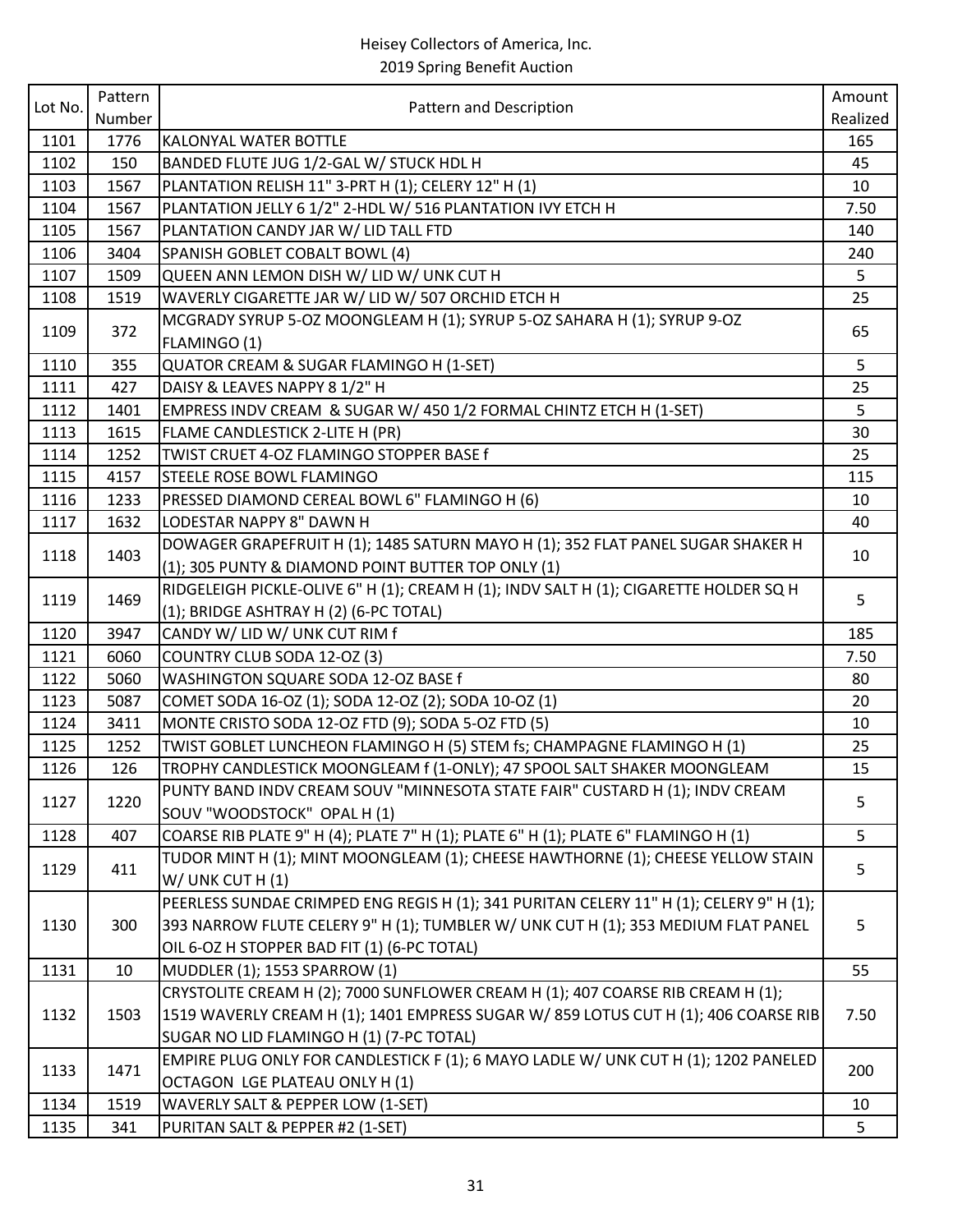| Lot No.      | Pattern     | Pattern and Description                                                                                               | Amount    |
|--------------|-------------|-----------------------------------------------------------------------------------------------------------------------|-----------|
|              | Number      |                                                                                                                       | Realized  |
| 1136         | 23          | SHORT PANEL SALT & PEPPER H (1-SET)                                                                                   | 5         |
| 1137         | 341         | PURITAN INDV SALT (1); 393 NARROW FLUTE INDV SALT H (1)                                                               | 5         |
| 1138         | 1220        | PUNTY BAND SALT SHAKER (1); 1225 PLAIN BAND SALT SHAKER (1); 29 DOUBLE PANEL SALT                                     | 10        |
|              |             | SHAKER SHORT H (1); 30 DOUBLE PANEL SALT SHAKER TALL H (1)                                                            |           |
|              |             | BEADED SWAG NAPPY 5" W/ ROSE DÉCOR OPAL (1); 33 SKIRTED PANEL TOY CANDLESTICK (1);                                    |           |
| 1139         | 1295        | 1425 VICTORIAN OYSTER COCKTAIL (1); 5025 TYROLEAN GOBLET W/ 507 ORCHID ETCH (1); 7                                    | 5         |
|              |             | COASTER H (3); "H" PRISM (1); 1540 LARIAT OIL STOPPER ONLY (1); 1 OIL STOPPER ONLY (1)                                |           |
|              |             | (10-PC TOTAL)                                                                                                         |           |
| 1140         |             | ORIGINAL CATALOG: #54 SODA FOUNTAIN GLASSWARE                                                                         | 155       |
| 1141         |             | ORIGINAL CATALOG: #18 EARLY BLOWN WARE - A FEW CUTOUTS                                                                | 85        |
| 1142         |             | ORIGINAL CATALOG PAT #331, 400, 400 1/2 (1); #109 CATALOG (1); #75 CATALOG - NO COVER                                 | 625       |
|              |             | (1); #200 PRICE LIST (1); HEISEY INVOICE FORMS (EST 20-PC)                                                            |           |
| 1143         | 3394        | <b>SAXONY WINE SAHARA H</b>                                                                                           | 10        |
| 1144         | 3357        | KING ARTHUR WINE MOONGLEAM STEM & FT                                                                                  | 30        |
| 1145         | 1401        | EMPRESS VASE 9" D.F. ALEXANDRITE H                                                                                    | 270       |
| 1146         | 3404        | <b>SPANISH WINE COBALT BOWL</b>                                                                                       | 75        |
| 1147         | 3368        | ALBEMARLE GOBLET ALEXANDRITE H                                                                                        | 215       |
| 1148         | 3390        | CARCASSONNE WINE ALEXANDRITE BOWL                                                                                     | 35        |
| 1149         | 1401        | EMPRESS CUP & SAUCER ALEXANDRITE H (1-SET)                                                                            | 60        |
| 1150         | 477         | HAIRPIN BASKET W/ UNK CUT H                                                                                           | 215       |
| 1151         | 462         | PLAIN HEXAGON BASKET 8" W/ UNK CUT H                                                                                  | 32.50     |
| 1152         | 804         | CANDY/CRACKER 2-LB H                                                                                                  | 370<br>10 |
| 1153<br>1154 | 1541<br>135 | ATHENA TORTE 13" (1); PRESERVE W/ UNDERPLATE (1-SET)<br>EMPRESS CANDLESTICK 1-LITE W/ 448 OLD COLONY ETCH SAHARA (PR) | 35        |
| 1155         | 325         | PILLOWS NAPPY 8 1/2" H f                                                                                              | 65        |
| 1156         | 1511        | TOUJOURS APPLE MARMALADE W/ LID W/ #7 LADLE H                                                                         | 30        |
| 1157         | 1401        | EMPRESS PLATE 7" RND ALEXANDRITE H (4)                                                                                | 20        |
| 1158         | 1401        | EMPRESS CUP & SAUCER RND FLAMINGO H (2-SETS)                                                                          | 5         |
| 1159         | 1252        | TWIST CUP & SAUCER W/ LIGHTNING HDLS FLAMINGO H (2-SETS)                                                              | 5         |
| 1160         | 1252        | TWIST PLATE 7" FLAMINGO H (6)                                                                                         | 17.50     |
| 1161         | 1401        | EMPRESS ICE BUCKET W/ HAMMERED ALUM HDL H                                                                             | 7.50      |
| 1162         | 1225        | PLAIN BAND SUGAR W/ LID FOR CHILD'S TABLE SET                                                                         | 12.50     |
| 1163         | 1255        | PINEAPPLE & FAN CRACKER JAR NO LID                                                                                    | 10        |
| 1164         | 393         | NARROW FLUTE ALMOND INDV FTD H (10)                                                                                   | 10        |
| 1165         | 1509        | QUEEN ANN CANDELABRA (PR)                                                                                             | 30        |
| 1166         | 1404        | OLD SANDWICH ASHTRAY INDV H (10)                                                                                      | 10        |
| 1167         | 1404        | OLD SANDWICH ASHTRAY INDV SAHARA H (4)                                                                                | 55        |
| 1168         | 6091        | CABOCHON GOBLET W/ 1072 SOUTHWIND CUT (8)                                                                             | 15        |
| 1169         | 1184        | YEOMAN CRUET 3-OZ D.O. MOONGLEAM                                                                                      | 30        |
| 1170         | 142         | CASCADE CANDLESTICK 3-LITE W/ 507 ORCHID ETCH (PR)                                                                    | 20        |
| 1171         | 407         | COARSE RIB CELERY 12" FLAMINGO H                                                                                      | 10        |
| 1172         | 1506        | PROVINCIAL SUGAR ZIRCON H                                                                                             | 12.50     |
| 1173         | 1522        | COLT STANDING (1); 1527 COLT KICKING (1); 1529 COLT BALKING (1) COLOR DIFF                                            | 30        |
| 1174         | 1469        | RIDGELEIGH CELERY-OLIVE 12" W/ HDL FIXTURE H                                                                          | 22.50     |
| 1175         | 500         | OCTAGON ICE BUCKET W/ HAMMERED ALUM HDL MOONGLEAM H                                                                   | 90        |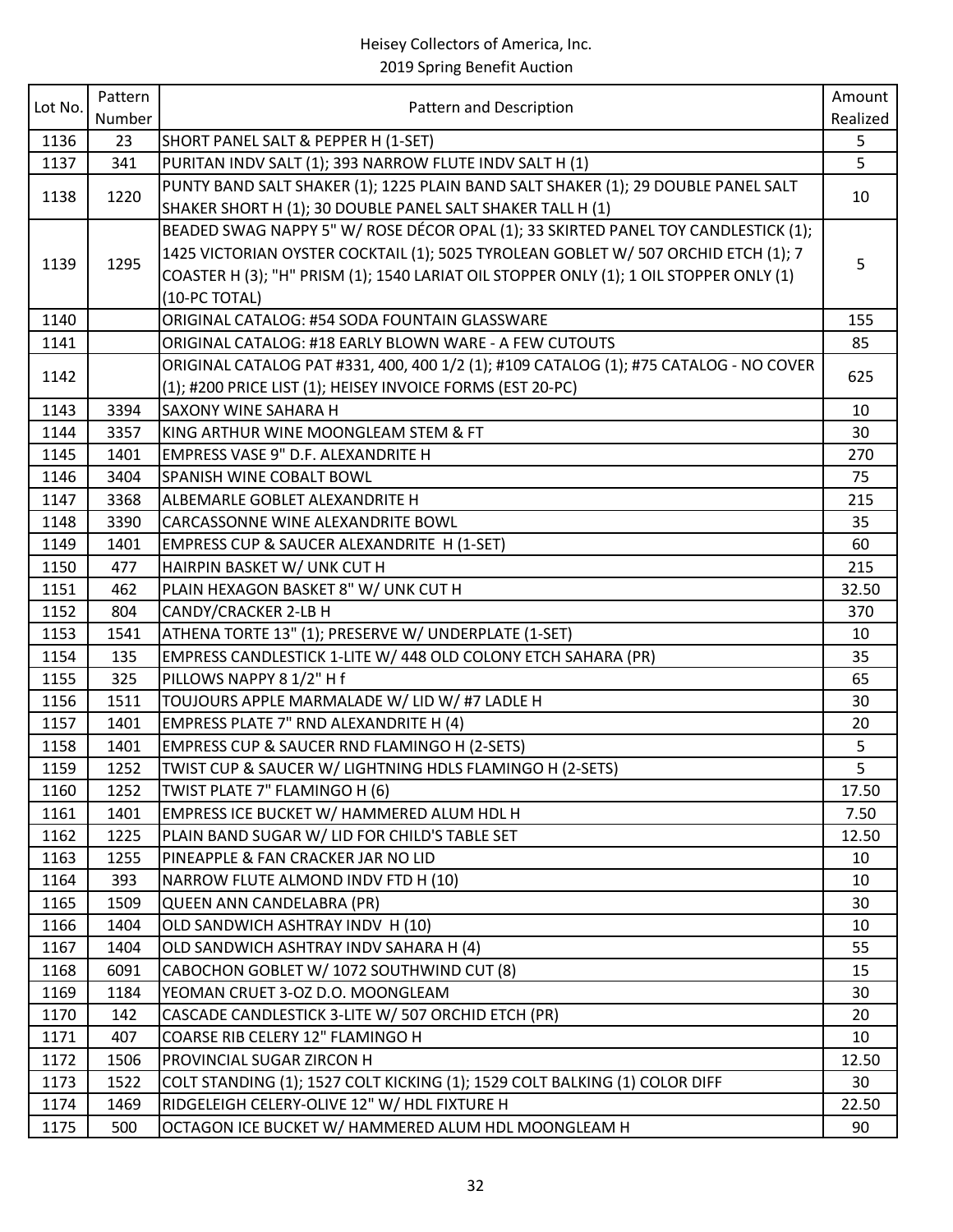|         | Pattern |                                                                                 | Amount   |
|---------|---------|---------------------------------------------------------------------------------|----------|
| Lot No. | Number  | Pattern and Description                                                         | Realized |
| 1176    | 1506    | PROVINCIAL PUNCH BOWL H (1); UNDERPLATE 18" H (1); PUNCH CUP H (8)              | 50       |
| 1177    | 1469    | RIDGELEIGH RELISH 11" 3-PRT RND H (1); CELERY-OLIVE 2-PRT (1); CANDLEVASE H (1) | 20       |
| 1178    | 4054    | CORONATION SODA 12-OZ (7)                                                       | 40       |
| 1179    | 315     | PANELED CANE CREAM SOUV "WAUKAN MINN" CUSTARD                                   | 5        |
| 1180    | 353     | MEDIUM FLAT PANEL TOOTHBRUSH HOLDER H                                           | 60       |
| 1181    | 1250    | <b>GROOVE &amp; SLASH SPOONER (1)</b>                                           | 10       |
| 1182    | 1488    | KOHINOOR CIGARETTE HOLDER H                                                     | 75       |
| 1183    | 1495    | <b>FERN TWIN MAYO 2-PRT</b>                                                     | 5        |
| 1184    | 1519    | WAVERLY BOWL 11" SEA HORSE FTD H                                                | 10       |
| 1185    | 1235    | BEADED PANEL & SUNBURST PUNCH BOWL BASE ONLY H                                  | 5        |
| 1186    | 393     | NARROW FLUTE PRESERVE W/ LID LO FTD GOLD DÉCOR                                  | 5        |
| 1187    | 1540    | LARIAT JELLY 7" 1-HDL (1); CONDIMENT TRAY 8" (1); HURRICANE BASE ONLY (1)       | 15       |
| 1188    | 1295    | BEADED SWAG BUTTER COVER ONLY GOLD & FLORAL DÉCOR OPAL                          | 5        |
| 1189    | 3350    | WABASH CORDIAL IRIDIZED H                                                       | 55       |
| 1190    | 349     | <b>COLONIAL CORDIAL H</b>                                                       | 55       |
| 1191    | 3333    | <b>OLD GLORY CORDIAL</b>                                                        | 40       |
| 1192    | 5071    | FORT HAYES CORDIAL W/ UNK HEISEY CUT                                            | 220      |
| 1193    | 348     | COLONIAL CUPPED CORDIAL H                                                       | 45       |
| 1194    | 5013    | <b>SHASTA CORDIAL</b>                                                           | 40       |
| 1195    | 3404    | SPANISH CORDIAL W/ 456 TITANIA ETCH                                             | 130      |
| 1196    | 300     | PEERLESS CORDIAL H                                                              | 5        |
| 1197    | 5057    | SUEZ CORDIAL W/ 1059 MIDWEST CUT H                                              | 135      |
| 1198    | 5024    | OXFORD CORDIAL LOW W/964 MARYLAND CUT                                           | 145      |
| 1199    | 3414    | MARRIETTE CORDIAL W/ UNK CUT                                                    | 35       |
| 1200    | 3304    | UNIVERSAL CORDIAL W/ 964 MARYLAND CUT                                           | 35       |
| 1201    | 5072    | ROSE STEM CORDIAL W/ 515 HEISEY ROSE ETCH H                                     | 12.50    |
| 1202    | 5024    | <b>OXFORD CORDIAL LOW</b>                                                       | 10       |
| 1203    | 3350    | <b>WABASH CORDIAL H</b>                                                         | 10       |
| 1204    | 5003    | <b>CRYSTOLITE CORDIAL H</b>                                                     | 75       |
| 1205    | 5024    | OXFORD CORDIAL HIGH W/ 964 MARYLAND CUT H (2)                                   | 30       |
| 1206    | 3408    | JAMESTOWN CORDIAL W/ UNK CUT                                                    | 10       |
| 1207    | 6091    | CABOCHON CORDIAL W/ 1066 DEBUTANTE CUT                                          | 17.50    |
| 1208    | 5057    | SUEZ CORDIAL W/ 1012 BELVEDERE CUT H                                            | 140      |
| 1209    | 5025    | TYROLEAN CORDIAL W/507 ORCHID ETCH                                              | 22.50    |
| 1210    | 4055    | PARK LANE CORDIAL W/842 SINGAPORE CUT                                           | 370      |
| 1211    | 347     | FIFTH AVENUE CORDIAL H                                                          | 5        |
| 1212    | 5082    | MID CENTURY CORDIAL H                                                           | 140      |
| 1213    | 6003    | TEMPO CORDIAL LOW                                                               | 140      |
| 1214    | 805     | <b>HOFFMAN HOUSE CORDIAL</b>                                                    | 135      |
| 1215D   | 6010    | <b>FINESSE CORDIAL</b>                                                          | 60       |
| 1216D   | 3390    | CARCASSONNE CORDIAL W/ 448 OLD COLONY ETCH                                      | 50       |
| 1217D   | 433     | <b>GREEK KEY CORDIAL H</b>                                                      | 145      |
| 1218D   | 5067    | PLANTATION CORDIAL W/ 516 PLANTATION IVY ETCH                                   | 75       |
| 1219D   | 347     | FIFTH AVENUE CORDIAL H                                                          | 7.50     |
| 1220D   | 4069    | REIS-RIDGELEIGH CORDIAL W/ UNK CUT                                              | 260      |